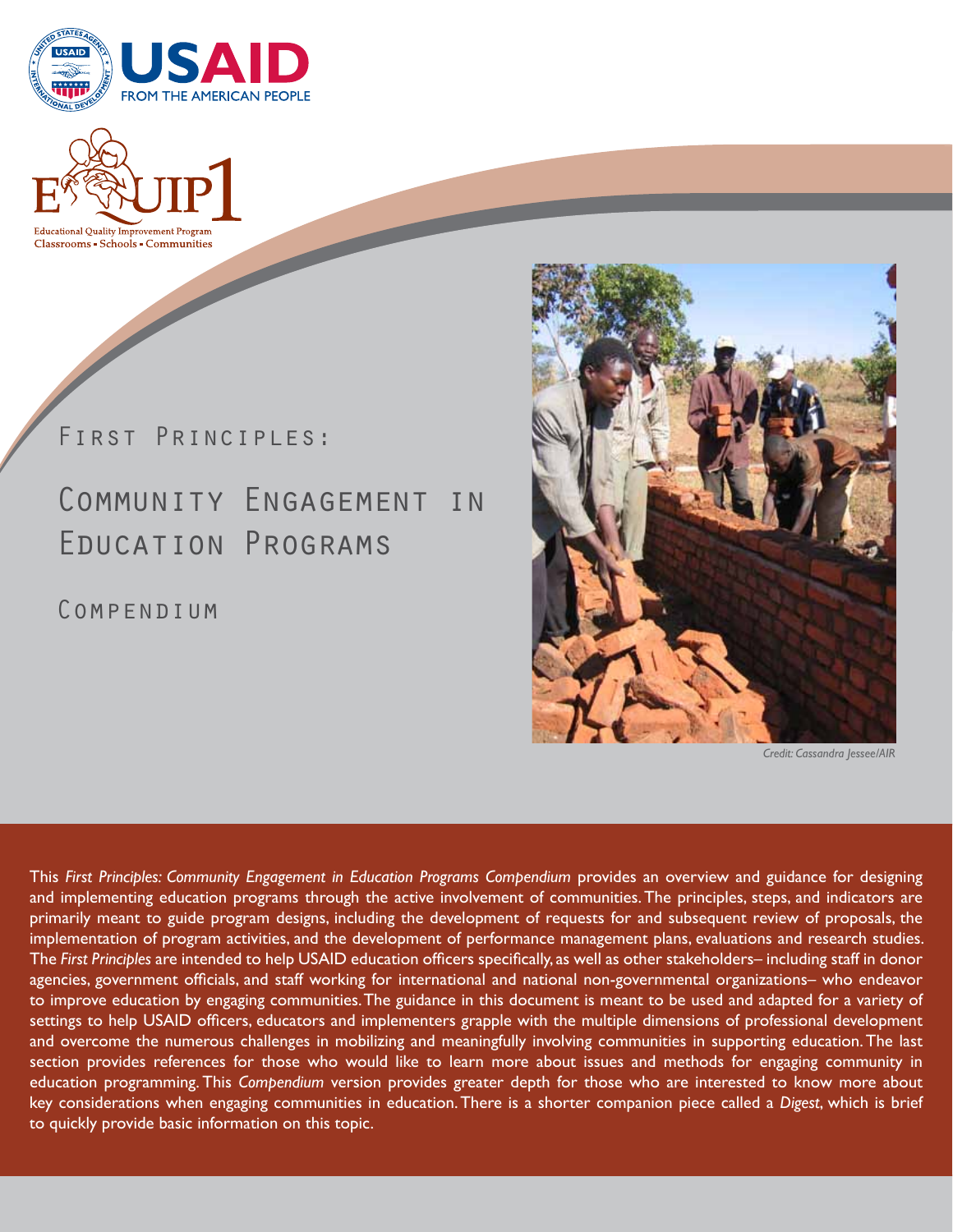### Acknowledgements

USAID commissioned this document, *First Principles: Community Engagement in Education Programs* through the Educational Quality Improvement Program 1 (EQUIP1), with the American Institutes for Research in cooperation with CARE.

*First Principles: Community Engagement in Education Programs* was developed under the guidance of Suezan Lee, former USAID AOTR of EQUIP1, Yolande Miller-Grandvaux, current AOTR of EQUIP1, Pamela Allen, Director of EQUIP1 at AIR and Cassandra Jessee, AIR Deputy Director of EQUIP1. The author wishes to acknowledge the contributions of the USAID Education Sector Council whose input during the development process was invaluable. Feedback, excellent criticism and suggestions on improving the material have been provided by: Sarah Bouchie, Jonathan Miller, Suezan Lee, Christine Pagen, Cassandra Jessee, Geeta Menon, Janel Hoppes Poche and Kathryn Brand. Editorial support was provided by Holly Baker and design support was provided by Becca Simon and the AIR Design Team.

EQUIP1: Building Educational Quality through Classrooms, Schools, and Communities is a multi-faceted program designed to raise the quality of classroom teaching and the level of student learning by effecting schoollevel changes. EQUIP1 serves all levels of education, from early childhood development for school readiness, to primary and secondary education, adult basic education, pre-vocational training, and the provision of life-skills. Activities range from teacher support in course content and instructional practices, to principal support for teacher performance, and community involvement for school management and infrastructure, including in crisis and post-crisis environments.

This report is made possible by the generous support of the American people through the United States Agency for International Development (USAID). The contents are the responsibility of the Educational Quality Improvement Program 1 (EQUIP1) and do not necessarily reflect the views of USAID or the United States Government.

The cooperative agreement number is: GDG-A-00-03-00006-00.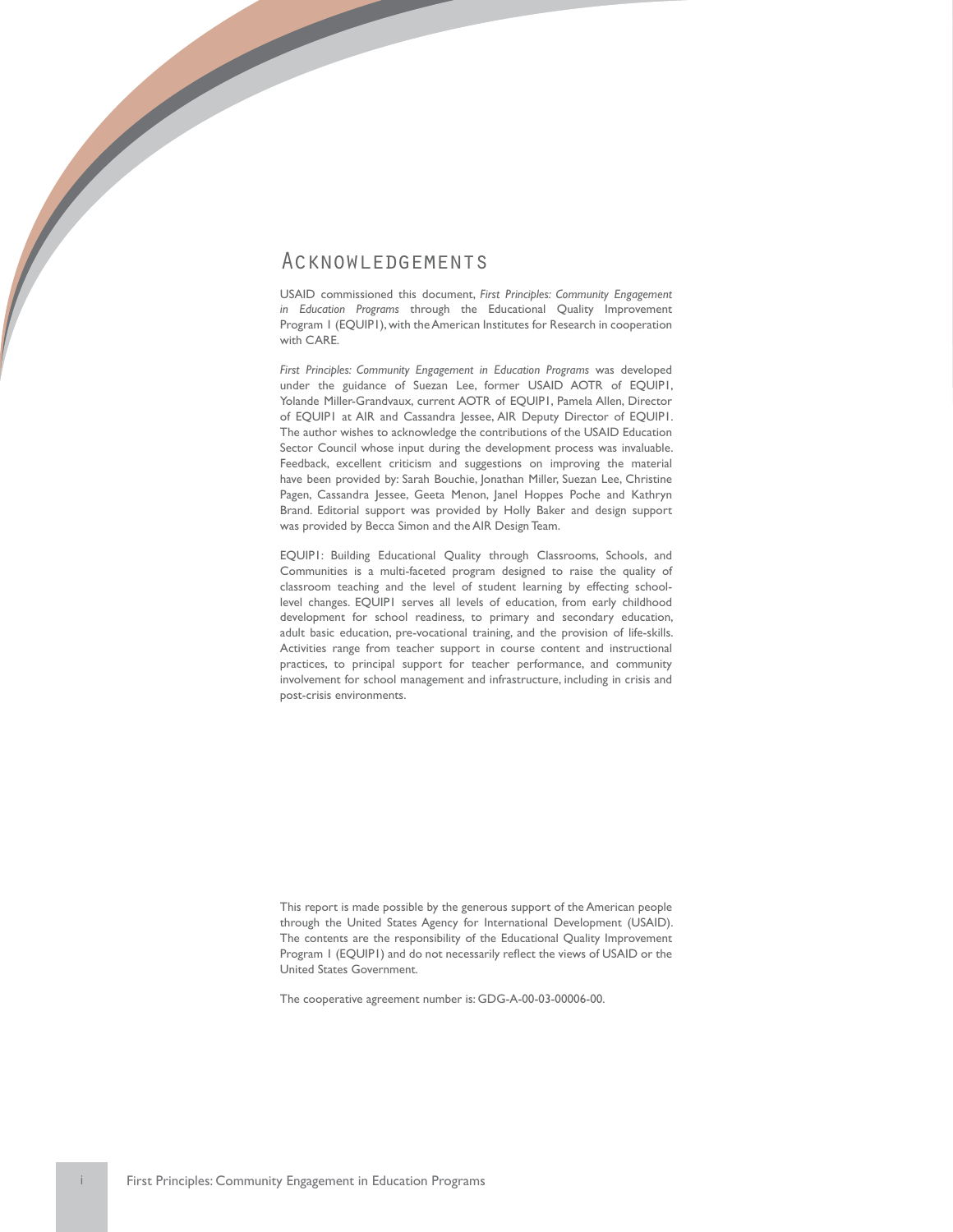## Acronyms

| <b>AED</b>    | Academy for Educational Development                                                                                                                            |
|---------------|----------------------------------------------------------------------------------------------------------------------------------------------------------------|
| <b>APEAE</b>  | Association des Parents d'Elèves et Amis de l'Ecole -<br>Parents' Associations                                                                                 |
| <b>BOT</b>    | <b>Board of Trustees</b>                                                                                                                                       |
| <b>CfBT</b>   | Centre for British Teachers                                                                                                                                    |
| <b>COPE</b>   | Communty Operated Primary Education (CARE Afghanistan)                                                                                                         |
| <b>COPE</b>   | Community Options for Protection and Empowerment<br>(Save the Children Malawi)                                                                                 |
| COVCC         | Community Orphans and Vulnerable Children Committee                                                                                                            |
| <b>DCOF</b>   | USAID's Displaced Children and Orphans Fund                                                                                                                    |
| EAP           | <b>Education Action Plan</b>                                                                                                                                   |
| <b>FAWF</b>   | Forum for African Women Educationalists                                                                                                                        |
| <b>GESC</b>   | Girls' Education Sub-Committee                                                                                                                                 |
| <b>IIEP</b>   | International Institute for Educational Planning                                                                                                               |
| <b>INEE</b>   | Inter-Agency Network for Education in Emergencies                                                                                                              |
| <b>NGO</b>    | Non-governmental Organization                                                                                                                                  |
| <b>NSP</b>    | New Schools Program                                                                                                                                            |
| <b>OVC</b>    | Orphans and Vulnerable Children                                                                                                                                |
| <b>PTA</b>    | Parent Teacher Association                                                                                                                                     |
| <b>PACEEO</b> | Participation Communautaire à l'Education de Base pour l'Equité<br>et la Qualité (Community Support and Equity in Guinean Primary<br><b>Education Project)</b> |
| <b>SAGE</b>   | Strategies for Advancing Girls' Education                                                                                                                      |
| <b>SMC</b>    | <b>School Management Committee</b>                                                                                                                             |
| <b>UNICEF</b> | United Nations Children's Fund                                                                                                                                 |
| <b>UNESCO</b> | United Nations Educational, Scientific and Cultural Organization                                                                                               |
| <b>VEC</b>    | <b>Village Education Committee</b>                                                                                                                             |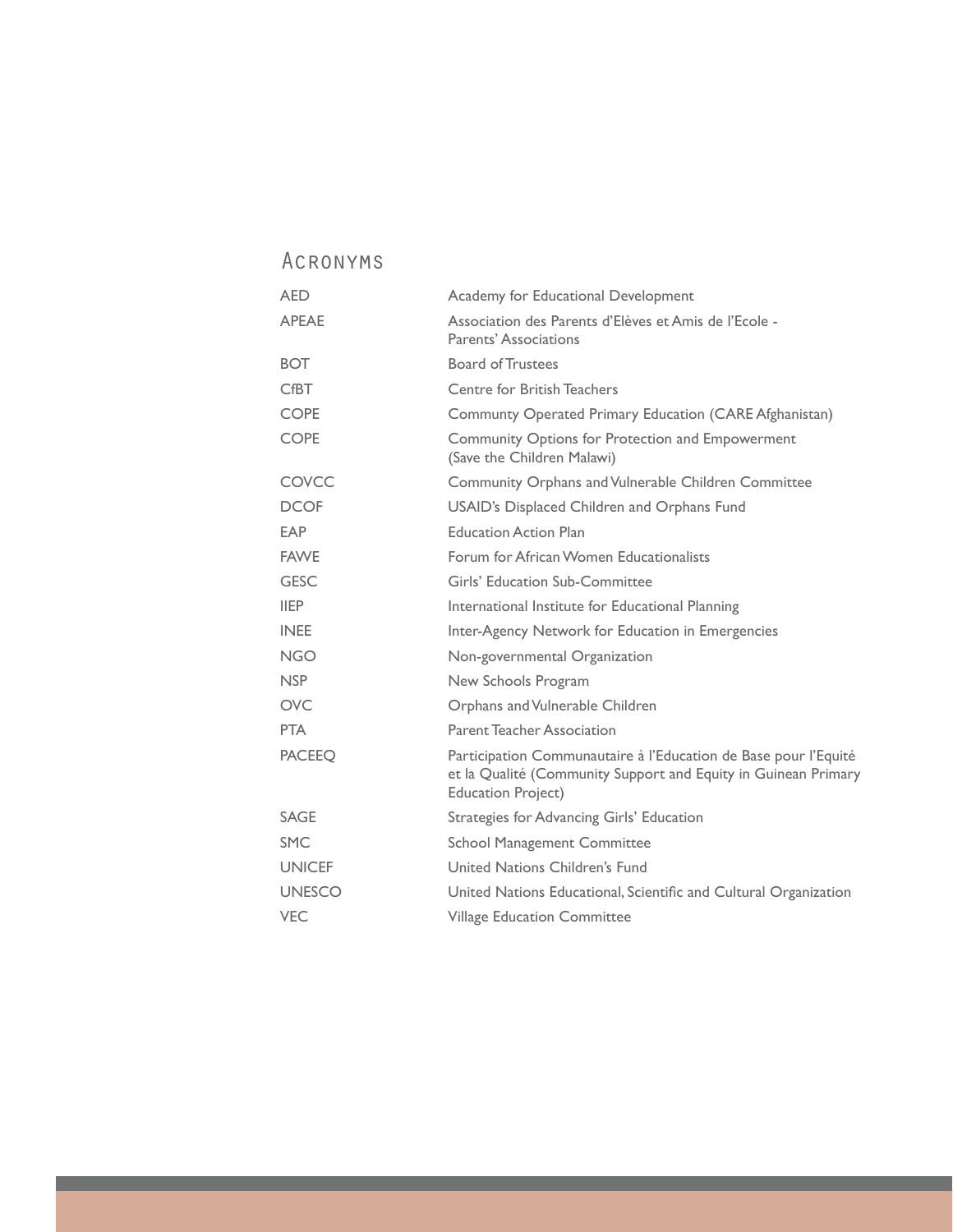# CONTENTS

|         | Principle 2: Education initiatives are community driven and led.  12                                                                         |  |  |
|---------|----------------------------------------------------------------------------------------------------------------------------------------------|--|--|
|         |                                                                                                                                              |  |  |
|         | Principle 4: Cooperation with local government is sought and sustained.  13                                                                  |  |  |
|         |                                                                                                                                              |  |  |
|         | Principle 6: Capacity development enables community members                                                                                  |  |  |
|         | Principle 7: Flexibility in approach allows adaptation to local context.  15                                                                 |  |  |
|         | Principle 8: Genuine community ownership of educational initiatives                                                                          |  |  |
|         |                                                                                                                                              |  |  |
| Step 1: | Conduct a participatory assessment of current situations, attitudes,<br>concerns, opportunities, and aspirations related to education.  17   |  |  |
| Step 2: | Strengthen or form formalized structures for engagement.  18                                                                                 |  |  |
| Step 3: | Assist school management committees, parent teacher associations,<br>or other coordinating bodies in setting goals and developing plans.  19 |  |  |
| Step 4: | Build capacity to strengthen community-level human resources.  19                                                                            |  |  |
| Step 5: |                                                                                                                                              |  |  |
|         |                                                                                                                                              |  |  |
|         |                                                                                                                                              |  |  |
|         |                                                                                                                                              |  |  |
|         |                                                                                                                                              |  |  |
|         |                                                                                                                                              |  |  |
|         |                                                                                                                                              |  |  |
|         |                                                                                                                                              |  |  |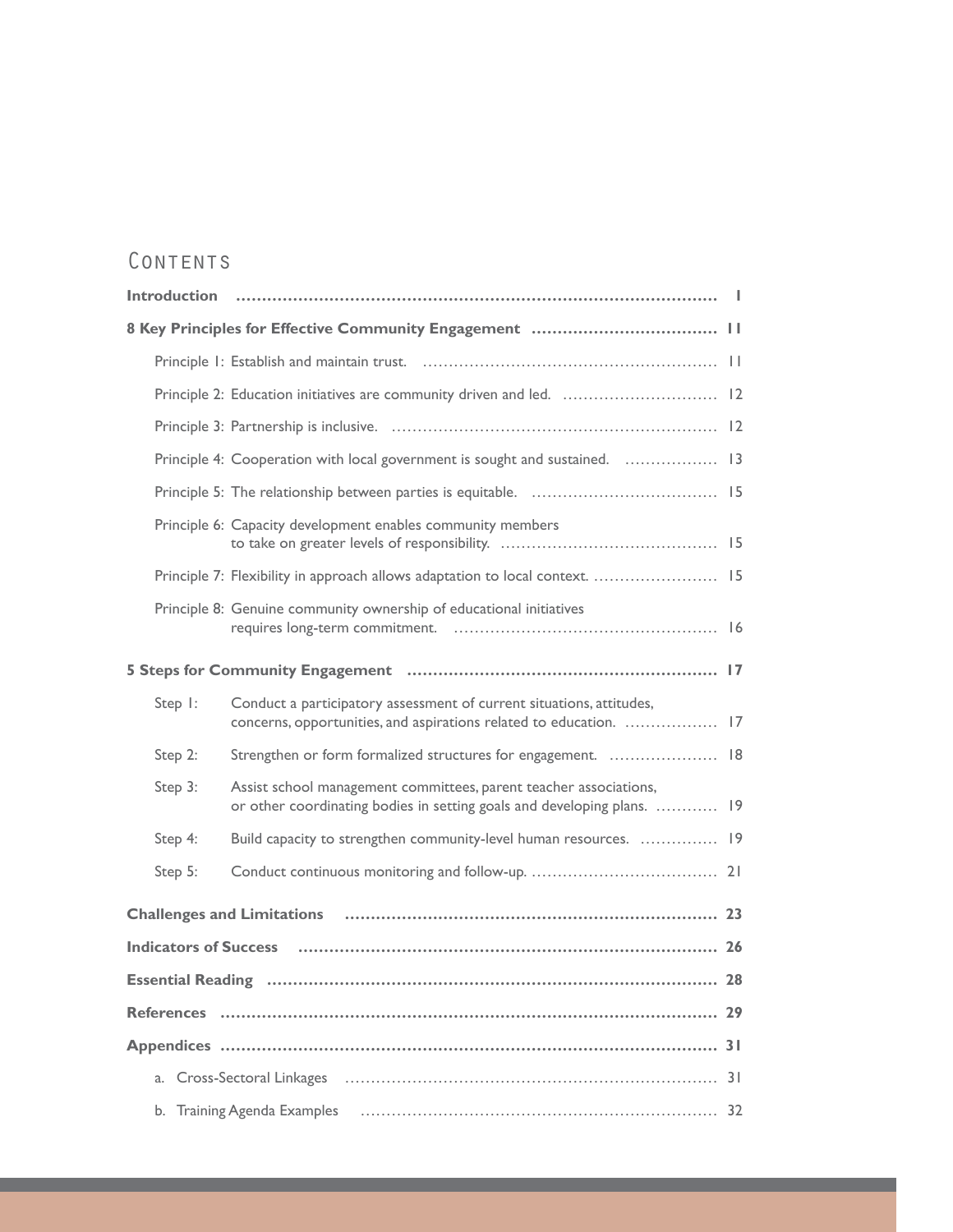### Introduction

Community engagement in education is widely recognized as a vital force in the effort to remove barriers to achieving quality education for all. Although generalized problems can be identified externally (i.e., low school enrollment), it is a community's engagement in the reflective analysis of its particular situation that leads to locally generated, locally viable, long-term solutions. Successful engagement empowers communities to participate in multiple facets of education support. Community involvement in school management has shown to increase accountability for both learning outcomes and school resources; involvement in curriculum development, which ensures the cultural relevance of subject content and teaching styles, leads to a wider embrace of the educational process. Community engagement also fosters the willing contribution of local resources (human, material, and economic) for the benefit of education. Community ownership of education initiatives endows such initiatives with a greater likelihood of being successful, and of being sustained over time.

### **Background**

The importance of engaging communities in addressing barriers to education has come to the forefront as governments worldwide strive to reach their commitments to Education for All goals by 2015. Governments are increasingly recognizing the value of working with communities and sharing responsibility for, and ownership of, educational systems.

Where traditional practices or beliefs prevent marginalized populations, particularly girls, from attaining education, government mandates alone are not enough to remove these barriers. Communities themselves must address the underlying factors that prevent children from accessing education and then develop solutions that are relevant to their particular situation. Additionally, the multiplicity of crises around the world, both natural and human-made, has interrupted schooling for millions. Reestablishing schooling in these settings and helping establish a sense of normalcy often fall on the shoulders of the community.

Countries with concerted alliances among government, communities, and international partners have made great strides. Communities have contributed greatly to improving school systems by addressing issues of access to education, educational quality, and safety and security. See Table 1 for examples of specific activities undertaken by communities to address these areas. Community participation in education





is a sustainable way to increase resources, improve the accountability of schools to the communities they serve, ensure a more cost-effective use of resources, and be responsive to local needs. As a result, it intends to improve equitable access, retention, quality, and performance of schooling (Rose, 2003).

Key reasons for engaging communities are as follow:

- **Local, in-depth understanding of problems can create more-viable solutions.** Problems that look unsolvable at the national level can often be reasonably managed at the school level.
- **Community engagement fosters local ownership. Local ownership helps ensure the long-term sustainability of initiatives.** Communities that have taken ownership of and sustained initiatives have done so because they have embraced the importance of education for their children and not because they are motivated by external resources.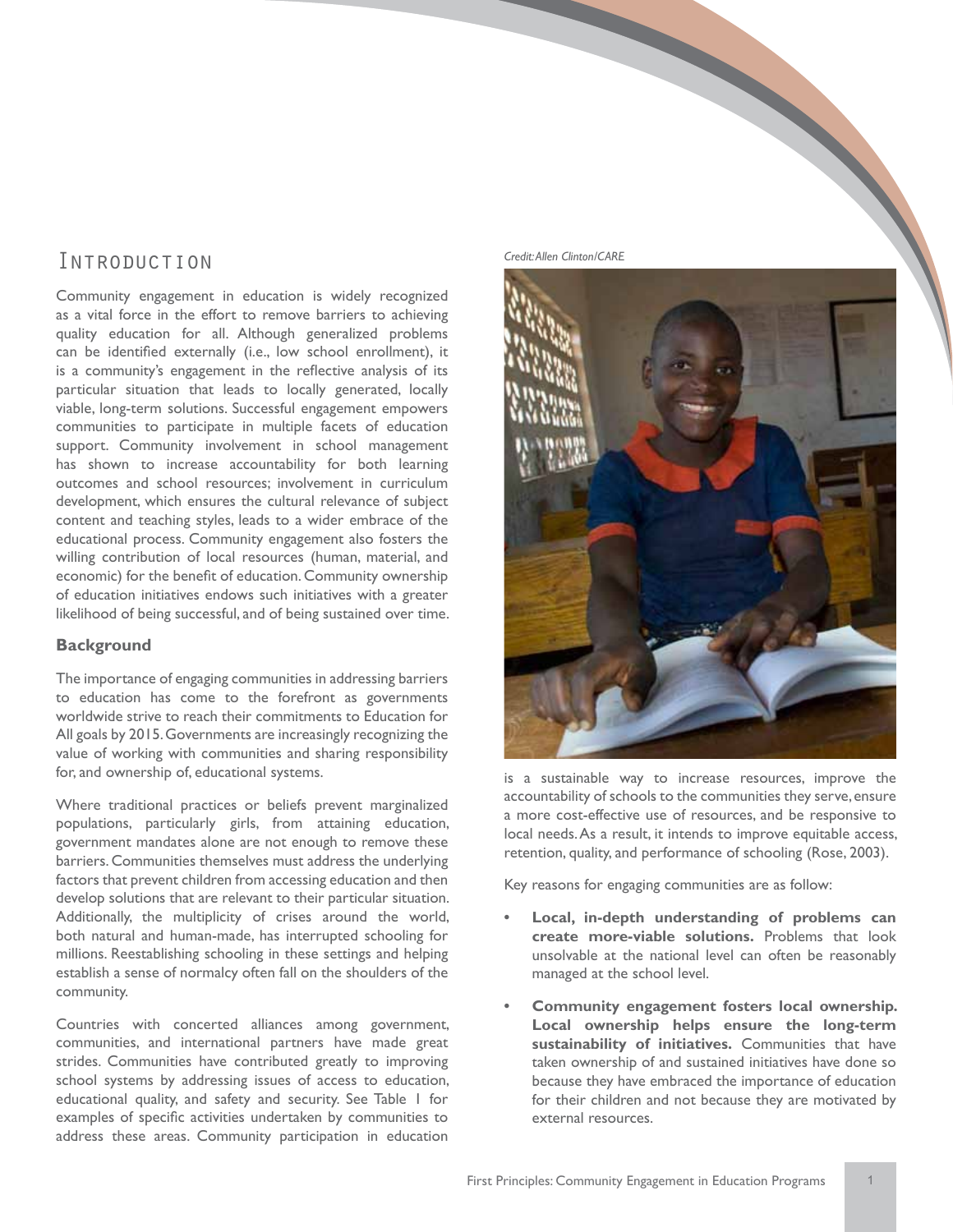### Table 1: Types of Education Activities That Communities Support

| <b>Area of Need Identified</b>             | <b>Sample Activities</b>                                                                                                                                                                                                                                                                  |
|--------------------------------------------|-------------------------------------------------------------------------------------------------------------------------------------------------------------------------------------------------------------------------------------------------------------------------------------------|
| Access to education                        | Holding student enrollment campaigns; monitoring attendance; establishing community schools or alternative<br>learning programs; addressing child labor; providing for the support/financial needs of orphans and vulnerable<br>children                                                  |
| Quality of education                       | Tutoring; assisting with extracurricular activities (sports, cultural, crafts); providing exam support; making<br>teaching/learning aids with locally available materials; adapting curriculum to local context and culture;<br>providing relevant life-skills content in school programs |
| Safety/security                            | Establishing and monitoring codes of conduct for teachers as they pertain to sexual harassment and corporal<br>punishment; establishing schools as safe zones in conflict; developing disaster risk reduction plans                                                                       |
| Management/school oversight                | Recruiting local teachers; monitoring teacher attendance and absenteeism; monitoring exam results; overseeing<br>the inventory of school materials                                                                                                                                        |
| Gender equity                              | Encouraging girls' enrollment; helping with uniforms and other costs; addressing the need for separate, working<br>latrines; encouraging active female role models through the involvement of women in community organizations;<br>establishing mentoring groups and clubs                |
| School construction, repairs, improvements | Constructing and/or repairing schools; providing water and sanitation needs; planting trees; fencing a play area                                                                                                                                                                          |
| Financial/material needs of school         | Providing teacher compensation (including housing); providing chairs/desks; fundraising; providing alternative<br>space in the absence of a school                                                                                                                                        |

- **Local ownership can ensure a culturally sensitive approach to education, leading to greater parental buy-in.** Parents are more likely to support the entire education system—curriculum content, location of schools, school personnel, school calendars, and so on—when they believe that the practices and content are relevant to, and have consideration for, their own lives.
- **• Accountability to stakeholders increases quality.**  Communities have demonstrated that with appropriate training, they are capable of demanding and monitoring school accountability, including monitoring teacher attendance, managing school finances and resources, and assessing learning outcomes (Gillies & Quijada, 2008).
- **When school personnel and parents mutually support and recognize each other, opportunities for learning are maximized.** Teachers need support and recognition from communities to perform effectively; parents need guidance from teachers and other school personnel to understand how they can support their children's learning.
- **Local resources are contributed.** Even communities living in entrenched poverty have intellectual, physical, social, and material resources that they can leverage to support education initiatives. These resources are usually contributed willingly when community members have a sense of ownership and an understanding that the initiative is for the betterment of their children and their community.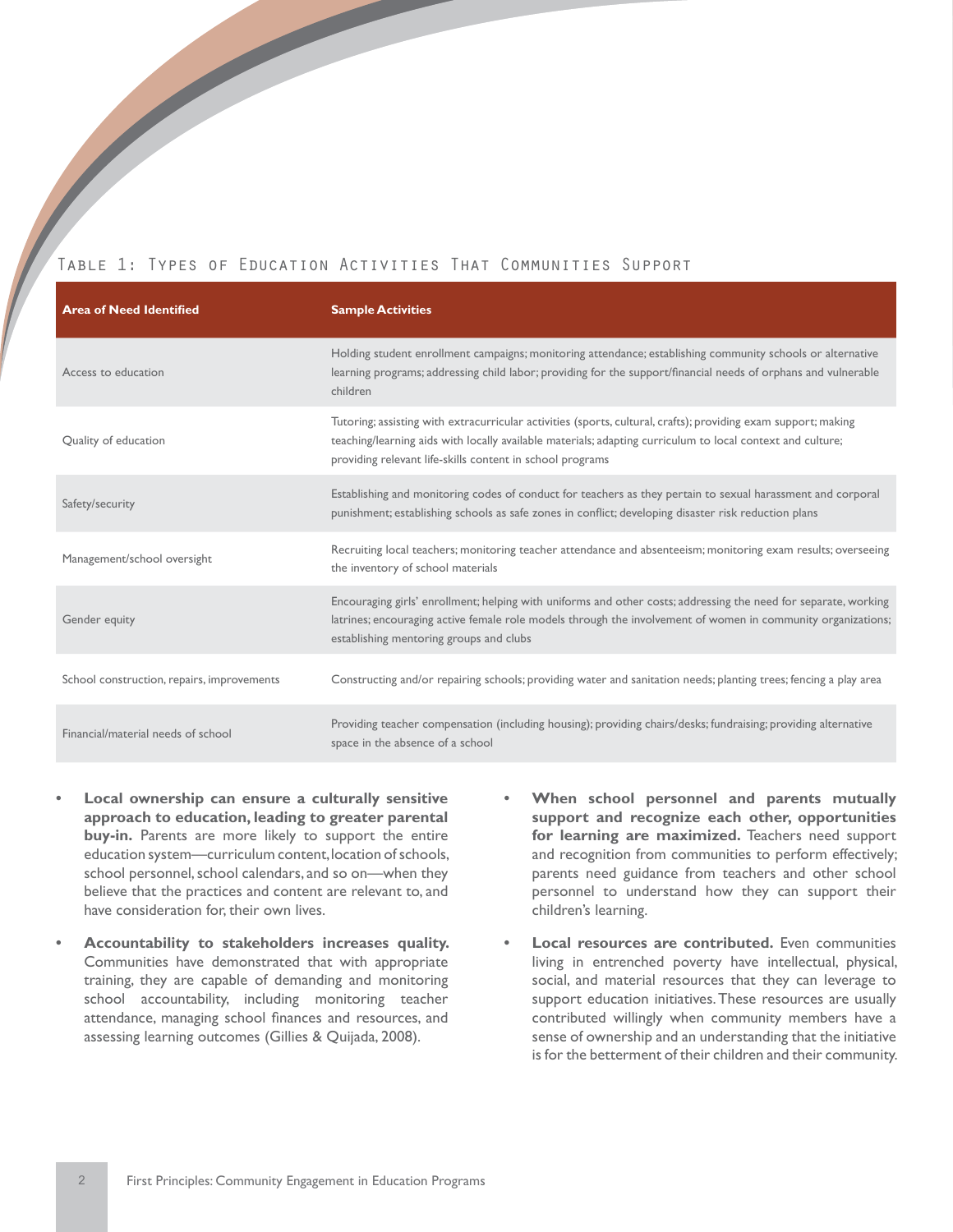- **Community participation is an exercise of a democratic right.** Community participation is important as an end in itself as an opportunity for citizens to exercise their right to participate with and give input into structures and initiatives that affect them personally.
- The process of engagement can strengthen **community relations.** Learning together and practicing the processes of participatory consultation and decision making can change community dynamics and transform relationships between groups. Gender relations are often transformed, for example, when opportunities are created for women to be involved in decision making alongside men. Communities have proved that with support and guidance, they are able and willing to address the cultural norms and values that promote discrimination (CARE, n.d.).

Although full engagement in community initiatives is highly desirable, for many communities it is a new concept. Entrenched power dynamics or traditional practices may have established hierarchical, authoritarian structures that have limited participation in a broader sense. Training, practice, and accompaniment are indispensible components to ensure the success of any community engagement until such time as community members have consolidated the skills and confidence necessary to take full responsibility for the process.

### **Defining Community Participation**

Community participation is a generalized term that is used to reflect a gamut of levels of involvement with communities. The World Health Organization (WHO) characterizes community participation on three levels: marginal, substantive, and structural. In marginal participation, community input is "limited and transitory and has little direct influence on the outcome of the development activity." Substantive participation is characterized by the community being actively involved in determining priorities and carrying out activities, even though the mechanisms for these activities may be controlled externally. In structural participation, the community is involved as an integral part of the project, and its participation becomes the ideological basis for the project itself. In this last case, the community plays an active and direct part in all aspects of the development process and has the power to ensure that its opinions are taken into account (Sullivan-Owomoyela & Brannelly, 2009).

*Credit: Patrick Sebe Soadwa/CARE*



The Inter-Agency Network for Education in Emergencies (INEE) defines community participation as including both the processes and the activities that allow members of an affected population to be heard, empower them to be part of decision-making processes, and enable them to take direct action on education issues. It uses symbolic/token participation, consultation, and full participation to identify the different levels (INEE, 2004).

Another model (Shaeffer, 1994) delineates eight levels of community participation that vary by the degree of engagement and activity. Within this classification system, participation ranges from passive collaboration or involvement with the education system to an actively engaged role (Rose, 2003). Table 2 illustrates the eight levels, describes some of the characteristics of the participation, and gives some specific examples of how the participation has been manifested.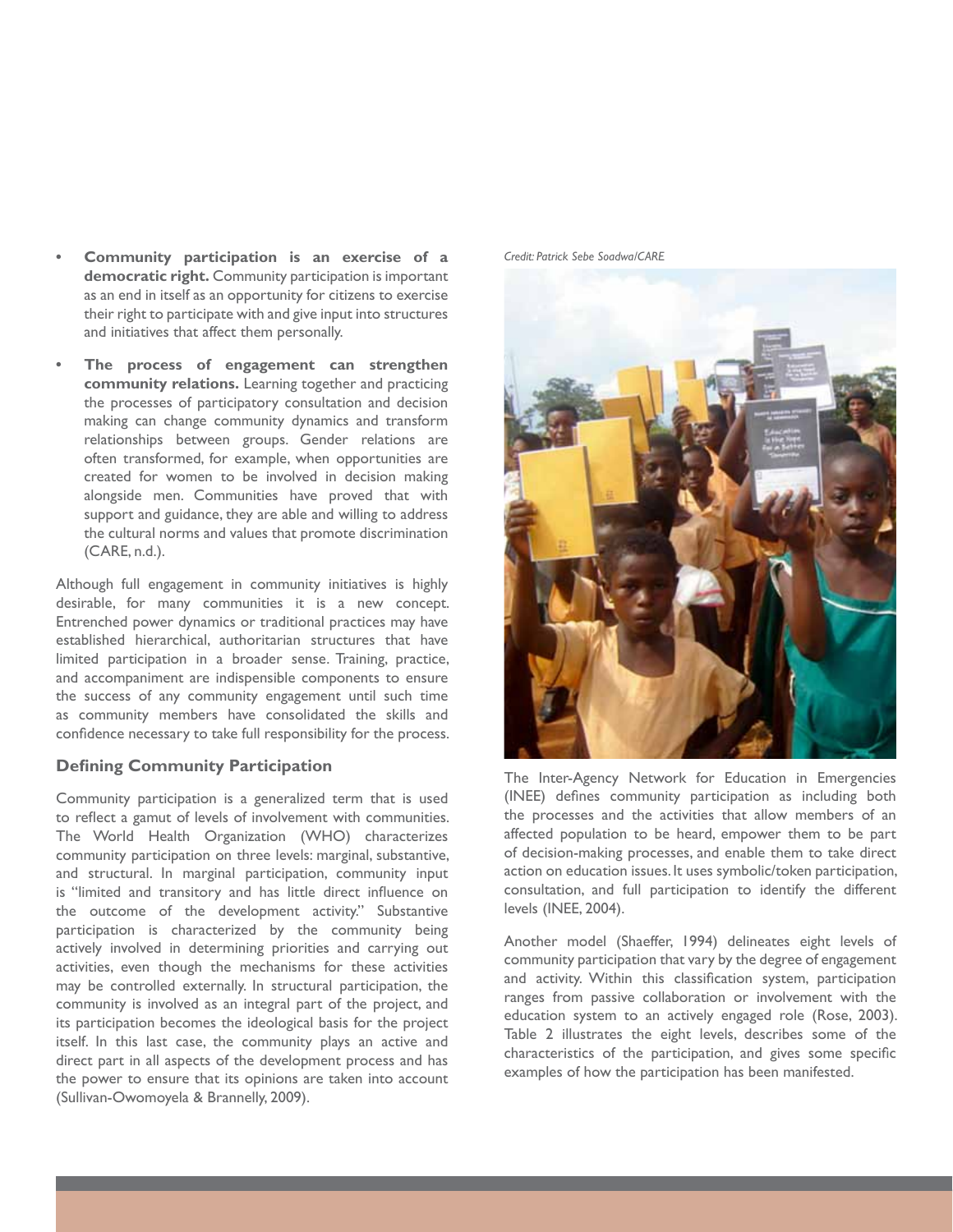### TABLE 2: LEVELS OF COMMUNITY INVOLVEMENT<sup>1</sup>

| <b>Form of Involvement</b>                                                                                                 | <b>Characteristics</b>                                                                                                                                                                                                                                                                                                                                                                      | <b>Specific Examples</b>                                                                                                                                                                                                  |
|----------------------------------------------------------------------------------------------------------------------------|---------------------------------------------------------------------------------------------------------------------------------------------------------------------------------------------------------------------------------------------------------------------------------------------------------------------------------------------------------------------------------------------|---------------------------------------------------------------------------------------------------------------------------------------------------------------------------------------------------------------------------|
| Manipulation: Communities<br>are manipulated.                                                                              | • Communities do not understand the issues with which<br>they are confronted.<br>• Communities are not given feedback on actions taken.<br>• Problem analysis is not shared with community<br>members.                                                                                                                                                                                      |                                                                                                                                                                                                                           |
| <b>Decoration: Communities</b><br>are used as needed.                                                                      | • Communities are not involved with the root of the<br>problem; their participation is incidental.<br>• External providers use community members to support<br>their cause in a relatively indirect manner.                                                                                                                                                                                 | • Community provides materials and/or labor for a<br>project as directed by an authority.                                                                                                                                 |
| Tokenism: Communities are used in a<br>perfunctory or merely symbolic way to<br>give the appearance of real participation. | • Communities appear to have been given a voice, but in<br>reality have little or no choice about the subject matter.<br>• Communities have little or no opportunity to formulate<br>their own opinions.<br>• Conditions do not exist that enable women and other<br>traditionally excluded groups to participate.                                                                          | • Some PTAs whose members are appointed by<br>community leaders or school authorities, and<br>primarily serve to "rubber stamp" decisions.<br>• Parent meetings where parents are given information<br>but have no voice. |
| Communities are assigned<br>but informed.                                                                                  | • Communities are given complete, accurate information<br>about their actions, and understand why their<br>participation is needed.<br>• They know who made the decisions concerning their<br>involvement and why.<br>• They have a meaningful role to play in the development<br>of a project.<br>• They volunteer for a project after having been given all<br>the necessary information. | • Some school-feeding projects<br>• Some school construction projects                                                                                                                                                     |
| Communities are consulted<br>and informed.                                                                                 | • Projects are run and designed by external agencies, but<br>communities understand the process and their opinions<br>are treated seriously.                                                                                                                                                                                                                                                | • Some PTA strengthening projects<br><b>School Construction</b><br>Some Girls' Education initiatives                                                                                                                      |
| Communities participate in<br>project implementation.                                                                      | • Decisions are initiated externally.<br>• Communities have a high degree of responsibility, and<br>are involved in the production and design aspects of<br>projects.<br>• Communities contribute their opinions before final<br>projects are implemented.                                                                                                                                  | • PACEEQ in Guinea*<br>• COPE Schools in Afghanistan*<br>• New Schools in Egypt*                                                                                                                                          |
| Communities initiate and<br>direct decisions.                                                                              | • External agencies do not interfere or direct<br>community-run projects.                                                                                                                                                                                                                                                                                                                   |                                                                                                                                                                                                                           |
| Communities initiate, plan, direct<br>and implement decisions.                                                             | • The community develops decisions and projects.<br>• Actions are implemented by the community.                                                                                                                                                                                                                                                                                             |                                                                                                                                                                                                                           |

1 Source: Adapted from IIEP (2006). These projects are described in detail in the case studies section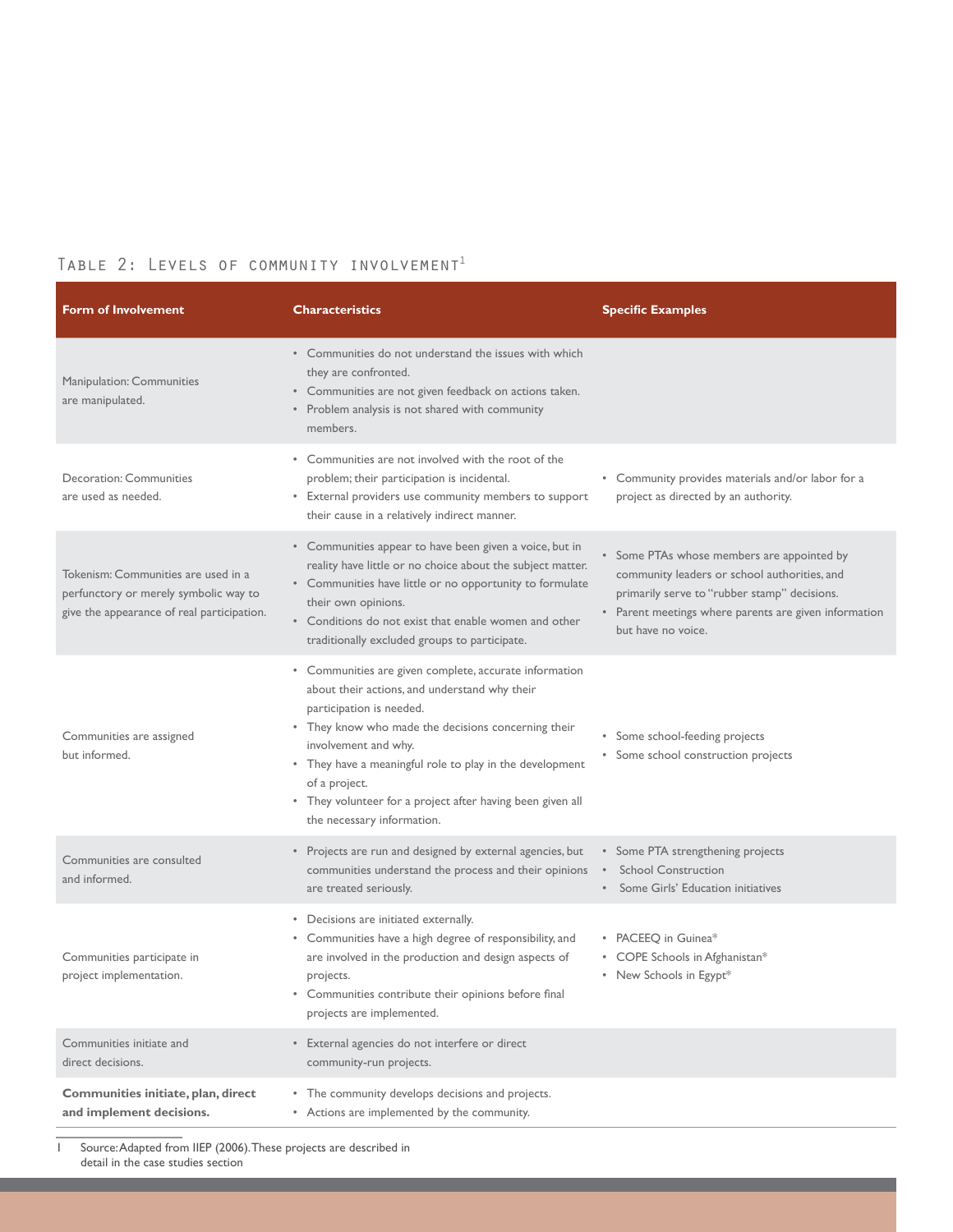The INEE Minimum Standards point out that full participation is often difficult to achieve, particularly in emergency circumstances. However, consultation is the minimum target, and all-inclusive, full participation is the goal (INEE, 2004). This should be the norm in nonemergency situations as well. (See Box A for a brief discussion on education in emergency settings.)

### *Box A: Special Consideration for Education in Emergency Settings*

Education is a basic right for all children. Wars and natural disasters often deny generations the knowledge and opportunities that an education can provide. Thus, maintaining this right can be both life-sustaining and life-saving for the tens of millions of children affected by emergencies by providing physical, psychosocial, and cognitive protection. Consider the following global impact of emergency conditions:

- Approximately 75 million children are out of school worldwide; more than half of these children are living in conflict-affected states.
- Millions more are living in situations affected by natural disasters.
- In conflict zones, 20 million girls are out of school.
- Girls account for only 30% of refugees enrolled in secondary school (INEE, 2004).

The general emergency context implies greater instability among affected communities and their environments that may result in the disruption of the community's usual social, political, and economic roles and relationships. Communities in early phases of an emergency may be in such a state of flux or trauma that they are unable or unwilling to assume additional responsibilities beyond basic survival needs. It is likely to be more difficult to obtain their participation and will require greater capacity building and time to engage them than is necessary for communities in more-stable environments (International Institute for Educational Planning [IIEP], 2006).

#### *Box A: Special Consideration for Education in Emergency Settings (continued)*

The SHIKHON project in Bangladesh had a Nevertheless, the burning desire to reestablish normalcy can also make communities more willing than usual to assist in education. Communities are a key resource for providing education during emergencies and reconstruction. Although crisis situations often raise conflicts within communities on a variety of issues, the reestablishment of regular schooling provides a common task around which community members will rally. Community engagement for education during times of crisis has the potential for bringing people together in broad agreement, helping establish a sense of routine and normalcy, and serving as an important factor in psychosocial healing.

For more information about education in emergencies, see the INEE website: www.ineesite.org. The INEE Working Group on Education and Fragility includes a member from USAID.

### **Enabling Factors in the Practice of Community Engagement**

A number of significant factors support the practice of community engagements:

- Increased recognition on the part of governments of the importance of partnerships to achieve education goals.
- Increased democratization of many societies that has been fostered by the emergence of civil society groups. These groups, including local nongovernmental and communitybased organizations that formed to address a variety of political and social concerns, are creating awareness of the right to, and the value of, wider participation.
- Cohesive community structures in many small, rural communities. Smaller communities tend to have an established central leadership structure with some credibility.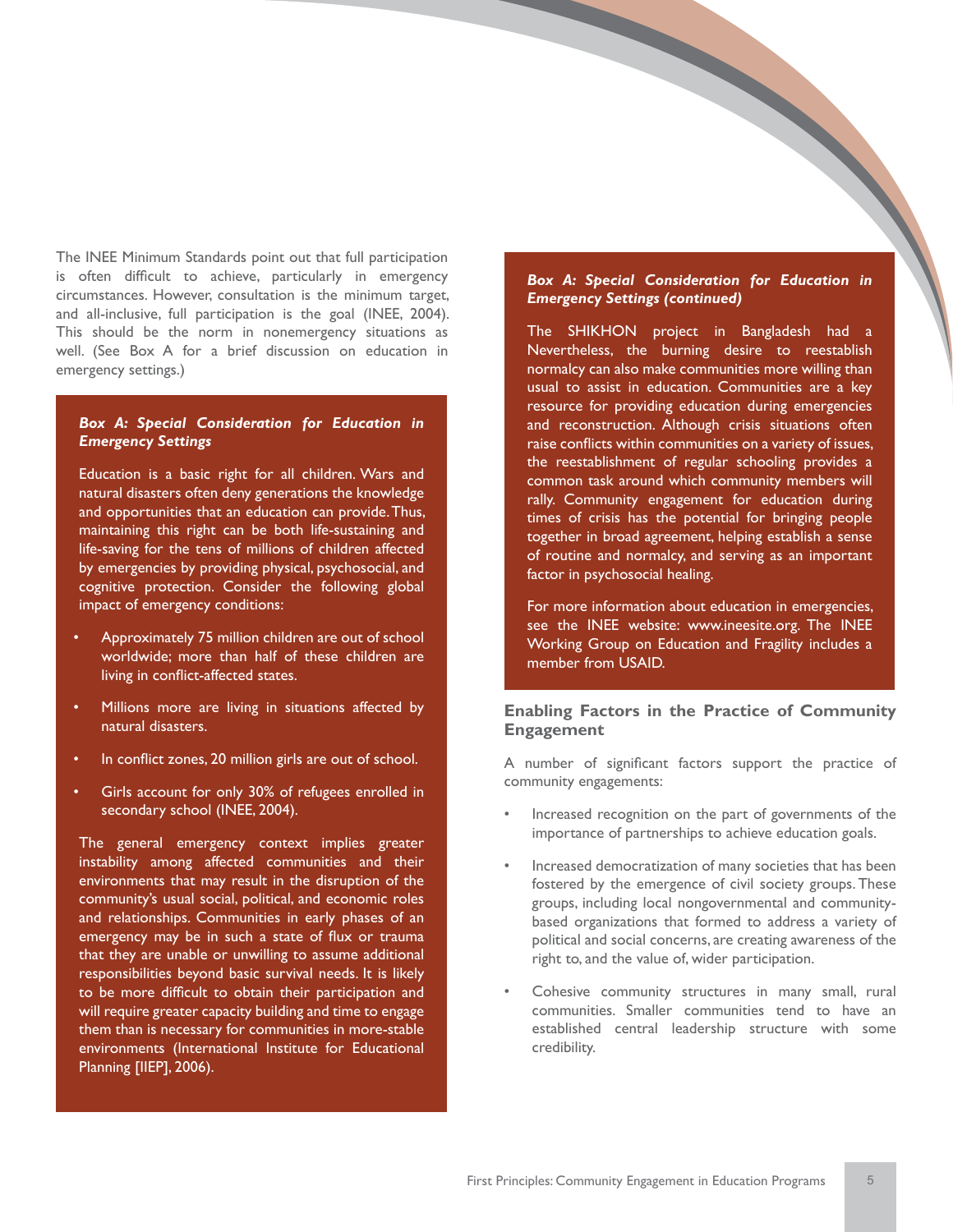### **What Does Not Work? What Should Be Avoided?**

The greater part of this compendium focuses on proven strategies for successfully engaging communities and for addressing potential obstacles. It is also important to note, however, what does not work in this area of practice. Several negative consequences have been known to arise from hastily conceived and implemented initiatives that increase the burden on the poor, reinforce gender inequities, lead to a loss of trust as a result of token participation, and have unsustainable short-term results.

**Increased burden on the poor.** In some cases, community participation is seen as a means to access local resources and shift the responsibility for providing resources for education from the government to communities. Community schools, which are often established in poor, remote communities, can require greater contributions from the community than government schools in wealthier areas in terms of fees, support for the instructors, and school construction. This need can widen the economic divide and increase the discrepancy in the quality of education available to the poorest communities. Even when community members providing skilled labor are paid for their services, those with skills are already likely to be the better off members of the community. Those less likely to have access to paid employment are expected to volunteer their services.

**Reinforced gender inequities.** Community contributions to a collective project may actually reinforce inequitable gender patterns of participation. In many rural societies, men have traditionally provided financial or material resources while women are expected to provide labor. In cases where both genders provide labor, the degree varies. In a number of school construction projects in Sub-Saharan Africa, for example, women were responsible for hauling sand and water for construction while men were responsible for molding the bricks, laying the bricks, and doing carpentry. Some initiatives, in an effort to counteract the increased burden on the poor, paid community members who provided skilled labor. Thus, brick making by men was paid for because it required a skill, whereas carrying of water by women, often over long distances, was not given any monetary value despite the time and energy expended (Rose, 2003).

**Token participation.** The label of community participation is sometimes given to initiatives in which all decisions are made outside the community by the government or the implementing partner, and communities are merely informed about what will take place. They are then expected to commit time, labor, and resources to the initiative without having had any say or input into it. Such token participation results in frustration, lost trust, and reluctance to participate in future initiatives. Experience has shown that token participation is a missed opportunity and is ineffective in providing quality and lasting programs (INEE, 2003).

**Short-term, one-time commitments.** Short-term engagements have very limited effectiveness and engender little to no ownership or sustainability. This result has been demonstrated in case after case where material resources (e.g., learning materials, school furniture) are given to a school in a one-time effort, and monitoring visits a few months or a year later show that many of the materials are either lost or damaged. Pushing donor resources at communities before a community-driven process is in place can also result in the rise of opportunists, which then undermines genuine community ownership and responsibility (Donahue & Mwewa, 2006).

### **Case Studies: Examples of Successful Engagements**

Numerous examples illustrate successful partnerships with communities to improve both access to education and educational quality. The five USAID-supported examples below highlight a range of levels of community engagement, from mobilization around a specific issue, such as girls' education or the needs of orphans and vulnerable children, to local management of a community school:

- Strategies for Advancing Girls' Education (SAGE) in Ghana and Guinea
- Raising Awareness of the needs of Orphans and Vulnerable Children in Malawi and Zambia
- Strengthening of Parent Teacher Associations (PTAs) through the Community Support and Equity in Guinean Primary Education Project (PACEEQ) project in Guinea
- Community Organized Primary Education (COPE) in Afghanistan
- Community Schools in Egypt

A synopsis of each initiative is presented here, and specific illustrative examples of good practices, challenges encountered, and lessons learned are integrated throughout.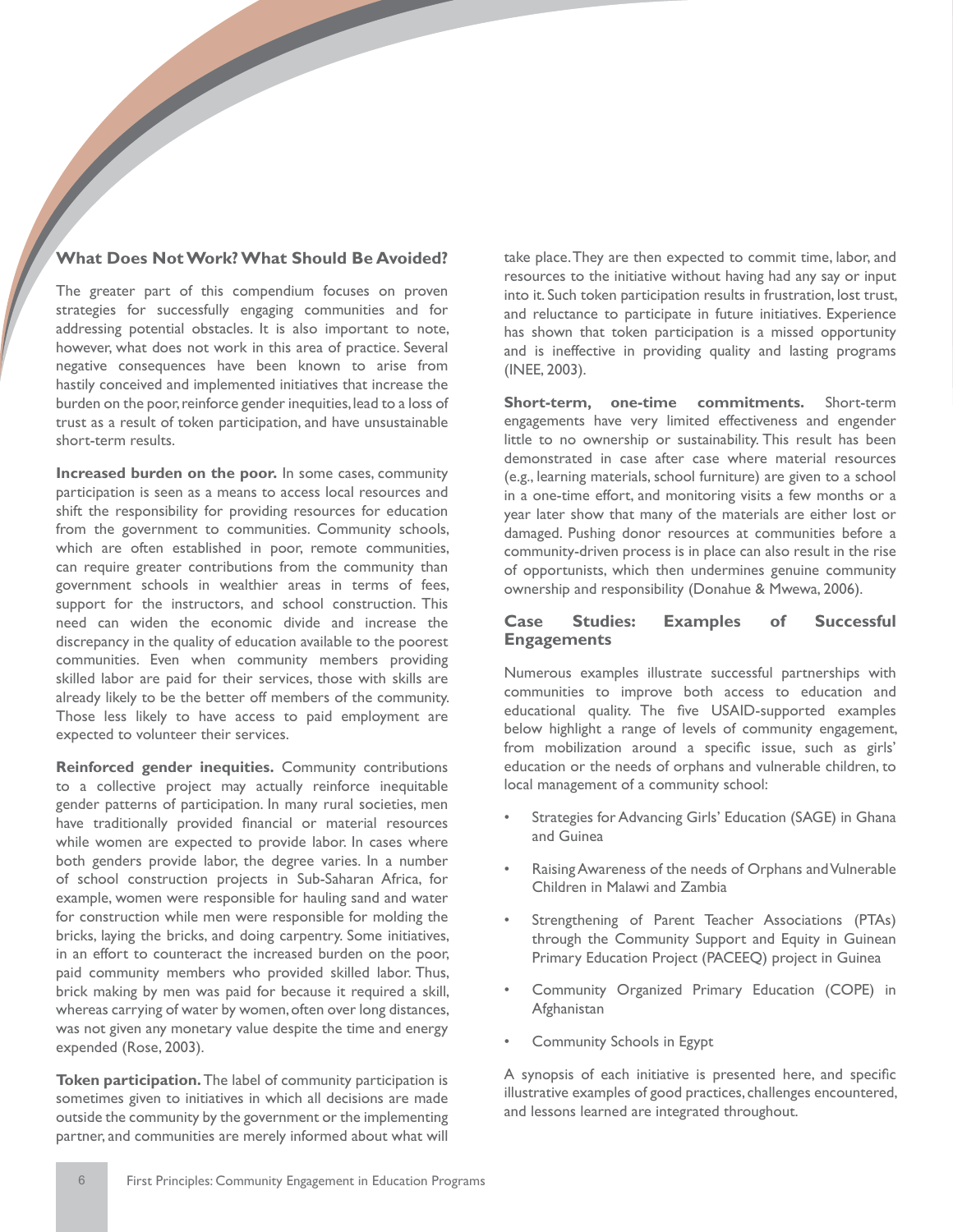*Credit: Josh Estey/CARE*



### **Strategies for Advancing Girls' Education (1999–2002)**

Implemented by the AED, with funding from USAID's Office of Women in Development, the Strategies for Advancing Girls' Education (SAGE) project worked in five countries (Guinea, Mali, Ghana, El Salvador, and the Democratic Republic of Congo) to develop multisectoral partnerships in support of girls' education. In Guinea and Ghana particularly, work was also done directly with communities to strengthen local management of girls' education initiatives.

In Ghana, although the SAGE project worked primarily at the national level, work was also done at the community level to increase the number of women on School Management Committees (SMCs), develop girls' education subcommittees (GESCs), develop community action plans for girls' education, and establish girls' clubs. Training was held with the SMCs and PTAs, and a cross-section of the newly appointed women volunteers to the GESCs also received training in leadership skills, guidance and counseling, and gender issues. Results included an increase in women's voices being heard prominently

in the decision-making process at meetings, women supervising girls' evening study, and members of the GESC going house to house to ensure that all girls were enrolled in school and stayed in school (Schumann, n.d.).

In Guinea, SAGE supported the development of local alliances to promote girls' education. The 19 local alliances set up across the country came about as a result of community consultations that addressed barriers to girls' education. The alliances included community and religious leaders, women's associations, PTA members, business entrepreneurs, and representatives of school administration and local government. An outline of specific training provided to the alliances is included in Appendix B.

Through their efforts, the local alliances achieved measurable improvements in girls' education. Reports highlight increases in overall school enrollment, particularly among girls, with girls' retention being successfully addressed by at least one alliance. Alliances also successfully mobilized their communities to build schools and school furniture (Schumann, n.d.).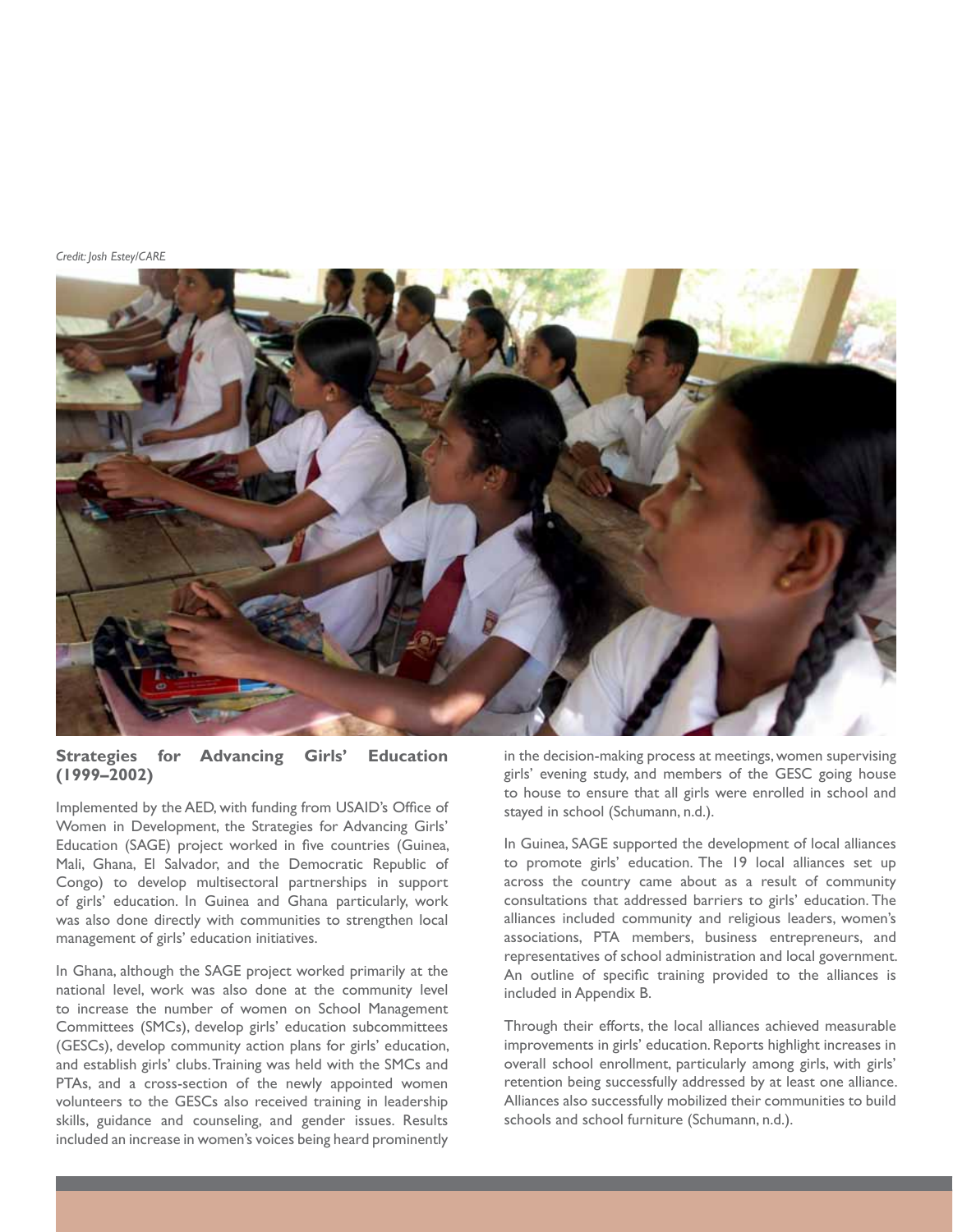*Credit: Phil Borges/CARE*



### **Raising Awareness of the Needs of Orphans and Vulnerable Children (OVC) in Malawi and Zambia (1995–2002)**

USAID's Displaced Children and Orphans Fund (DCOF) supported work addressing the needs of orphans and vulnerable children through Save the Children US's COPE (Community Options for Protection and Empowerment) program in Malawi from 1995 to 2000. In Zambia, DCOF supported a similar approach from 1997 to 2002—first through Project Concern International (PCI/Z) and subsequently through CARE's SCOPE-OVC project (Strengthening Community Partnerships for the Empowerment of Orphans and Vulnerable Children).

Representative community members were engaged in a participatory process to analyze the impacts of HIV/AIDS in their community. The results of the analysis were shared with the wider community, which in turn generated a commitment among community members to respond. Committees were formed, and capacity-building workshops were held to help

committee members learn how to develop a common vision, share it with the wider community, and then turn it into an action plan. Specific activities to address the problem varied in each community.

When a review team visited 30 community-level committees 4 to 6 years after external support had stopped, it found that all but 2 committees were still active. Committee members stated that seeing positive results had sustained their enthusiasm. Community members reported recognizing that it was their responsibility to act, using whatever resources they had; the mobilization process had galvanized and empowered them to act collectively to address the impact of HIV/AIDS. In some cases, neighboring communities were inspired to seek the help of existing committees to start their own initiatives for children. For the review team, such examples were a powerful endorsement of the initial community's efforts and of the ability of mobilized communities to offer benefits beyond that of targeted programming (Donahue & Mwewa, 2006).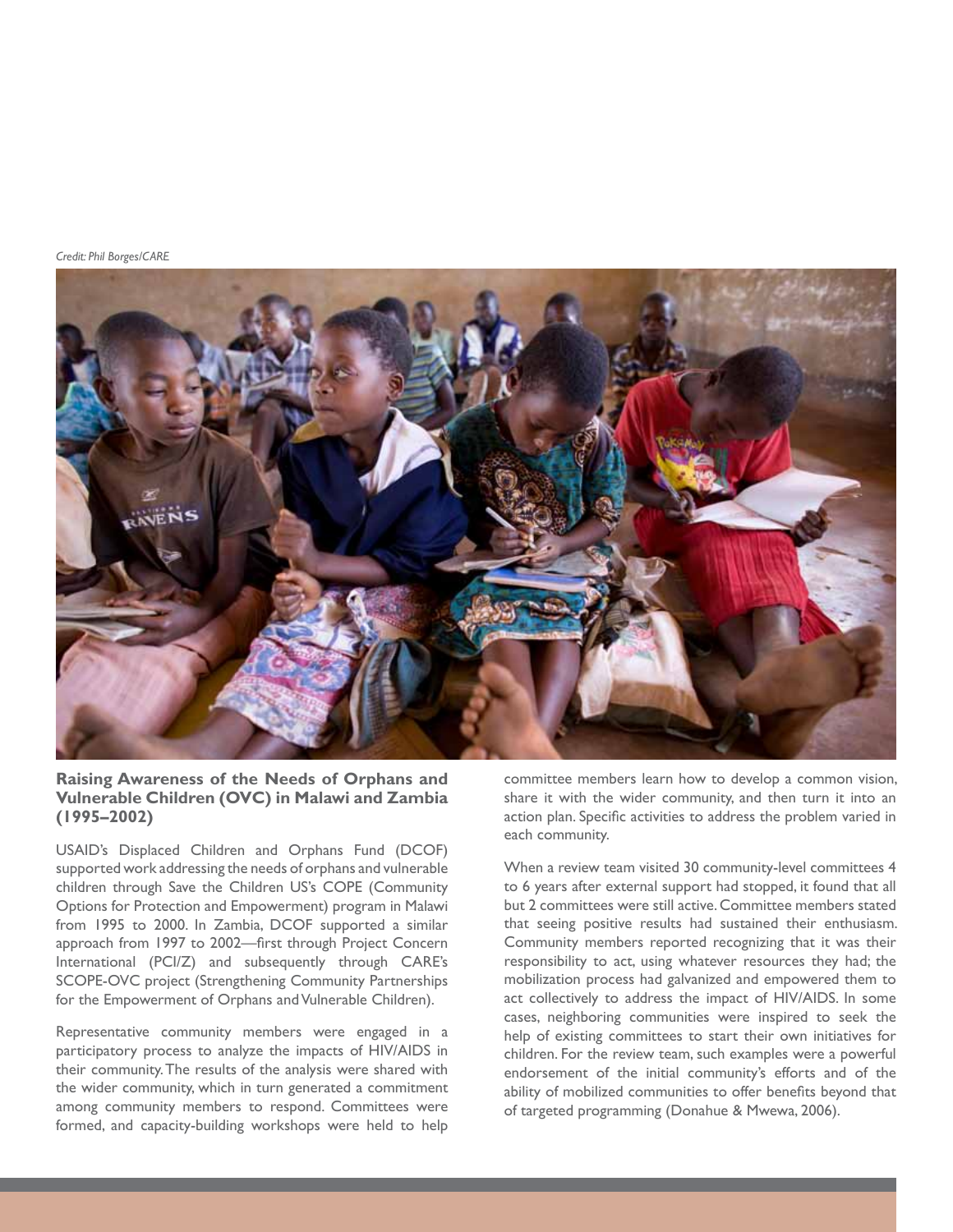### **Strengthening Parent Associations in Guinea through PACEEQ (1997–2007)**

Community Participation for Equity and Quality in Basic Education in Guinea (*Participation Communautaire à l'Education de Base pour l'Equité et la Qualité – PACEEQ*) was a USAID funded initative led by World Education, with the AED, the Education Development Center (EDC), the Research Triangle Institute (RTI), and Save the Children-US as consortium partners.

PACEEQ worked with parent associations (known as APEAE in French) and other community-based organizations to develop key skills in decision making and resource management, thus building their capacity to work in partnership with school administrators to improve the quality of education. Where possible, PACEEQ included the alliances already established by the SAGE project (see Strategies for Advancing Girls' Education, above).

The formulation and implementation of education action plans (EAPs) was at the core of the PACEEQ approach to building the capacity of parent associations. Planning was launched by first involving the entire community in a participatory situational analysis. On the basis of both the data gathered and the subsequent community dialogue, needs were prioritized and an inventory of community resources conducted. These discussions resulted in a first draft of an EAP, which was then finalized and budgeted with technical assistance from PACEEQ. The final EAP was then discussed and validated by all members of the parent association during a general meeting.

A subgrant component of the project partially financed EAPs. Parent associations were required to contribute from 5% to 25% of the total subgrant as an in-kind or cash community contribution.

Evaluations found that parent associations participating in the PACEEQ program demonstrated a significant and enduring change in their performance. In particular, parent associations showed increased transparency, accountability, and participatory decision making, and they worked collaboratively with school administrators to improve the quality of education, resulting in good governance in the co-management of schools. Many APEAEs continued to carry out school improvement activities after direct assistance from PACEEQ ended. Interviews with APEAE members indicated that they were proud of the positive change in the status of the parent associations. They were aware that they have earned a reputation as a transparent organization that contributes significantly to school quality and

were highly motivated to keep this status (World Education Guinea, 2007).

### **Community-Organized Primary Education in Afghanistan (1994–present)**

CARE's Community-Organized Primary Education (COPE) program provides sustainable access to quality primary education, particularly for girls, in remote communities in Afghanistan through community-managed schools. The program has been supported through funding from a variety of sources, including USAID. Established during a period when secular girls' schooling was outlawed, the COPE model was initially designed to operate independently, outside the Taliban government, although conditions often required agreements with local Taliban officials. In recent years, CARE has worked closely with the Afghan Ministry of Education, and a number of well-established COPE schools and students have been integrated into the government-run public school system (Balwanz, n.d.).

As part of its protocol for identifying target communities, provincial and district-level education authorities are consulted about which communities are most in need of a primary school and least likely to be getting one soon. Surveys are conducted in those communities to assess the need for and the willingness to support a primary class. The program then applies five selection criteria: the target community demonstrates a strong interest in primary education; no other functional primary school exists within a 3-kilometer radius; the community must produce a list of potential enrollees, 30% of whom must be girls; the community must provide a space for the school (e.g., a local mosque); and the community must be willing to form a Village Education Committee (VEC) and pay a teacher's salary, in cash or in-kind (Chabbott, 2006).

VEC members are trained in community participation, school management, resource mobilization, and conflict resolution. (For the specific training topics, see Appendix B.) VECs are responsible for identifying and managing school space, managing teacher selection and payment, resolving school problems with the community and local authorities, and implementing a monitoring and evaluation system.

COPE schools have exhibited dramatically higher retention rates and lower dropout rates than public schools. COPE schools have greatly increased girls' enrollment. At one point, the schools accounted for 100% of the girls' enrollment in four provinces (Balwanz, n.d.).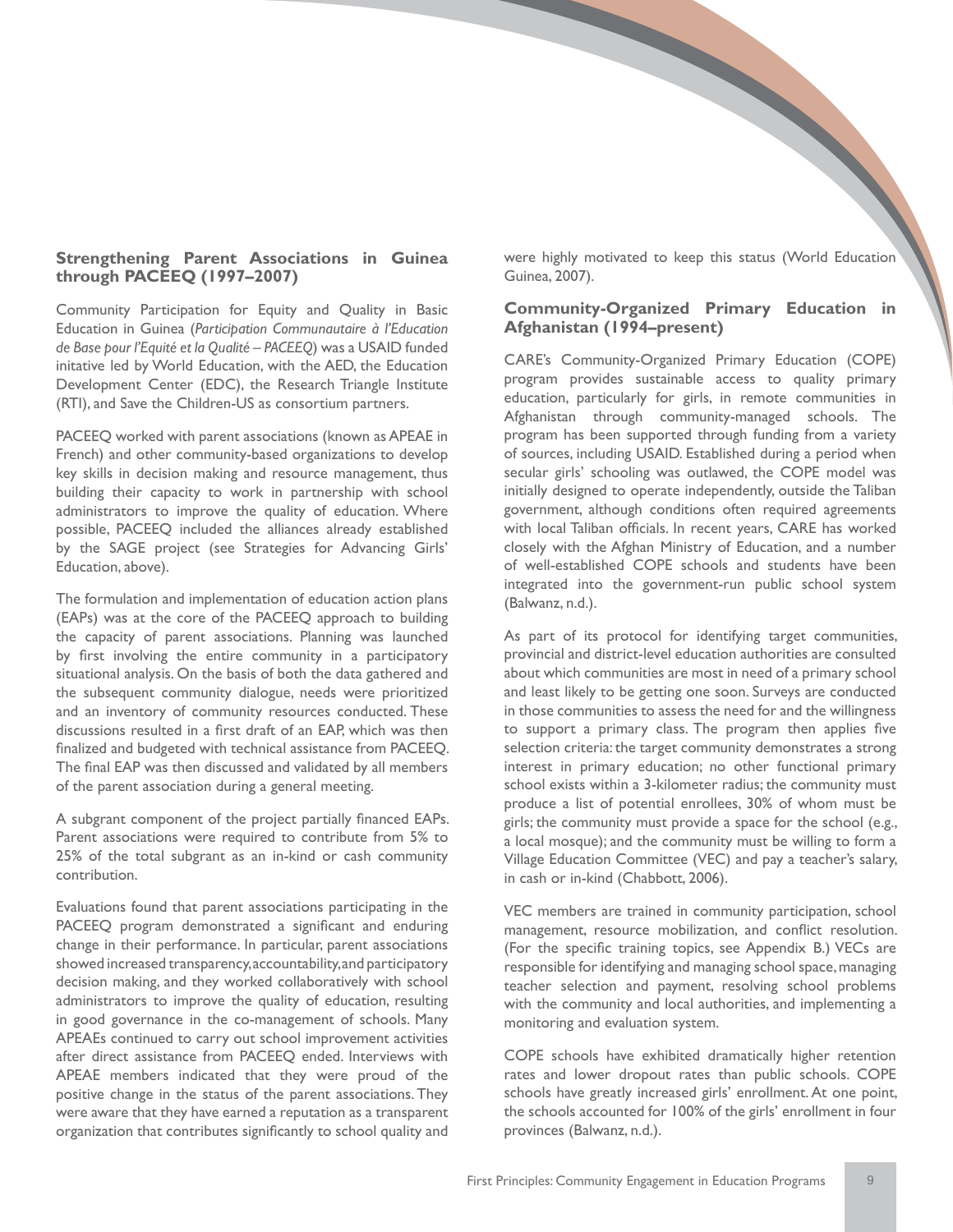### **Community Schools in Egypt**

UNICEF and the Egyptian Ministry of Education launched the community school initiative in 1992 to respond to the needs of Upper Egypt's underserved areas. The initiative was conceived as a system through which innovations in community and school interactions could be tested Education committees formed at each school function as local school boards. The community provides a school site in an existing structure, determines the hours and days the school will be in session, and participates in teacher selection. Community input ensures that the curriculum and activities focus on the community's work and reflect the local culture.

The Ministry of Education supports the schools by paying teacher salaries, providing supplies, participating in staff training and school supervision, and issuing students official primary school certificates at the end of grade 5. Community members serve on education committees and play an active role in the schools, including teaching or supervising students.



*Credit: Cassandra Jessee/AIR*

In addition to improved learning outcomes as measured on national exams, the community schools dramatically changed other aspects of life in Upper Egypt. Children in community schools demonstrate a positive sense of self and their role as active learners. In particular, girls began to see themselves as educated, capable, and empowered. Families have begun to value children's schooling and have ceased consigning their girls to labor and chores at the expense of education. Community school governance has also provided Upper Egypt with new decision-making processes and models of collective action (DeStefano, 2006).

USAID's involvement in the community schools initiative was through its support of the New Schools Program (NSP) implemented by CARE (2000–2008) which built on the UNICEF/MOE model. Parent associations formed in each community perform a variety of tasks: providing learning spaces, managing aspects of the educational process, providing funds for some school activities, and addressing obstacles that prevent girls from attending school. Parent association members work collaboratively with facilitators on tasks such as raising awareness with parents about the importance of girls' education, collecting birth certificates or issuing birth certificate for girls who do not have one, and making home visits to girls who have dropped out. During the 8 years of project support, NSP established 189 multigrade classrooms providing access to accelerated primary education for 6,276 students, of whom 6,118 are girls (CID Consulting, 2008).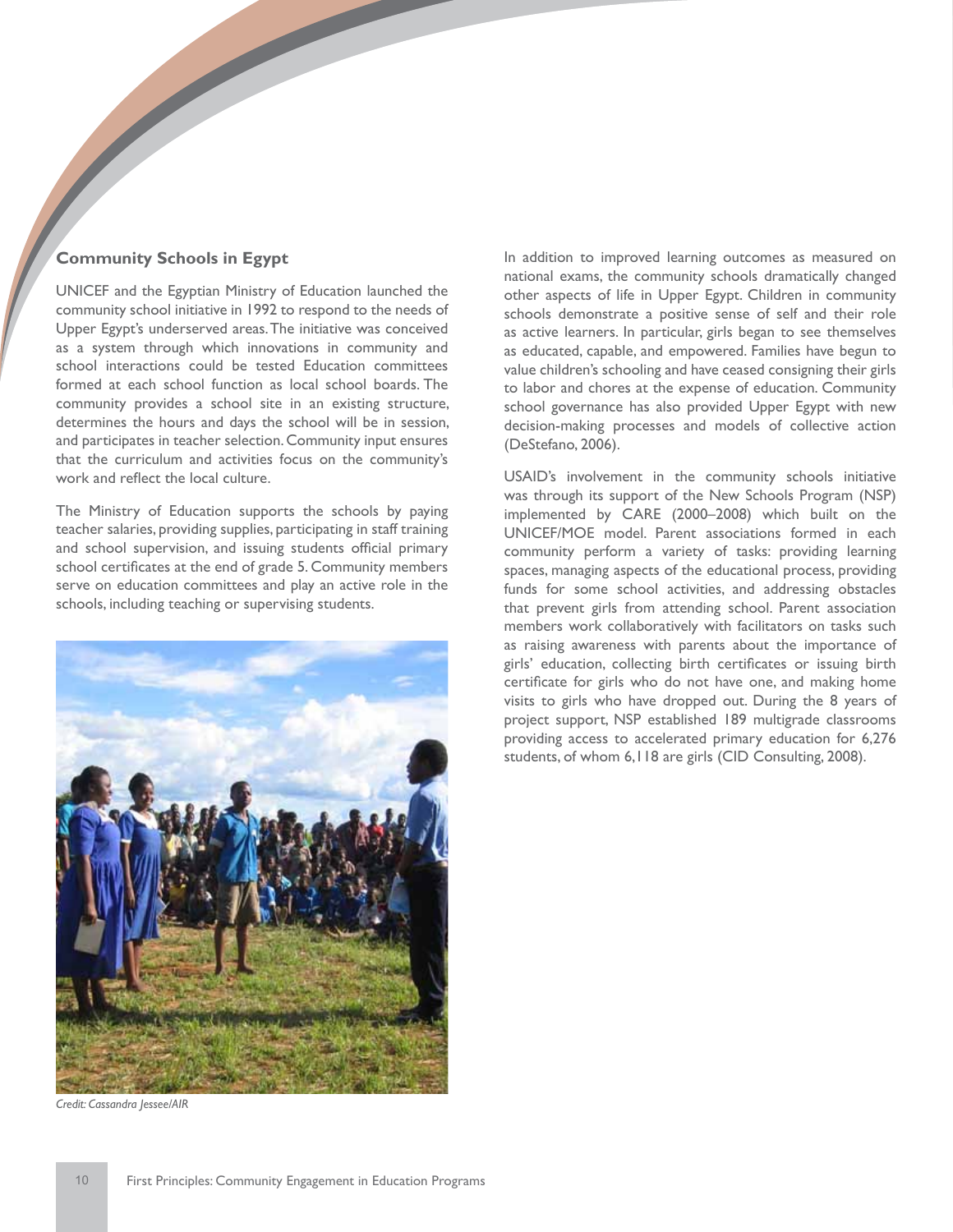# 8 KEY PRINCIPLES FOR EFFECTIVE Credit: © 2005 Phil Borges Community Engagement

The following section explores the principles of community engagement, gleaned from practical lessons learned.

### **Principle 1: Establish and maintain trust.**

Establishing and maintaining trust is the foundation for all productive, mutually beneficial relationships. The importance of establishing trust applies to all parties engaged in the school environment, including trust between external parties and the community and between community representatives and community members at large. Trust is engendered when there is demonstrated credibility and transparency in all stages of the development of the relationship.

Credibility is best established through clear communication, regular consultation, and reliable follow-through. With these in place, community members gain confidence that they will be dealt with honestly and can reasonably depend on the authenticity of what they are being told. Establishing the credibility of all partners in this way is essential to maintaining motivation and involvement among participants. Conversely, a lack of credibility, particularly a lack of follow-through on agreements made, is a common reason for participation to drop off abruptly.

Transparency includes being open about intentions and motivations as well as processes and resources. An extensive review of the literature on trust identified five common factors of trust: benevolence (the intent to see the issue and possible solutions from the point of view of the community), reliability, competence, predictability (honesty), and transparency (Randell, n.d.).

Shaeffer (1994), in a review of community participation initiatives, writes more specifically:

The important thing in all of this process is to ensure transparency and clarity. This requires clear, but flexible guidelines, rules, and frameworks for collaboration and participation; open dialogue, frank feedback, and clear channels of communication and information transfer among the participants; and, for each of the participants, clearly defined (and written) policies, guidelines, and parameters regarding tasks and functions, rights and responsibilities, limitations and resources, and procedures and formats for reporting and accounting.





Transparency was one of the sustaining factors consistently identified by local committees working on OVC awareness in Zambia and Malawi. They felt that this was closely related to level of participation, and many committee members felt that this factor strengthened their unity as a committee. In fact, community support encouraged transparency on the part of the committees, and a perceived lack of transparency often undermined the work of the committees (Donahue & Mwewa, 2006). The importance of establishing mechanisms to ensure absolute transparency is multiplied when financial or other material resources are an element of the engagement.

Staff of the New Schools Project (NSP) in Egypt found that trust developed through concrete actions and was fostered when community members saw that their ideas and concerns had not only been listened to, but acted upon. Originally distrustful of the initiative, parents significantly increased their support for the idea of multigrade community schools when they saw that the design of the schools reflected their concerns about the conditions through which their daughters were enrolled in education, such as proximity to the home, single-sex classes, female teachers, and the ability to attend school without neglecting household chores (AIR, 2008).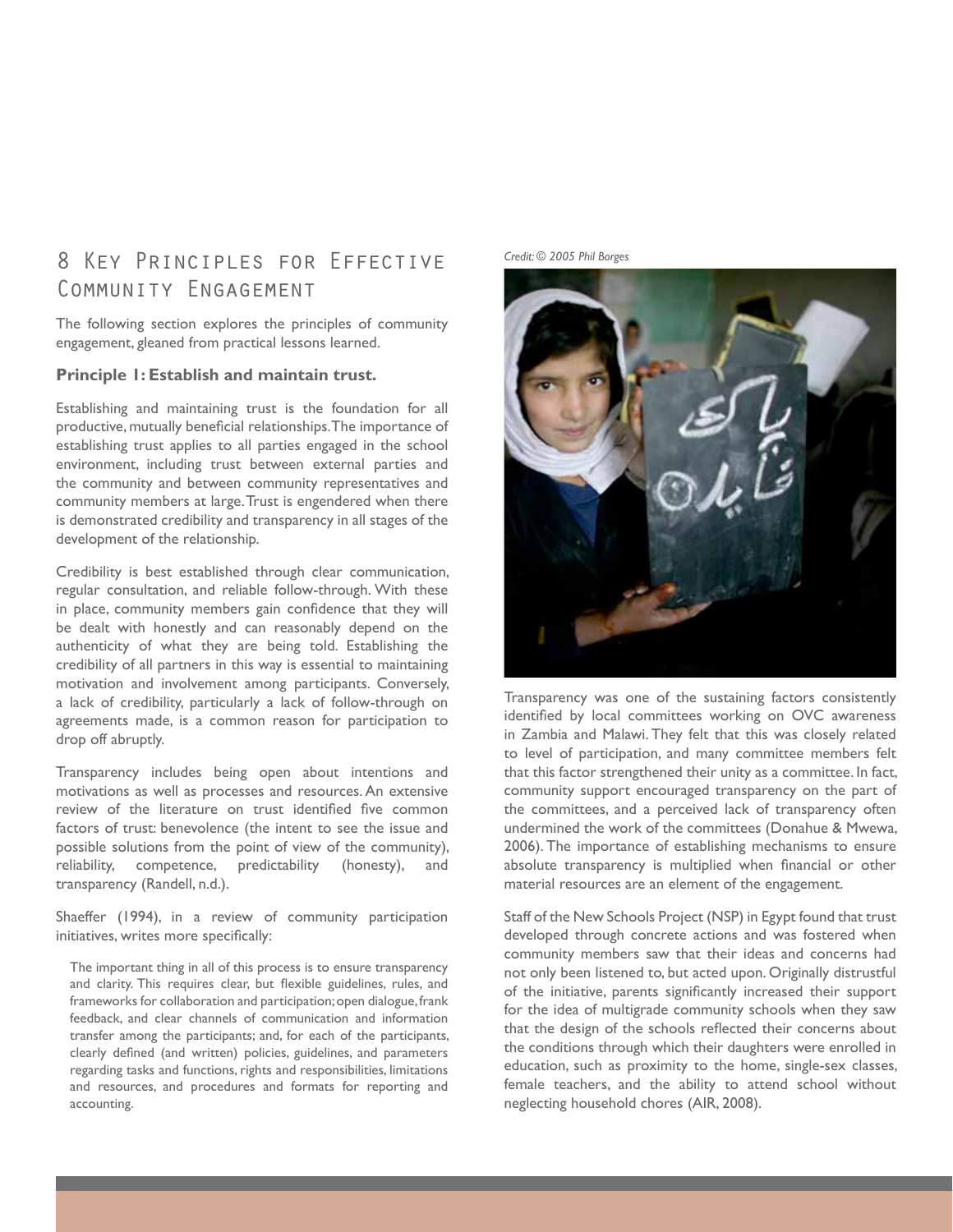### **Principle 2: Education initiatives are community driven and led.**

Efforts to improve the school environment that arise from, and are led by, communities themselves have been shown to lead to genuine ownership and long-term sustainability. An external party can often assist a community in recognizing its options or opportunities to improve educational quality. This assistance is most effective, however, when the party serves the role of facilitator only and is not perceived as controlling the process or being directive. Communities should be consulted through a process that respects their beliefs, culture, and aspirations. Methods should be used that enable different voices within the community (e.g., elders and leaders, women, men, children, property holders) to assess the current situation and expectations and develop a common purpose. These methods are explained in more detail under Step 1.

In an analysis of the effectiveness of community schools for girls' education, one of the significant factors identified was the importance of ensuring consensus among key constituents in the community around establishing a school. The choice should be a conscious act of self-selection whereby mutual respect and an equal relationship are established and communities select the program as much as the program selects the communities (Hartwell, 1998.).

In early 1997, CARE's rural rehabilitation project in Afghanistan carried out participatory rural assessments in communities where it was working. Twenty of the 38 communities ranked education as one of their top three priorities. The COPE community schools were thus established in partnership with the communities as a response to a community-identified priority. A project evaluation credits this process with the degree to which many communities have taken responsibility for their schools. For example, during the Taliban rule, some communities were cut off for a time, but many of the schools continued to operate, particularly when they had the support of local religious leaders. In such cases, the classes maintained their identity as local rather than foreign donor–supported initiatives (Chabbott, 2006).

The most successful partnerships include community members' leadership and participation in all aspects of the initiative: assessment, planning, implementation, monitoring, and evaluation. Community members in Malawi linked full ownership of the process with avoiding fraud: As one community member put it, "There must be a strong partnership between leaders and community members. Everyone should see how and to

whom resources are distributed. Monitoring must be done by the local leaders and cross-checked by donors, while clearly putting most of accountability on the local leaders. Donors should avoid the impression that they are driving the process of decision-making at the community level." (Donahue & Mwewa, 2006)

### **Principle 3: Partnerships to increase educational access and quality are inclusive.**

In an inclusive partnership, the partners actively seek to involve all groups in the community, with a particular emphasis on the inclusion of women and other marginalized groups, such as ethnic or religious minorities, refugees, or those living with HIV/ AIDS. Although any education initiative naturally seeks to involve parents, other community members are sometimes forgotten. Community members who are not necessarily parents (e.g., religious leaders, youth, private-sector representatives) can be beneficially engaged in education efforts. Genuine inclusion and participation provide substantive, meaningful opportunities that are not merely representational. This type of inclusion not only increases support for the educational initiative but also can have an impact on the environment in which children live, often transforming attitudes about schooling and opportunities for previously excluded groups.

However, inclusive participation is often more difficult than it first appears. Many attempts to include women, particularly in places where they have been traditionally excluded, have failed to address the conditions that prevent women from participating. A study of community participation in education and gender relations in Sub-Saharan Africa found that attempts were made to include women as members of school committees in a number of countries. Often, however, conditions were not addressed to ensure that women felt free to speak out on these committees or that their opinions were considered in decisions being made. Meetings were often held at times women could not attend because of household commitments (Rose, 2003).

Young people are another valuable group whose perspectives are frequently discounted in addressing community concerns. Children and youth often view problems very differently than do adults. When addressing the issue of children's vulnerability in Malawi and Zambia, for example, adults focused more on material and physical needs. Young people, however, felt that being prevented from going to school and having no free time to play with other children were more significant than material hardships (Donahue & Mwewa, 2006).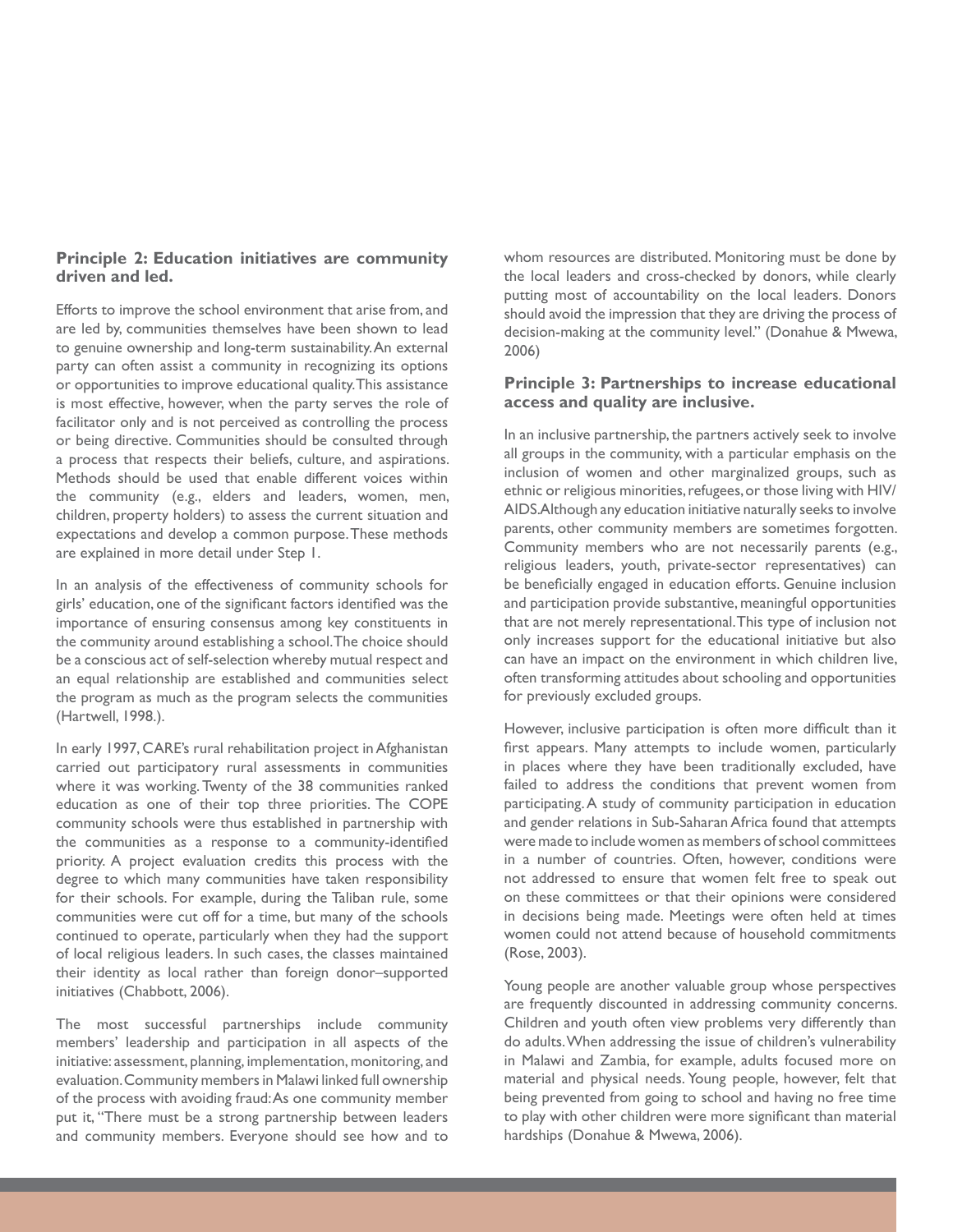*Credit: Valenda Campbell/CARE*



The difficulties of inclusion can be addressed in several ways. Involving all groups in the community during the initial participatory assessment is an important first step. Different groups who have never listened to each other, such as women and men, adults and children, or different religious groups, are often surprised at the wisdom that can come from the other group and the shared concerns and aspirations that are expressed. Recognizing the similarities as well as the differences in perspectives helps forge a common bond around addressing a community need.

Another avenue for addressing inclusion is through organizational structures. One community school initiative in Ghana, for example, mandates that the school committees include three women and two men, one of whom is usually a representative of the chief, local assembly, or women's organization (Hartwell, 2006). The selection process for community membership in the community education teams in Egypt was seen as key to the success of a wide variety of NSP initiatives. Sufficient time and care had to be taken to ensure that the selected team included a solid representation of a cross-section of the community, such as parents of school children, women, religious leaders, power brokers, resource managers, community development, and education advocates (AIR, 2008).

### **Principle 4: Cooperation with local government is sought and sustained to enhance program sustainability.**

The long-term sustainability of educational improvements often depends on the cooperation of local leaders. Coordination with local government and community leaders, as well as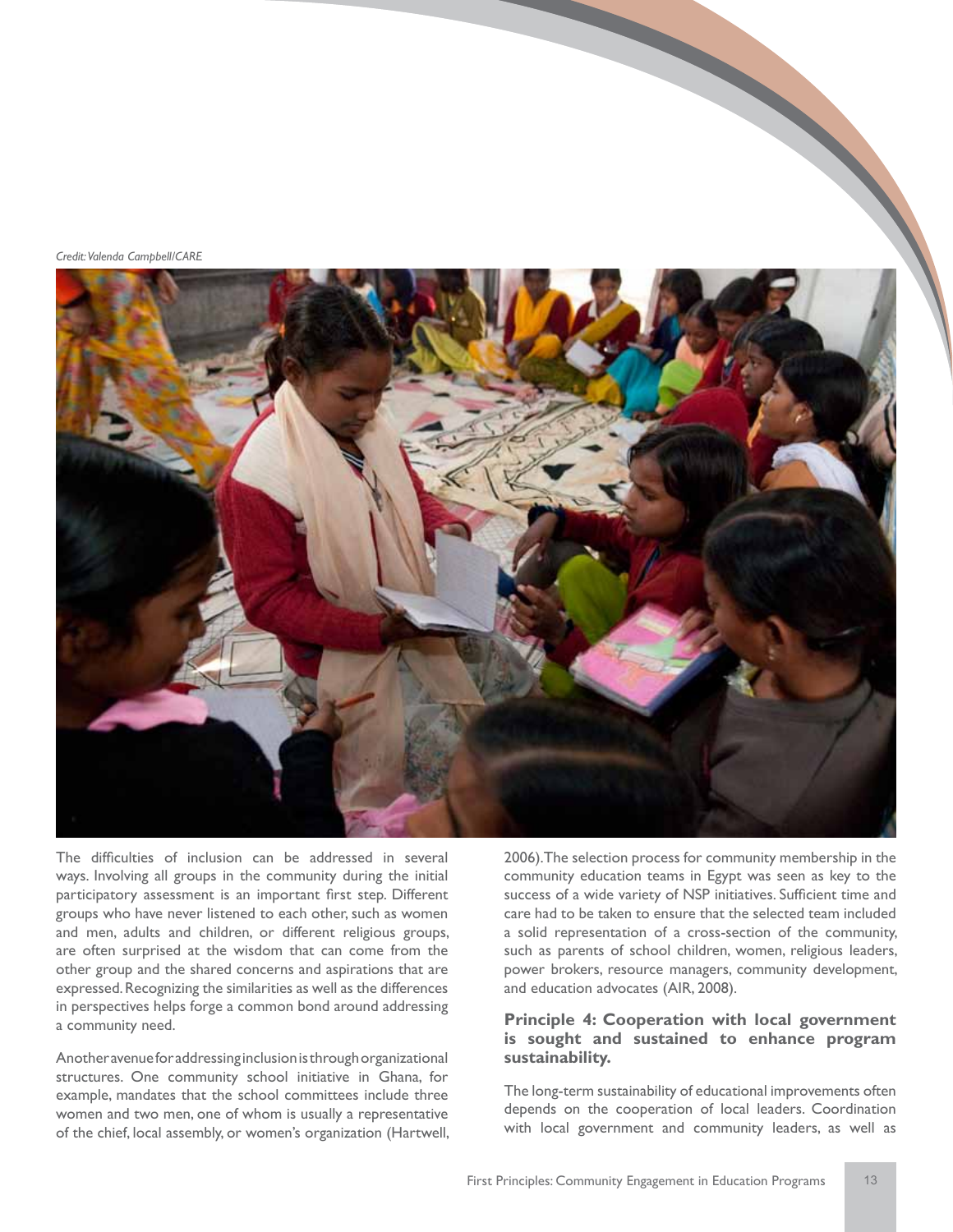*Credit: David Rochkind/CARE*



with other implementing agencies operating in the area, can ensure continuity and avoid perceived conflicts with other initiatives in the same community. Including local government representatives in training opportunities can facilitate their recognition of the viable role of the community in promoting not only educational quality but also other development needs of the community. It is equally important that communities be encourage to foster accountability from service providers, as well as national, regional, and local governments in an effort to ensure development and sustainability.

Small, rural communities in particular often have deeply rooted traditional leadership structures that lend stability to community life. Regardless of their perceived effectiveness or ineffectiveness, these leaders have a significant degree of influence and should be consulted and kept informed of the planned initiative. Community members may be hesitant to engage in programs initiated by outside agencies unless they know that the local leadership has been consulted and has given its approval.

Among all community school models working inside Afghanistan and in Afghan refugee camps in Pakistan, COPE was unique in developing a protocol with the Taliban and in expanding girls' schools in rural areas throughout the Taliban regime. This ability to work with ultra-conservative groups continues to the present day. COPE field staff reported being particularly proud of their success in working in Tagab district, a very remote area almost a day's drive from Kabul that they say had resisted all other outside efforts to help establish girls' schools. They attributed COPE's success to staff members' ability to establish rapport with conservative local religious authorities and community leaders (Chabbott, 2006).

Partnership with local officials was seen as a key element to the success of the PACEEQ Parents Associations, who learned to see themselves as partners with the school administration, traditional and religious leaders, rural development councils, and locally elected officials (World Education Guinea, 2007).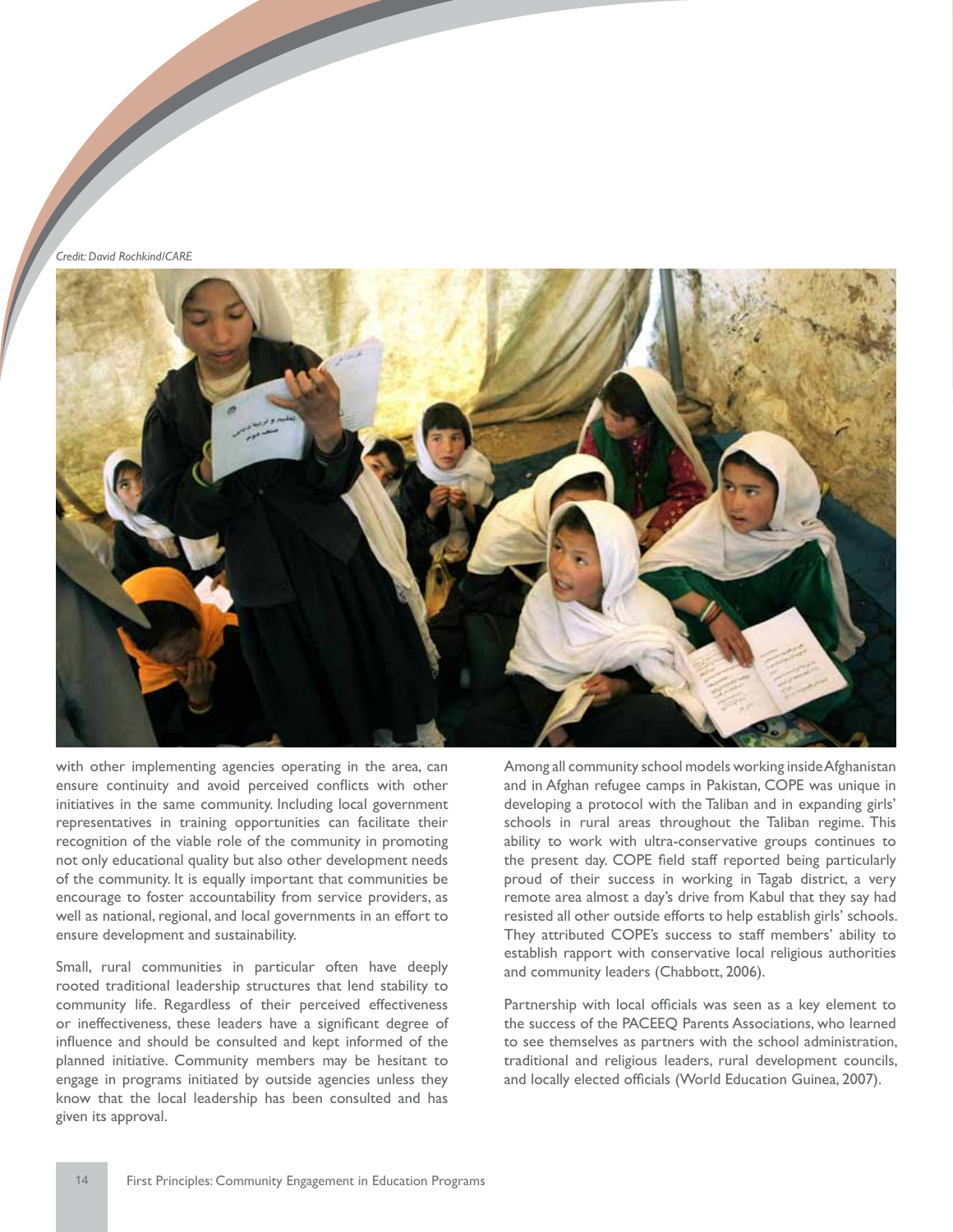### **Principle 5: The relationship between parties is equitable.**

The parties seek to engage in a genuine partnership for the common good, where neither seeks to use the other for its advantage. Opinions, insights, solutions, and criticisms are sought, respected, and acted upon. This can be a special challenge in schools because power structures are highly connected to those who are better educated (e.g., school personnel, government officials, NGO workers, certain community leaders) and less so to those who are illiterate (e.g., first-generation learners and their families). To avoid falling back to local power structures, it is important to clearly assess how different actors will exercise influence and decision making.

For example, in Afghanistan, CARE entered into formal agreements with communities seeking to establish community schools. These agreements clearly defined the roles of each party. Village Education Committees (VECs) agreed to provide school space, manage teacher selection and payment, resolve school problems with the community and local authorities, and implement a monitoring and evaluation system. CARE agreed

![](_page_18_Picture_3.jpeg)

*Credit: Cassandra Jessee/AIR*

to provide training to VECs and local teachers, supply classroom materials to students and teachers, and offer additional management support (Balwanz, n.d.). These agreements are noted as success factors of the COPE schools because they established an equitable, balanced partnership.

### **Principle 6: Capacity development enables community members to take on greater levels of responsibility.**

Capacity development gives community members opportunities to augment their existing skills and acquire the new skills and increased confidence needed to participate, plan, manage, and evaluate. Capacity development includes training in specific skills such as participatory planning, project design and management, financial management, educational quality and supervision, and literacy and numeracy. Training for school administrators and local leaders can help them recognize the value of community participation. Ongoing mentorship reinforces and consolidates the use of the newly learned skills. The transfer of skills within the community itself is necessary to strengthen the pool of human resources and ensure long-term sustainability.

An example of the applied benefits of training comes from Ghana, where SMC and PTA members received conflict resolution training as one component of their capacity building. One community related that it was able to resolve a conflict with a nearby community, which resulted in the children from that community being allowed to attend the school and also benefit from other SAGE interventions (Ofori-Bah, Kudzi, & Donnay, 2004). Detailed explanations of considerations in capacity building and examples of how they have been applied are in Step 2.

### **Principle 7: Flexibility in approach allows adaptation to local context.**

Communities are organic entities and differ widely. Community engagement in education will take different forms depending on the specific circumstances, needs, beliefs, goals, and so on, of a particular community. This principle is closely tied to Principle 2: Education initiatives are community driven and led. There is a tendency sometimes to want to implement wholesale successful models from other contexts. A flexible approach allows communities to be involved in adapting a particular model to their context and circumstances, thus increasing the likelihood of community ownership. Flexibility also allows a community's plans to be adapted to fit a change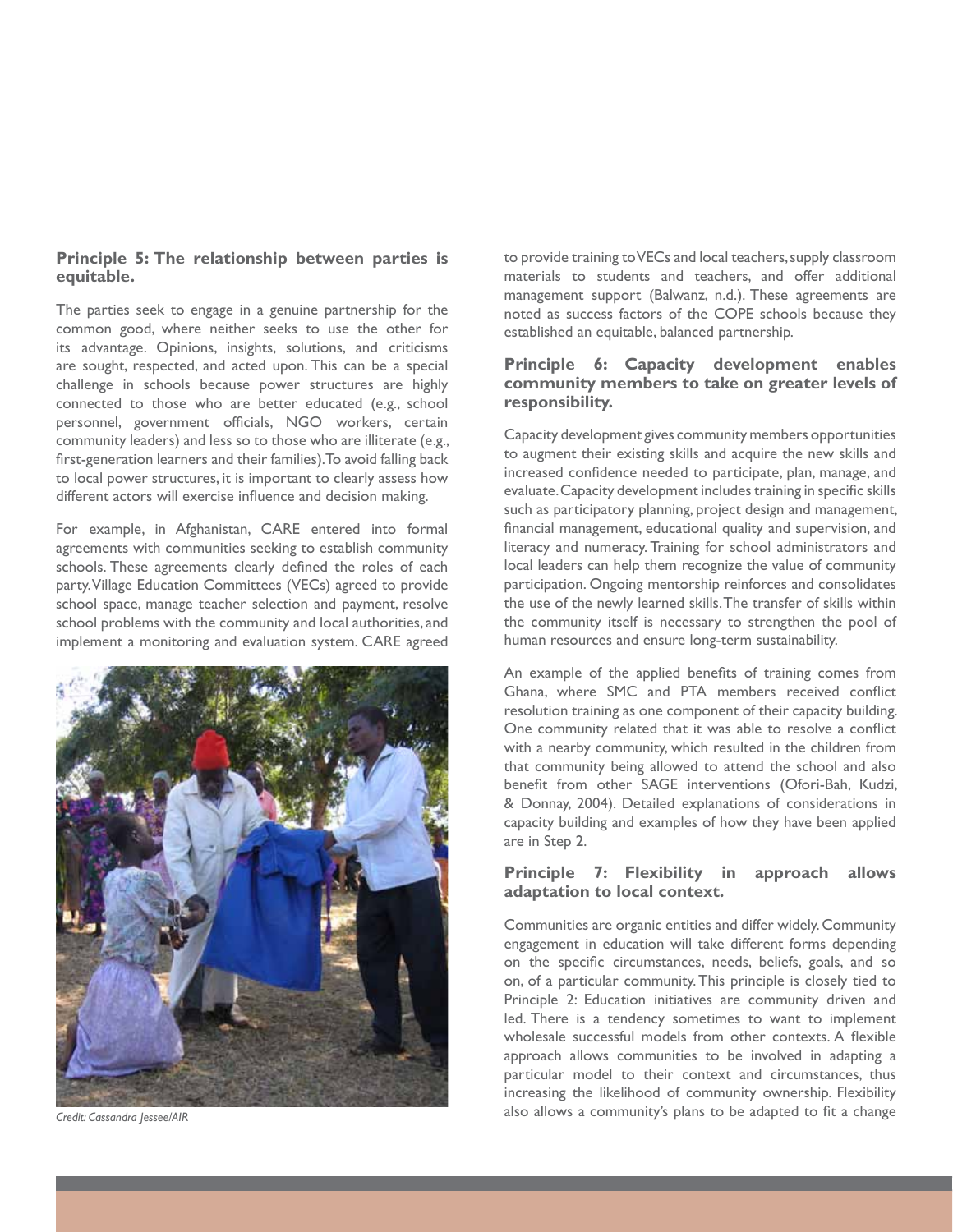*Credit: Phil Borges/CARE*

![](_page_19_Picture_1.jpeg)

of circumstances within that community, particularly in the case of emergencies.<sup>2</sup>

Strongly held attitudes about gender segregation in education constitute one of the most challenging issues in the current social environment in Afghanistan. The importance of this issue varies widely and is expressed differently in different locations. One factor that led to the success of the COPE schools was the project's flexibility in its classroom arrangements from one community to another, with separate shifts or classrooms for boys and girls beginning in grade 1 in one place and co-ed classes through grade 6 in another (Chabbott, 2006).

### **Principle 8: Genuine community ownership of educational initiatives requires long-term commitment.**

Experience has shown that most changes are processes that need to be consolidated over time. This is particularly true when the changes are behavioral or attitudinal. Evidence

shows that the effect over time is greatly diminished when engagements are of short duration for a specific objective. Every community and situation is different, and there are too many variables to offer a generalized timeline. Variables include community demand for quality education, the community's history with previous initiatives (either positive or negative), the ability to establish genuine trust, the commitment of government and local leaders to follow through, and the levels of education and experience of the human resources within the community. Seeking out partners who have been engaged with communities in a specific context and have some local knowledge is invaluable in establishing realistic timelines for specific initiatives.

A review conducted by Catholic Relief Services of its work in several countries concluded that having a long-term presence in and commitment to countries and communities facilitates a gradual shift from communities' participation in specific projects to their taking a more-central role in supporting education. Mutual trust and the relationships that develop and take root during this time build the foundation for strong, effective partnerships (Carneal & Pozniak, 2004).

<sup>2</sup> For a discussion on special considerations for education in emergency settings, see Box A.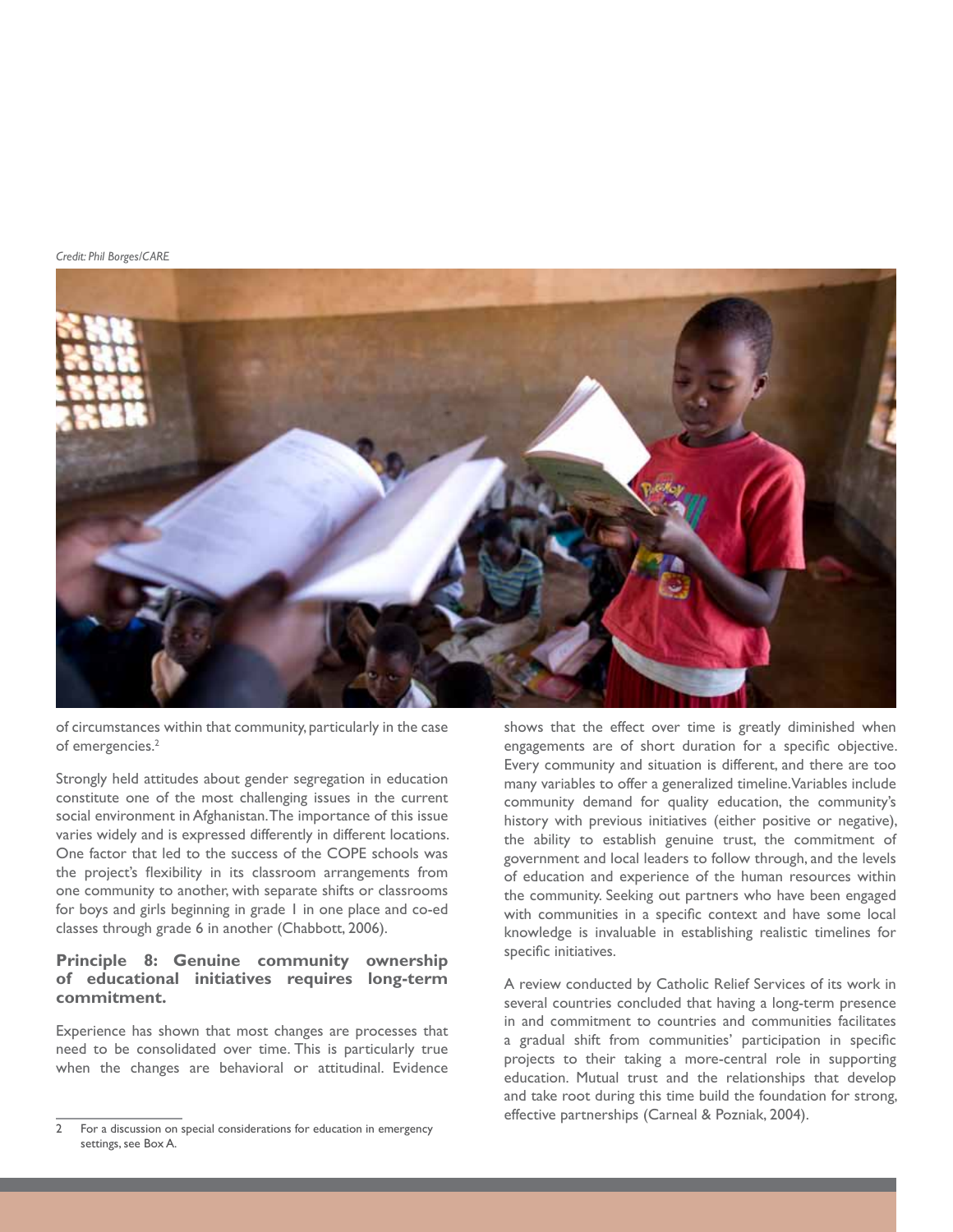# 5 Steps for Effective Community Engagement

The following section describes five steps to operationalize the key principles and engage in meaningful partnerships with communities around education initiatives.

### **Step 1: Conduct a participatory assessment of current situations, attitudes, concerns, opportunities, and aspirations related to education.**

The first step in working with communities is to involve community members in a participatory assessment of their current situation. The results of the analysis will not only reflect immediate concerns in the school environment but also identify broader challenges that may be the underlying causes of problems. A variety of tools are available to guide the analysis and reflect diverse issues: enrollment and attendance, quality of the learning environment, engagement of caretakers and school personnel, educational funding, and treatment of gender in the classroom, among others. Several sources for these tools are presented at the end of this compendium. Specific tool selection will depend on the stated purpose of the assessment. Adaptations should be made, as necessary, to ensure that the selected tool is appropriate for the local context. Employing more than one tool or method may be necessary to ensure full participation. In some communities, an open meeting may be appropriate; in others, smaller focus groups with separate genders, age groups, and ethnic or religious minorities may provide the spaces needed for otherwise marginalized perspectives to be heard. All these groups should be engaged in opportunities to generate solutions and plans for action, not merely to voice grievances.

Rural parents in Egypt were commonly perceived as not interested in educating their daughters. When parents and local religious leaders engaged in discussions, however, it was discovered that often they did not object in principle to girls' education and frequently expressed support and desire for it. However, what the communities did object to was the specific conditions under which traditional education systems offered schooling, including the safety of girls who had to walk to distant village schools; classrooms with male or nonlocal teachers; and school hours that kept girls from contributing to their daily household economies (DeStefano, 2006). This assessment process identified the underlying reasons for resistance to girls' education, and collective strategies addressed these concerns and made it possible for girls to enroll in school.

As mentioned previously, the COPE schools in Afghanistan came about in response to participatory rural assessments in which 20 communities ranked education as one of their top three priorities. The fact that the schools were established in response to a community-identified need was credited as a significant factor in their long-term sustainability.

If the reason for initiating engagement with a selected community is based on a government- or donor-identified need or program, this should be communicated at the outset. Communities should not be led through an extensive openended process exploring all their aspirations and challenges for education if the predetermined focus is specifically on girls' primary education, for example. This does not exclude looking at broader community challenges that very often have an impact on the problem at hand; the point is that the assessment should be transparent, have no hidden agenda, and not be steered to reach a predetermined outcome.

Engaging with communities in crisis situations may require greater effort initially because they are often in a state of flux or trauma and are unable or unwilling to give time to anything beyond basic survival needs. However, the strong desire to reestablish normalcy may also make communities more willing than usual to assist in education initiatives (Sullivan-Owomoyela & Brannelly, 2009).

The principle of "Do no harm" is also important when engaging with communities in an exploratory process, particularly one that seeks to draw out traditionally excluded groups. Opening avenues for the expression of criticism or frustration without providing ways for people of divergent perspectives to work together to address their concerns can leave people vulnerable to repercussions within the community. Engaging the expertise of partners who have experience in participatory assessments in both selecting tools and conducting the assessment is advisable.

The overall findings of the community analysis must be made available to all. In Zambia and Malawi, for example, sharing the results of the participatory analysis with the community stimulated a sense of ownership of problems and action beyond the leadership and committee members to the wider community (Donahue & Mwewa, 2006).

The findings should be presented in various formats that are accessible to all members of the community, including those who are not literate. The methods can include presenting them orally and preparing visual posters and displays. The arts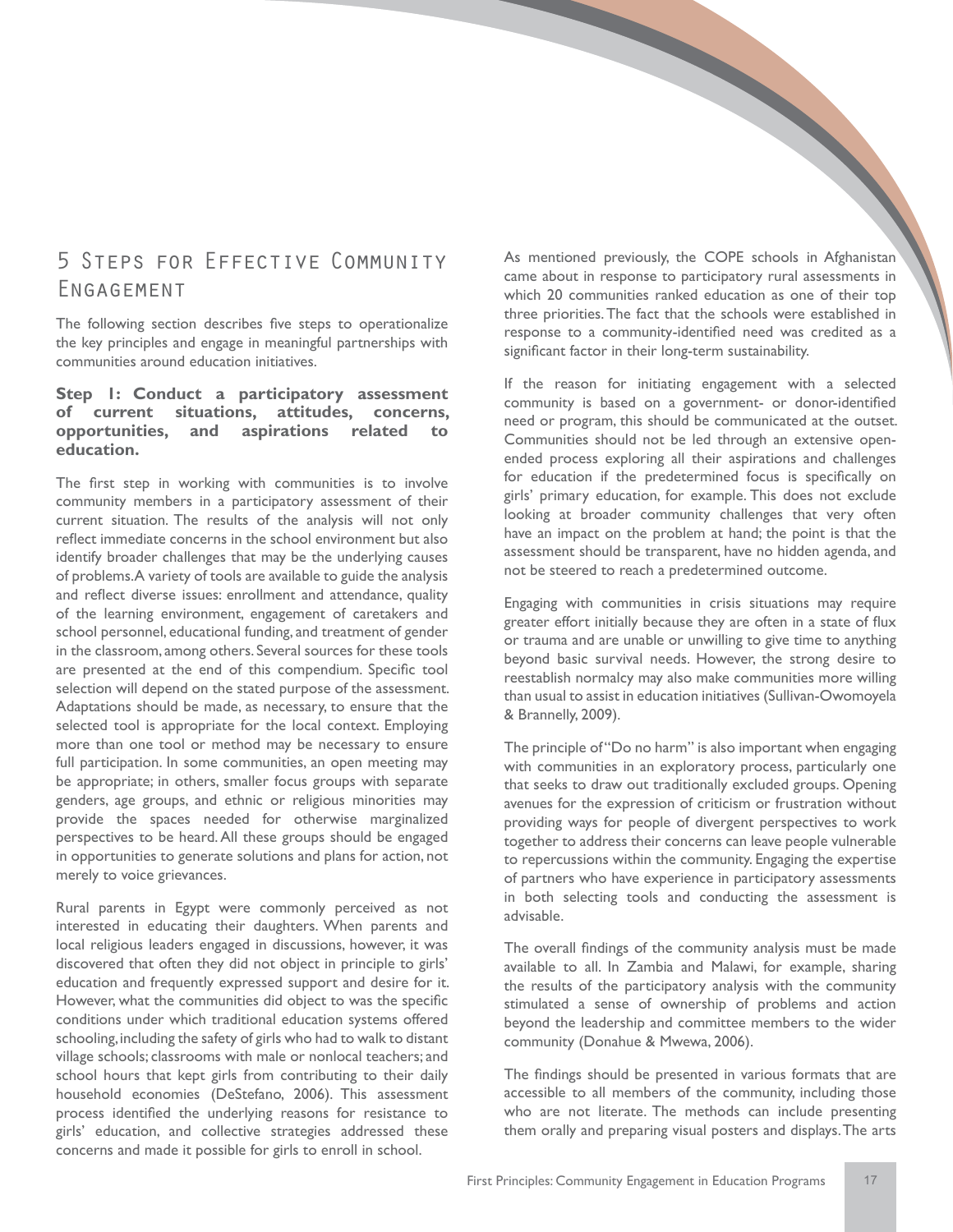*Credit: Cassandra Jessee/AIR*

![](_page_21_Picture_1.jpeg)

(e.g., music, drama) are also very effective tools. Regardless of the specific methods used, the principles of facilitated open discussion, inclusion of all voices, and sharing of findings openly are applicable in all settings.

### **Step 2: Strengthen or form formalized structures for engagement.**

Once an assessment is complete, a formalized structure must be identified for taking action on the results. The type of structure required will be determined by the overall outcome or level of engagement anticipated. Coordinating a campaign to encourage parents to send their daughters to school, for example, requires a different type of organization than establishing or managing a school.

Where primary concerns focus specifically on a local school, either problems with an existing school or the lack thereof, school SMCs or parent PTAs may be the most effective structures for engagement. However, if the Ministry of

Education already has a formally recognized communitylevel mechanism, it should be engaged and strengthened. Wider, formal alliances may be more effective for targeting broader community-wide concerns, which may be a specific issue, such as child labor or the needs of orphans and vulnerable children, or oversight of several education programs in one area. One model of such an alliance is a community education committee, which is representative of all the groups in the community and may include school administrators, teachers, and staff; parents or caregivers; children and youth; civil society organizations; religious organizations; traditional leaders; and health workers (INEE, 2003). Examples are SAGE local alliances in Guinea, which involved a broad range of organizations and agencies (including PTAs); community, religious, and business leaders; women's associations; and other interested parties (Shumann, n.d.).

Where an existing structure is in place and holds community confidence, it is most appropriate to work within that structure. In some cases, however, existing structures are ineffective or reinforce entrenched power dynamics in communities. If the community is amenable, an existing body can be restructured to better reflect the makeup of the community. For example, a PTA that was previously appointed can be democratically elected. Where resistance to changing an existing albeit ineffective format is strong, an alternative structure may be established. This was the case with the local alliances, which were more effective than the PTA alone had been.

Regardless of the specific structure used, criteria should be adopted to ensure that its members are representative of the makeup of the community, including women and other traditionally excluded groups. The successful School for Life Committees in Ghana, for example, have five members and specify that there must be three women and two men, one of whom is usually a representative of the chief, the local assembly, or the women's organization (Hartwell, 2006).

It is imperative that the relationships between various bodies are clear from the outset so that competing parallel structures are not set up. Clearly established roles and responsibilities or terms of reference can greatly facilitate this clarity. Any new structure should have the approval of the community and make every effort to develop a good working relationship with local government or leadership. In some countries, government guidelines may exist with regard to communityschool involvement, and these should be consulted to ensure compliance.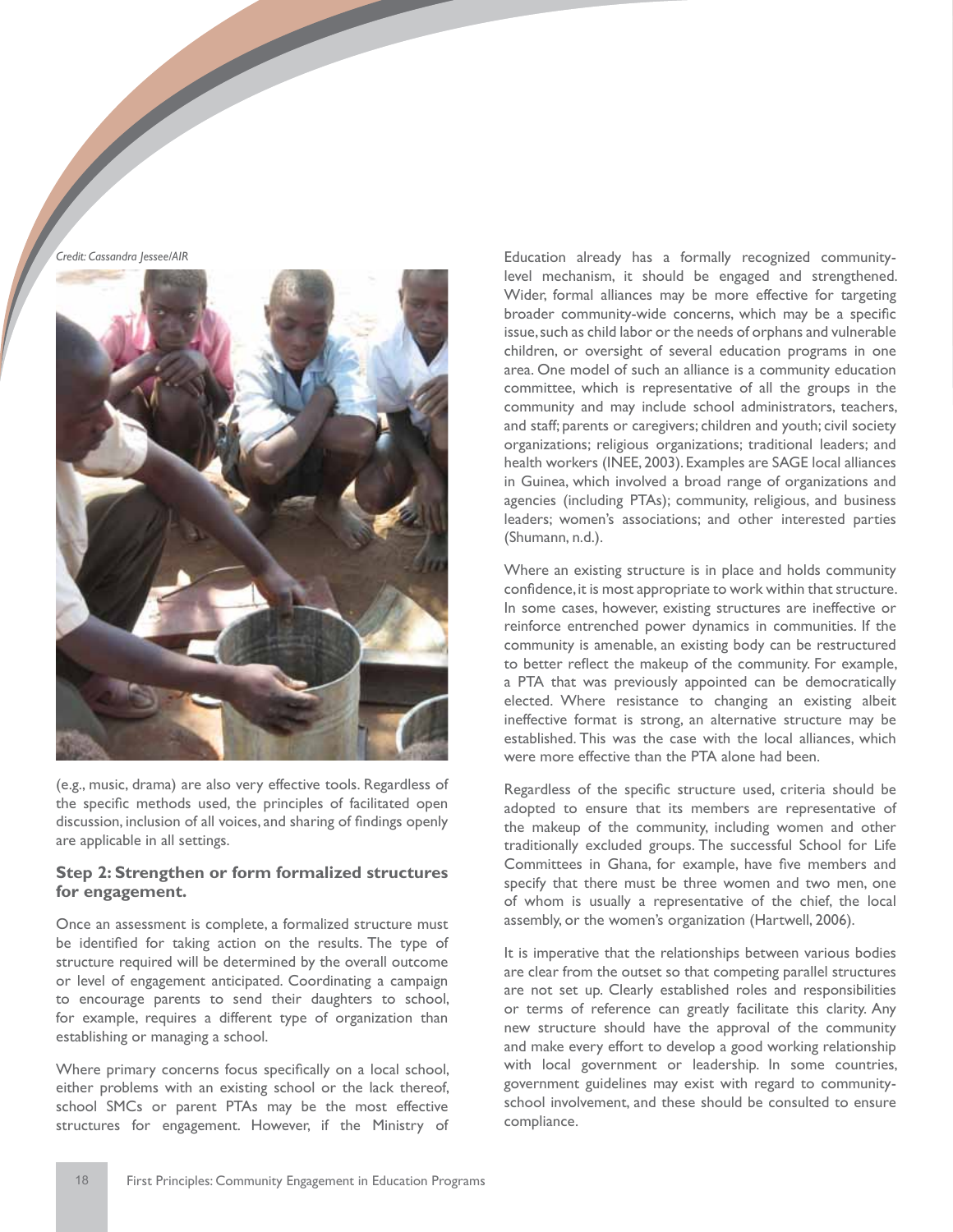### **Step 3: Assist school management committees, parent teacher associations, or other coordinating bodies in setting goals and developing plans.**

The members of the formal structure should be assisted as necessary in formulating a plan based on the input received from the community. Such plans are known by various names, such as school improvement plan (SIP), school performance improvement plan (SPIP), or local education action plan (LEAP), depending on the focus. All plans should include specific objectives, activities to meet those objectives, benchmarks or indicators of success, a breakdown of tasks and persons responsible, a timetable for implementation, and a budget. The budget should include financial, material, and human resources. This is particularly important in impoverished communities because it acknowledges the importance of both in-kind and monetary contributions.

The complexity of the plan will depend on the community's experience and its goals. Plans may include a variety of educational activities, depending on the community's identified needs and aspirations. Types of activities may include ensuring school attendance, monitoring teacher performance, or building new facilities. Table 1, found on page 2, illustrates a range of activities for which communities have been known to take responsibility.

Experience in a variety of settings has shown that initial efforts should start small, be concrete, and be doable without outside financial resources (Sullivan-Owomoyela & Brannelly, 2009). In Zambia, for example, where communities organized to address OVC awareness specifically around an opportunity to leverage external funding, the commitment dissipated once the funding was no longer available (Donahue & Mwewa, 2006). That being said, it is also clear that a lack of resources is a real barrier, and small grants to local communities have contributed significantly to school improvement efforts. These grants are most effective when built into a multiyear engagement, are distributed no sooner than the second year, and are contingent on a demonstrated commitment on the part of the community through matching contributions of local resources and participation in capacity-building programs. Waiting at least 1 year before introducing grants provides the time needed for necessary planning and financial management skills to be learned and also helps discourage opportunists who may be eager to participate in an initiative if there is perceived monetary gain from the beginning. This issue is addressed in more detail in the Challenges and Limitations section.

Capacity building will be necessary in most cases to assist communities in implementing their plans. Specific capacitybuilding needs should be included in the plan. See Step 4.

The plan should be presented to the community for feedback and be revised as necessary. As pointed out in Step 1 on sharing findings, the plan should be presented in various formats that are accessible to all members of the community, including those who are not literate. These methods can include reading the plan orally and preparing visual posters and displays. Using the arts has been very effective; drama and music can be powerful tools to convey key elements of the plan.

It is important that the community maintain ownership over the entire process. In one community engagement program, when the planning process was over, the external facilitators took the flip charts to write up the plan and have it translated. It was a considerable time before the community received the final plan, and when it did, the format bore no resemblance to the flip charts developed during the planning process. This left the community with the feeling that the process was being externally controlled.

It should be understood by all, as the plan is being developed and presented, that the plan is a guide and can be adapted as new information becomes available or circumstances change.

### **Step 4: Build capacity to strengthen communitylevel human resources.**

In communities with limited experience in implementing education initiatives, capacity development will be required to assist members in acquiring the skills and confidence needed to participate, plan, manage, and evaluate. Specific capacitydevelopment needs should be identified early and be made part of the community plan. This process should include identifying existing skills of individuals in the community and areas of need. Depending on specific needs, training can include, but not be limited to, participatory planning; project design, management, and evaluation; financial management; and educational quality and supervision. Appendix B provides some examples of specific training plans used in various countries and settings.

Training should be provided not only to members of the formal implementing body (PTA, SMC, etc.) but also to other interested community members, especially those who are underrepresented in leadership, such as women, youth, and ethnic or religious minorities. The goal of all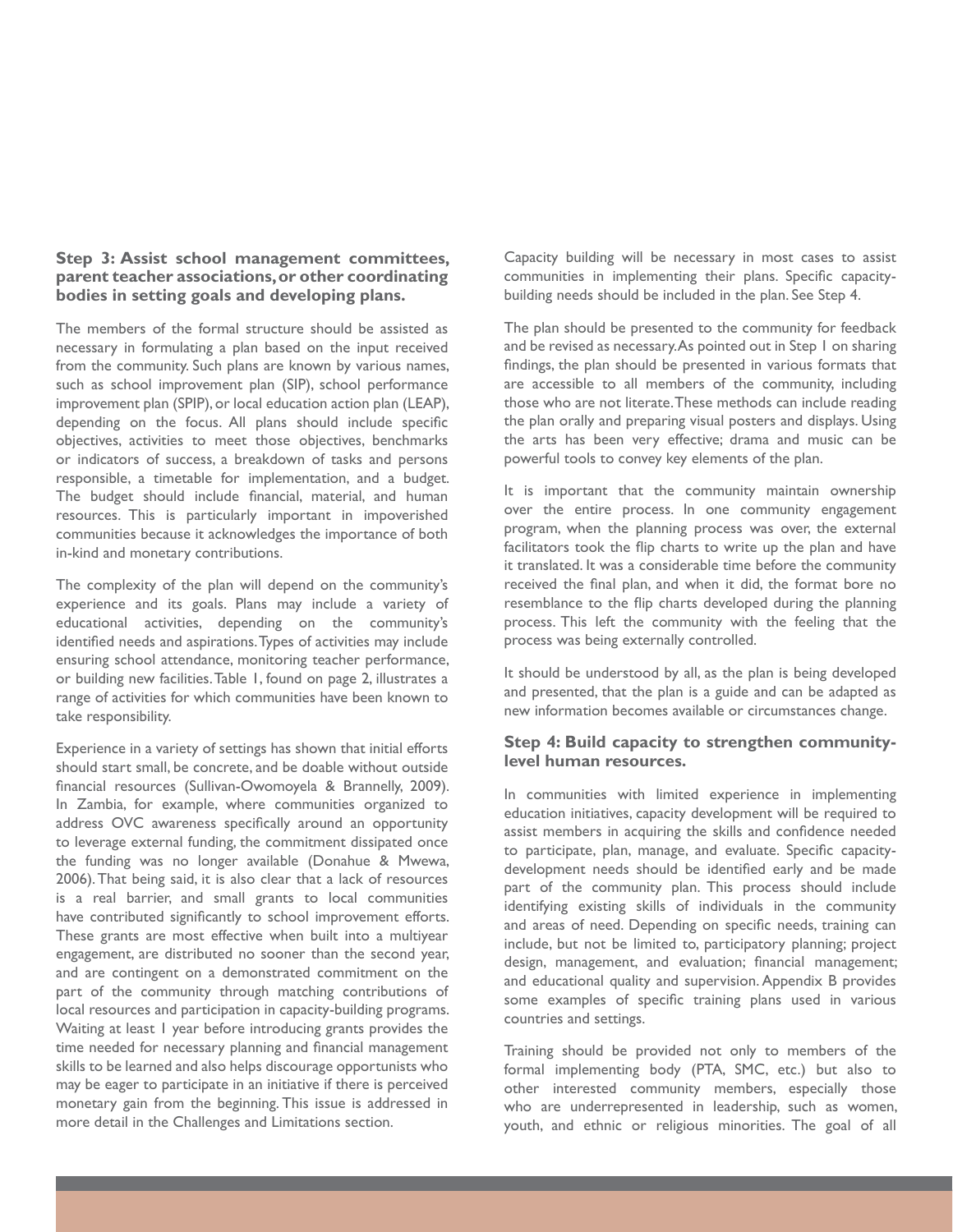capacity-development activities should be to build a pool of human resources for the community to draw on in the long term so that the community can take charge of its own development. Expanding the range of participants to those traditionally excluded may require providing initial literacy and numeracy training to facilitate their fuller participation in other training opportunities.

In the PACEEQ program, the literacy component was shown to be an effective source of motivation and inspiration for parent association members that went beyond the acquisition of basic literacy skills. Learners reported increased self-esteem after participating in the literacy program, and women who participated were more likely to be active members of the parent association (World Education Guinea, 2007).

Care must be taken to ensure that training sessions not only are open to underrepresented groups but also are accessible. Schedules should be set to maximize participation and not be held during prime working time for women, farmers, and other groups, thus excluding them by default.

Capacity development takes different forms, such as formal training, experiential learning gained from participation in processes, and mentoring. A variety of methods should be employed to ensure that training is as interactive as possible. Methods such as role plays, simulation games, and practical exercises, including preparing meeting agendas and minutes, making a budget, and facilitating a meeting, often help participants quickly internalize new skills. COPE trainers in Afghanistan used a combination of lecture, brainstorming, group work, problem solving, storytelling, and field trips (Chabbott, 2006). An activity used in PACEEQ trainings asks participants to make an illustrated daily calendar in which they "map" how boys and girls spend their time. Faced with a visual reality, participants draw their own conclusions about how the unequal distribution of household chores can have a negative impact on girls' education and what practical steps can be taken to ensure that girls have adequate time to devote to school (World Education Guinea, 2007). Exchange visits with other communities engaged in similar education initiatives were also found to be effective in some settings.

Experience has demonstrated that training is also important for school administrators and local leaders who may not initially see the value of community participation and feel threatened by it or think it a waste of time (see Box B).

Ongoing mentorship reinforces and consolidates community members' use of newly learned skills. Wherever possible, mentors from within the community should be sought out and engaged in the process. Transferring skills within the community itself can guard against consolidating newly learned skills in only a few individuals. Broadening the pool of capable individuals also makes long-term sustainability more likely.

This challenge was noted in Guinea, where many parent associations at the school level continued to maintain their records in French, not in national languages, despite encouragement from the PACEEQ-supported literacy program. This tendency created a dependency on the limited number of parent association members literate in French who could maintain association records. As a result, record keeping and activity and financial report preparation of the parent associations tended to be weak after the project assistance was completed. Additionally, the high turnover of village literacy trainers who sought employment with other projects resulted in a need for repeated training of new village literacy trainers (World Education Guinea, 2007).

![](_page_23_Picture_7.jpeg)

*Credit: © 2005 Phil Borges*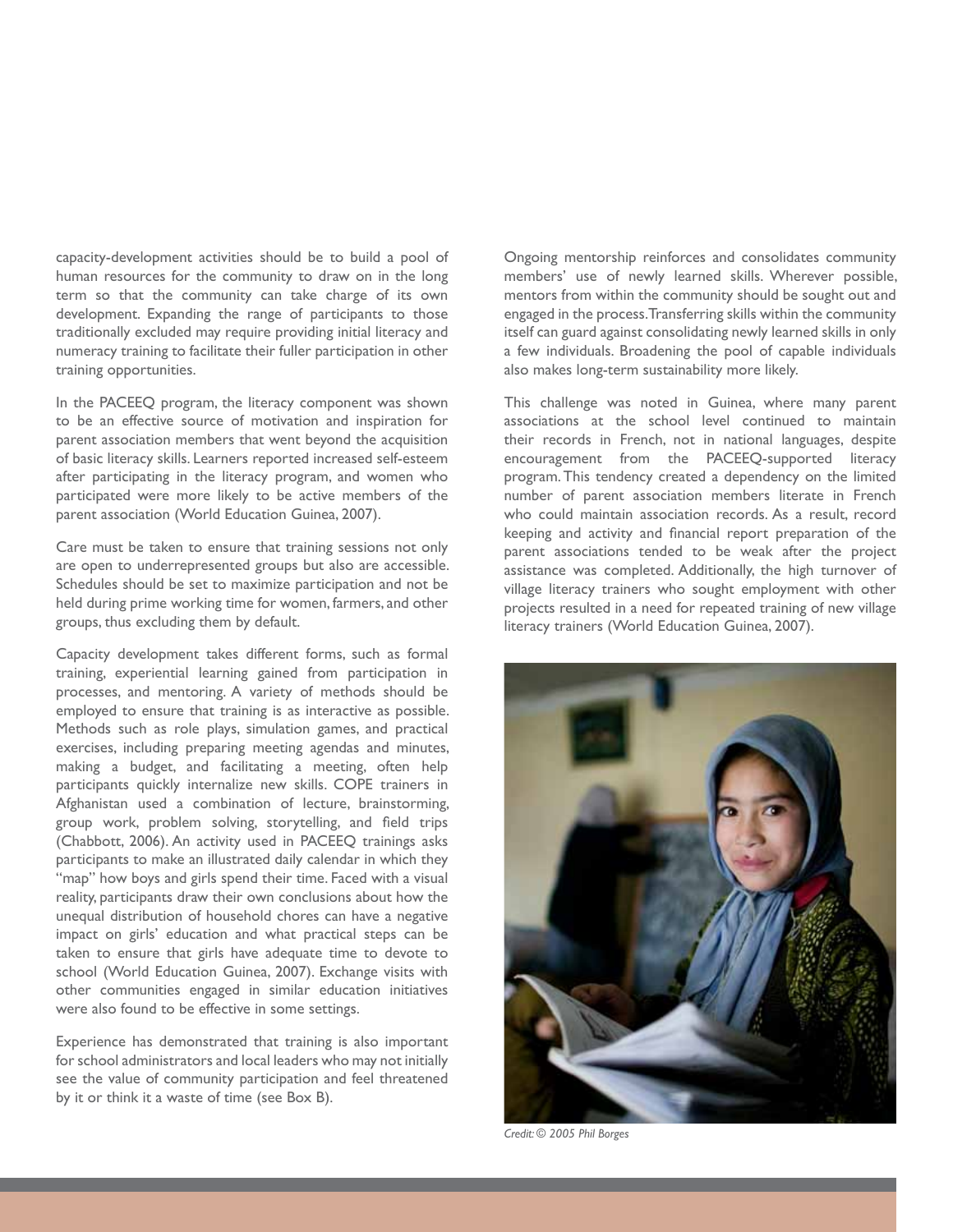A powerful example of the ability to transfer knowledge and skills gained to others was found in Malawi, where OVC committee members were able to assist neighboring communities who asked for help to begin similar initiatives.

### *BOX B. An Example of the Transfer of Knowledge and Skills in Guinea*

Prior to the PACEEQ project, it was widely believed that parent associations (APEAE), whose members were largely illiterate, could not contribute to the quality of education in their communities, with the exception of handing over contributed funds to school principals, who managed theses funds with no oversight or accountability. This ambitious capacity building program was viewed by many with skepticism. However, the results have been tangible and significant. As a result of the *Internal Governance* and *Financial Management* training workshops, APEAE members have gained a solid understanding of how to organize the structure of the APEAE, manage basic administrative tasks, prepare activity reports, create an education action plan, develop a budget, prepare financial reports, and justify expenses. More important, they understand and appreciate the authority of the General Assembly as a decision-making body within their organization. No longer are decisions made by a few individuals in private. Accountability and transparency are demanded by the APEAE members. They are no longer complacent to let the school principal appoint the president—they want to elect their own board members by secret ballot. They want to be informed of how their contributions were spent by the board.

Understandably, there has been some resistance from school principals, who perceived the empowerment of parents as a threat to their own influence. However, with support from PACEEQ and the inclusion of school principals in all APEAE trainings … school administration officials at all levels are beginning to see that an empowered and efficient APEAE is more of a help than a hindrance in addressing the many problems at the school level (Midling et al.).

### **Step 5: Conduct continuous monitoring and follow-up.**

Regular monitoring should be an ongoing, integral component of any education initiative and should be budgeted for from the outset. Successful projects ensure adequate resources for regular visits to schools by appropriate staff and dignitaries. As stated in Step 2, benchmarks or indicators of success should be included in the initial plan. This important aspect of transparency can help community members understand that it is not individuals who are being monitored, but rather the implementation of the plan and its outcomes. Periodic monitoring can provide opportunities to modify the plan if benchmarks are not being met or circumstances change.

Specific indicators of success will naturally depend on the objectives set out in a community's plan, which will vary by the level of community commitment. A list of some general indicators by which community education initiatives can be assessed is a later section.

Although specific quantitative results are an important indication of the efficacy of an initiative, a review of USAID Girls' Education Activities found that monitoring and evaluation often ignored the value of formative evaluation (Rugh, 2002). Periodic reflection on the process can help stakeholders understand how to shape and adjust the initiative and can provide opportunities to modify the plan if benchmarks are not being met or circumstances change.

Monitoring should be done not only of progress toward completion of the community's specific plan but also of the process of engagement itself and should include both the community's internal processes and the efficacy of the external partnerships. Joint periodic reflection on the first seven principles of engagement is an important component of monitoring, in addition to reflection on the progress of specific plans and activities. This can also help gauge progress toward ownership and guide the process of handing over full responsibility for the initiative to the community and an eventual exit for the external partners.

The INEE *Good Practice Guide: Community Education Committees* (2003) provides an example of a simple, easy-to-use checklist for ongoing assessment. As stressed in the discussion of participatory assessment tools in Step 1, tools for monitoring and evaluation should be adapted to fit the local context, taking into consideration cultural relevance and appropriateness.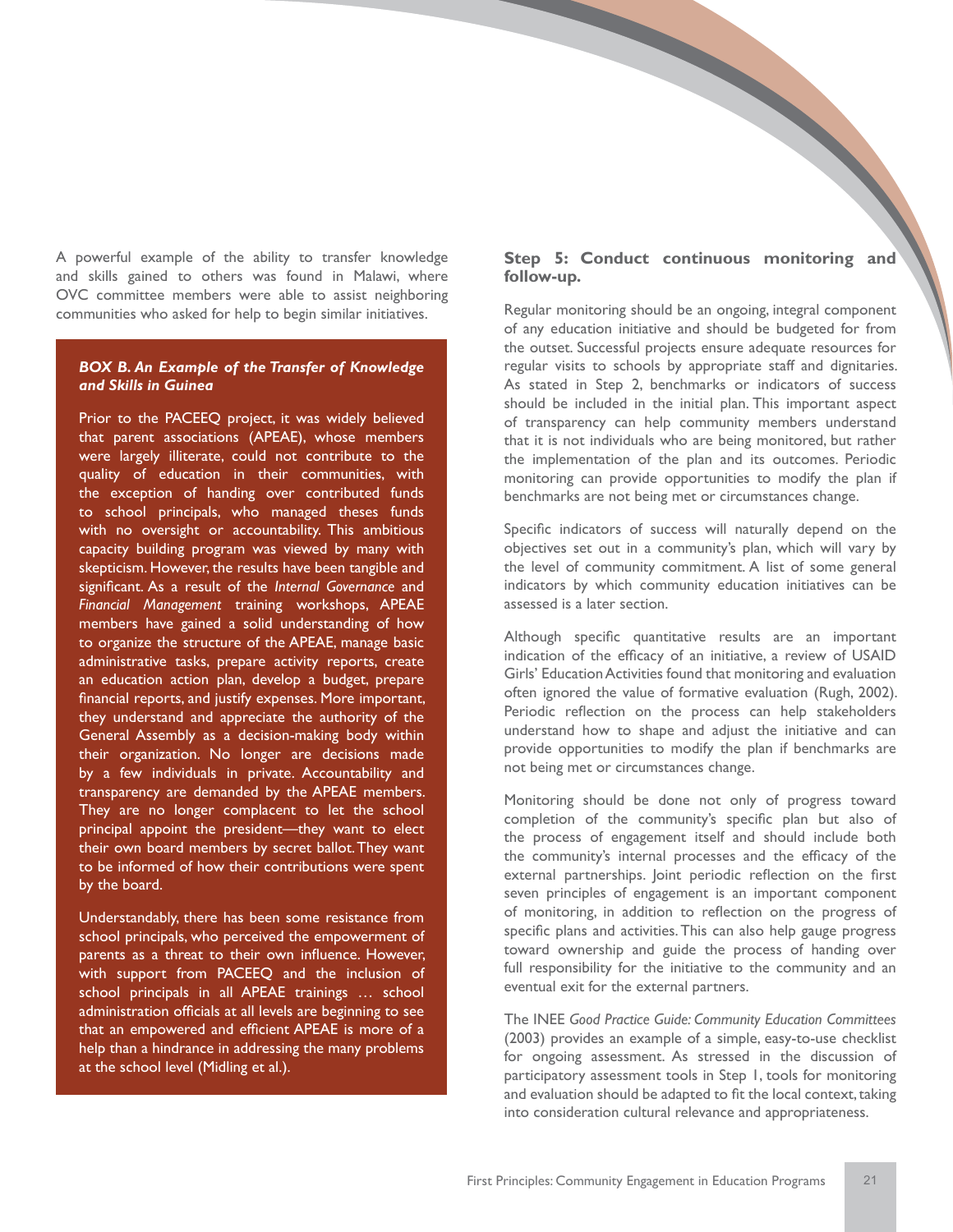As mentioned briefly in Step 4, training in project evaluation is an important part of a capacity-building plan. Training in formative evaluation techniques, in particular, allows local ownership of the process of continuous assessment and helps avoid a situation where community members wait for someone from outside to come to tell them how they are doing.

Opportunities for celebrations of successes can sustain motivation and lead to progressively greater engagement by larger numbers of people and in more substantive ways. While these celebrations of success will ultimately be tied to the defined indicators or outcomes, it is equally important to acknowledge the completion of the incremental steps along the way that make the achievement of the desired outcome possible.

![](_page_25_Picture_2.jpeg)

*Credit: Cassandra Jessee/AIR*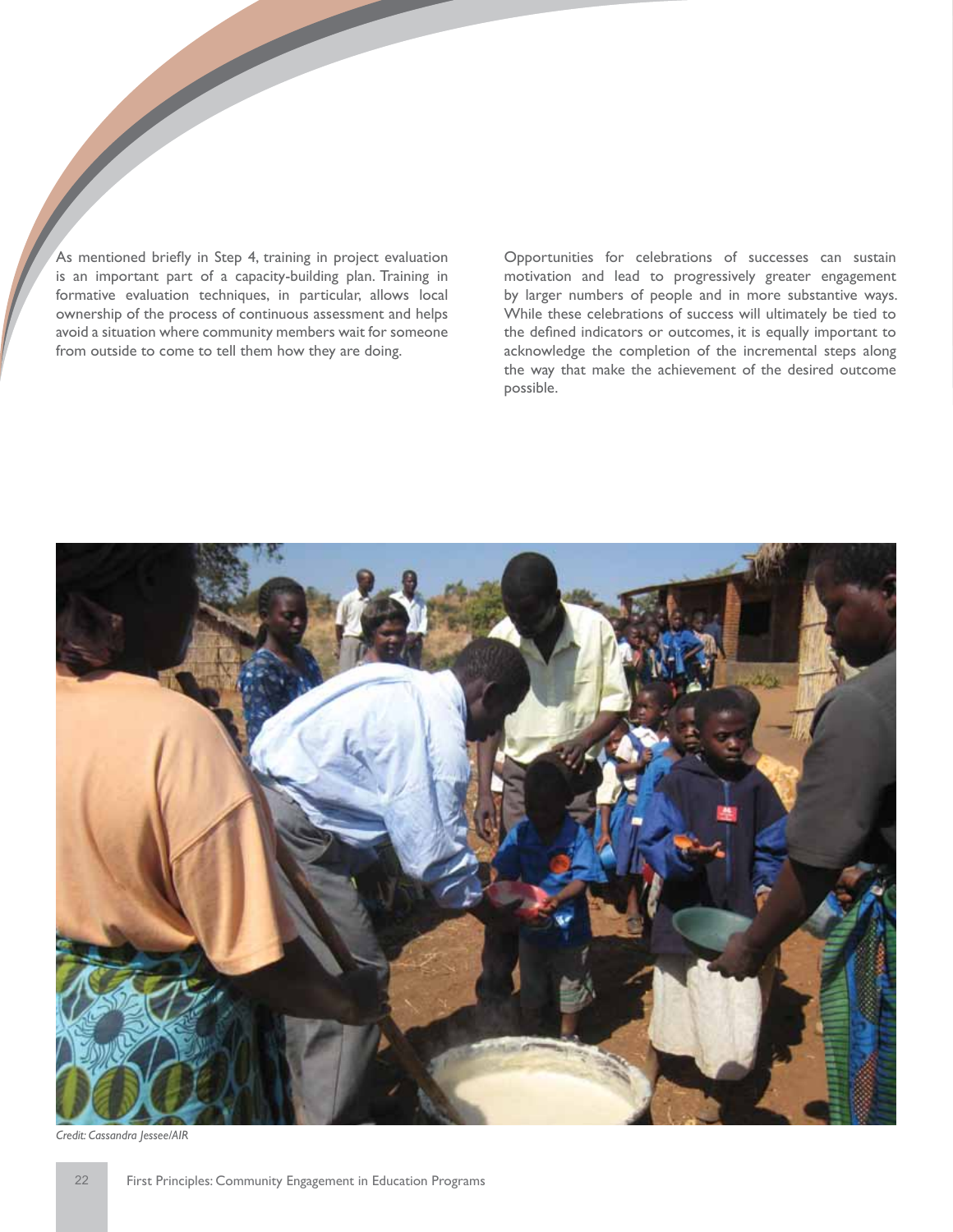### Challenges and Limitations

As with any programming area, challenges and limitations must be overcome or worked around. It is impossible to anticipate all the challenges that may be encountered, but some of the more common ones are discussed below.

### **Traditional Exclusion of Some Groups**

Traditional exclusion of some groups (women, minorities, youth, children) often limits their freedom to participate in community-wide initiatives. Ingrained prejudicial attitudes toward marginalized groups can manifest themselves through a reluctance to include or work together with them and to value their contributions. To counteract these barriers, quotas for representation on the formal bodies (PTA, SMC, etc.) may be implemented initially, until the value to the community of full participation is recognized. Training in participatory processes as part of the capacity-building plan can develop an awareness of the difference between genuine participation and tokenism. Ongoing mentorship can provide a means to monitor participation. See Step 4.

### **Entrenched Power Structures**

Many communities have entrenched power structures, including at schools, which are often characterized by authoritarianism, corruption, and a lack of transparency. Local leaders may be reluctant to share power and may try to direct the process of community engagement by designating who is to be involved, assigning roles, and so on. In some cases, they may be motivated by a desire to receive kickbacks or other unfair benefits from their participation in the partnership. In contrast, strong community leaders can be a great influence for committing local resources and increasing participation in support of education. Involving local leaders in the participatory assessment process can help generate their buy-in and support and also make them more accountable to community members.

Formalizing each party's role in the partnership with specific criteria in a Memorandum of Understanding (MOU) or other form of written agreement provides clear expectations and a point of agreement to refer back to when needed. These agreements should be made public in various forms that are accessible for illiterate community members as well (i.e., read aloud, illustrated on posters), so that a sense of accountability to the community is fostered. Fulfillment of each party's commitments in the agreement should be part of the ongoing monitoring process.

### **Learned Helplessness/Apathy**

Communities that have been continual recipients of aid either from external agencies (religious, humanitarian, governmental) or their own government or leaders, or who have been shut out completely, sometimes develop a learned helplessness or apathy regarding taking initiative to resolve community problems. Such issues are more prevalent in communities where school supplies, uniforms, or infrastructure improvements have been traditionally provided by the government or NGOs. This view can manifest itself in the attitude that "if we just wait, someone will come and take care of us" or in a fatalistic position of just accepting the situation as it is. In such cases, it is advisable to seek out and support those champions of education who are willing to take the initiative and who can win over others in the community. The participatory assessment process can foster participants' awareness that they have the right to ask questions, seek information, and be involved in decision making. It can also be a catalyst for community members to realize, or be reminded, that they are capable of participation.

### **Contributors to Sustained Poverty That May Initially Limit Participation**

Illiteracy, lack of economic or material resources, and ill health are among the contributors to sustained poverty that can limit community members' participation in communitywide initiatives. When individuals are focused on day-to-day survival, it is difficult to set aside the time, energy, or resources needed for engaging in long-term plans, even if the desire and an understanding of the needs are present. As communities become more skillful in addressing challenges, these morecomplex barriers can also be addressed, leading to fuller participation.

### **Parental Reluctance Stemming From Cultural Attitudes and Safety Concerns**

Many rural families do not see the relevance of education to their lives. There is no obvious need within the household for children, particularly girls, to know how to read or write or acquire other knowledge that schooling provides. If parents do not see the value of attending school, particularly if the quality of the education available is poor, more-immediate demands, such as the need for children to contribute financially or through labor to the household, take priority. Additionally, physical risks, especially for girls, are a real concern, especially when the nearest school is several kilometers away. The risks are not only in the daily journey but also often from teachers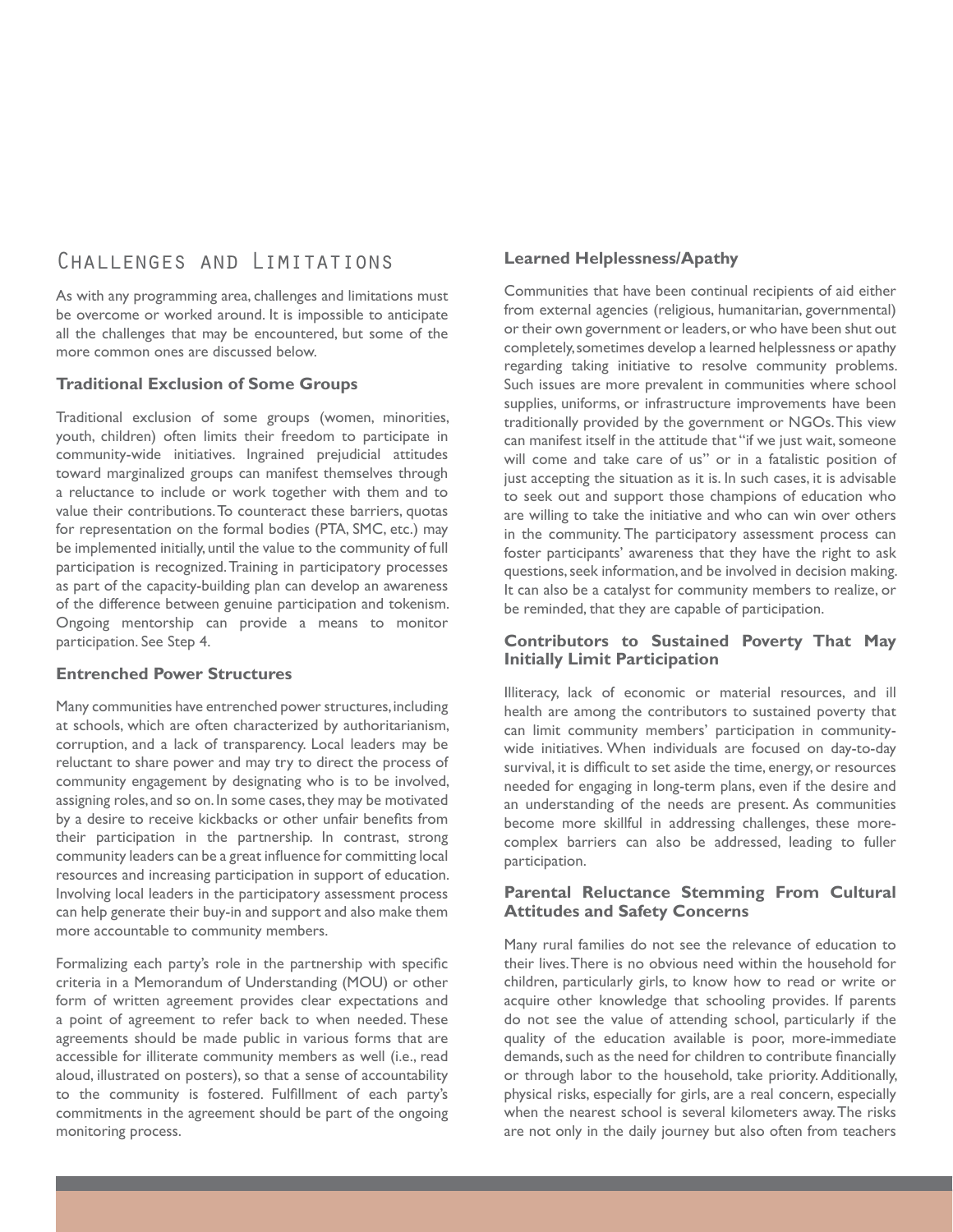or older boys at the school. Even if the actual danger of abuse is slight, cultural values of propriety prevent girls from traveling unescorted far from home (Hartwell, 1998).

Parental input into the curriculum and the school calendar can effectively address concerns about both relevance and scheduling around household chores. The establishment of local community schools, such as the COPE schools in Afghanistan and New Schools in Egypt, successfully addressed parental concerns about distance and safety, particularly for girls. A successful feature of the New Schools was the involvement of community members in teaching the students how to make handicrafts or other small items that could be sold as incomegenerating activities.

### **Participation That Occurs in Small Steps Initially and That Cannot Be Rushed to Fit External Goals**

Cultivating partnerships takes time, particularly in the early stages. Communities with limited or no experience in implementing development initiatives are likely to see their involvement in education as associated with a specific, finite project.

Vision in Action, an international NGO, and the local chapter Forum for African Women Educationalists (FAWE) working together in Liberia indicated that it was not uncommon to spend a year or more in a community before the project began to gain trust and a better understanding of the local environment. Vision in Action stresses the importance of learning from the community and spending an extended time in the field to lay groundwork through participatory assessments. The time devoted to this activity cultivates familiarity on both sides by forging partnerships and building trust (Sullivan-Owomoyela & Brannelly, 2009).

Creating a clear plan of action with opportunities to celebrate success along the way provides encouragement, sustains motivation, and helps increase participation and develop a sense of ownership and pride in the results. In Egypt, crossvisits among participating communities and events celebrating community achievements were found to be key tools in motivating communities, especially those having doubts about the goals of the NSP (AIR, 2008).

Through their engagement in a series of small projects, community members begin to see how they can have a morecentral role in supporting education over the long term.

### **Dependence on External Resources**

There is a fine line between providing much-needed resources to assist communities in achieving their goals and creating a dependence on external resources that can jeopardize long-term sustainability. In Malawi and Zambia, for example, providing external resources before a local OVC committee was established with their own internal resources and before opportunists were ousted actually subverted community ownership and responsibility.

Similar lessons were learned from the IRC's work in Liberia, which reinforced that community work should not focus on income-generating projects during the initial phases. The monetary element confused the motivations for engaging with the project, raised expectations of external support, and undermined the project's sustainability. In Southern Sudan, a USAID-supported education program had difficulty convincing communities to support the volunteer teachers and provide other in-kind contributions to schools because communities were used to receiving payments or stipends from NGOs for similar in-kind contributions (Sullivan-Owomoyela & Brannelly, 2009).

Internal resources (material, physical, financial) should be the starting point, if the goal is sustained community action. After community groups have solidified ownership by investing their internal resources to carry out their priority activities, it is helpful to link them to a wide variety of assistance from multiple sources, including their own government. If external financing is available to respond to locally identified priorities, its provision should be arranged through participatory consultation to ensure that external funds will not overwhelm the management capacity of the group or create dependency. The impetus for support and its purpose should emerge from the community level; the external organization can formulate its agenda around community priorities, concerns, capacities, and commitments. Community decision making tends to be personal and focused on specific local concerns and priorities. Agency decision making, in contrast, tends to be shaped by such factors as efficiency, donor requirements, organizational capacities and priorities, and a bigger (if not national) picture. Both the agency and the community approaches are legitimate, but long-term effectiveness requires that an agency work at the community's level, pace, and approach (Donahue & Mwewa, 2006).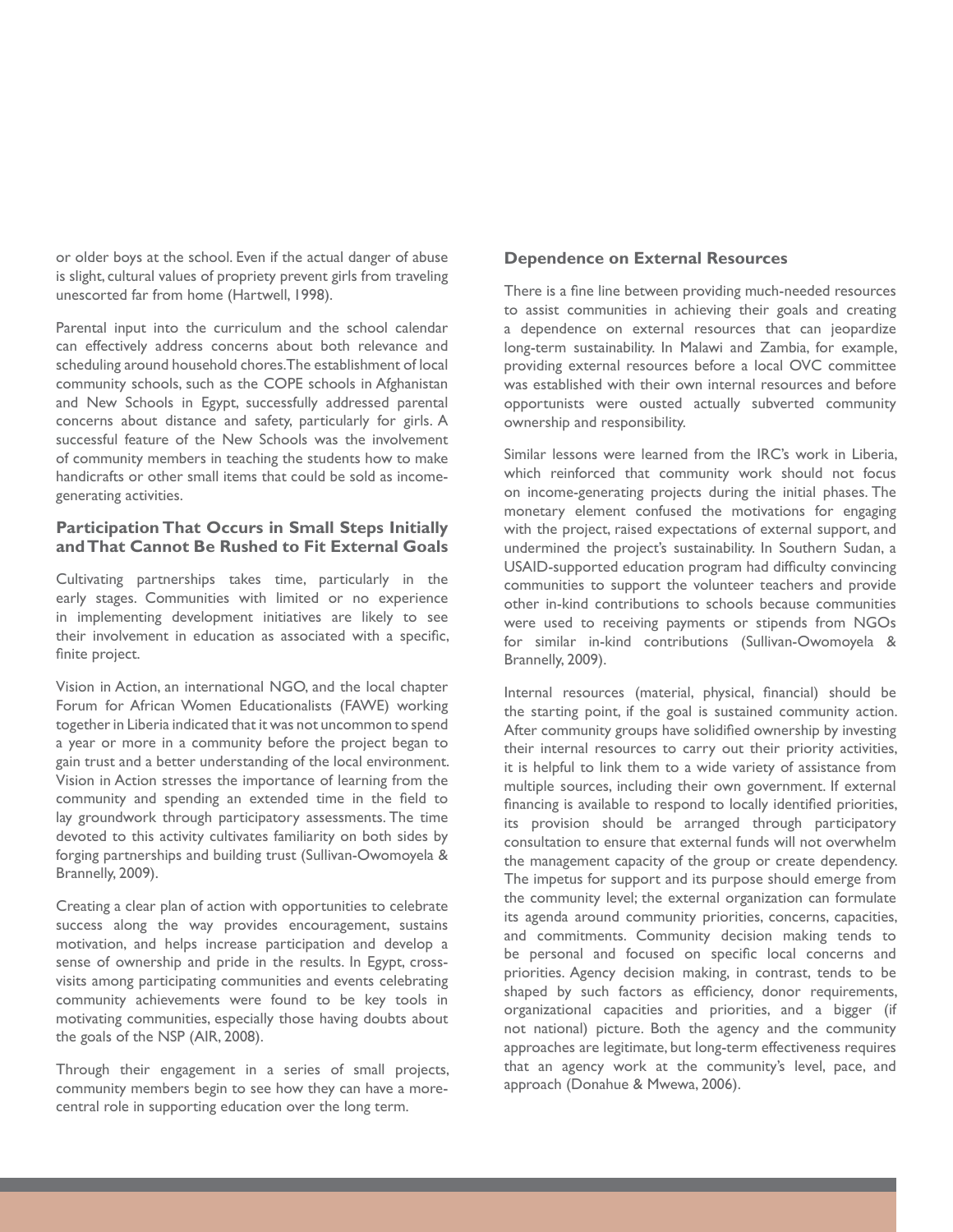*Credit: Brendan Bannon/CARE*

![](_page_28_Picture_1.jpeg)

Careful timing of resources and a sound, transparent process through which they are channeled can offset the erosion of community ownership. There is no formula to say how much time is ideal, because every community has different circumstances. As Principle 8 states, genuine community ownership of educational initiatives requires long-term commitment.

### **New Demands**

Community involvement in education sometimes creates a demand that cannot be met by existing facilities or services. Successful campaigns to increase enrollment in schools, for example, can overcrowd limited classroom space and overstretch teachers. Creative solutions can often be found if these problems are anticipated during the planning phase of the initiative.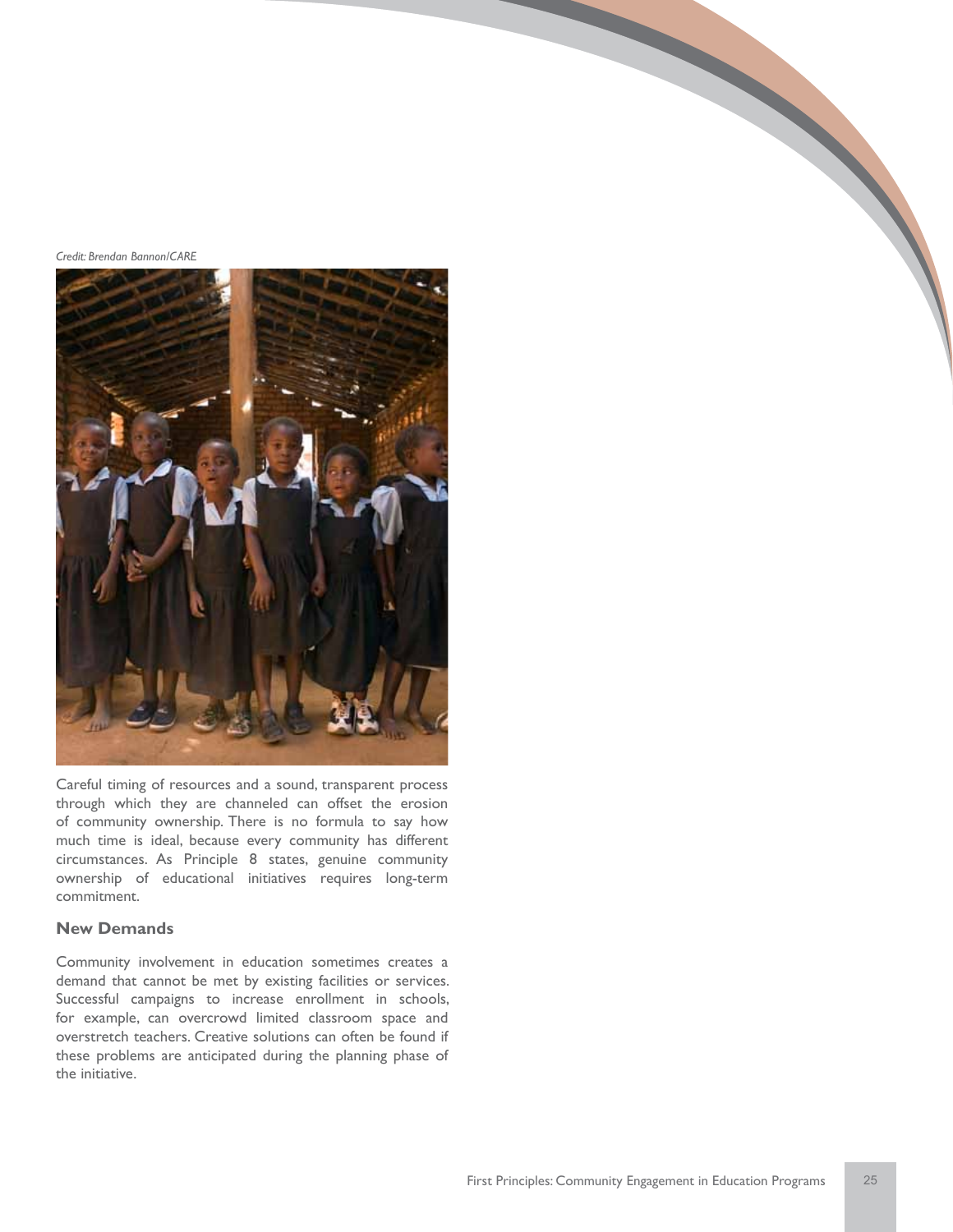# Suggested Indicators of Success

The overall goal of community engagement in education is to increase access to quality education for all children, particularly girls and other marginalized groups. Specific indicators of success will be contextual and will depend on the specific objectives set out in a community's plan. However, general clusters of indicators are common to most community education initiatives. These indicators can be divided into two categories, those whose results can be measured in a short period of time and those whose impact takes more time to become evident and measurable. Outcomes should be disaggregated to ensure that the assessment of progress is targeted and not too general, particularly for girls and other traditionally excluded groups.

It should be noted that community involvement in education is now widely accepted as standard best practice and is therefore becoming an integral component of most education improvement initiatives, be it small-scale community education or formal public schooling. It is often therefore difficult to pinpoint results that are specific to direct involvement as separate from teacher training, for example, but it is possible to attribute significant gains to increased parental and community involvement in schooling.

### **Short-Term Indicators of Success**

### *Parents and other community members are more involved in school activities and support of the school.*

- More parents and other community members are attending school functions.
- More parents and other community members are providing material or economic support for school needs.
- More parents and other community members are contributing their time or labor for school projects.
- More parents and other community members are ensuring that children are attending school on a regular basis.

*Teachers and school administrators recognize the value of community involvement.*

- Teachers and school administrators give anecdotal accounts of the benefits of community involvement in schools.
- Teachers and school administrators actively solicit the involvement of parents and other community members.

### *Parents and other community members recognize the value of community involvement.*

Parents and other community members give anecdotal accounts of the benefits of their involvement in schools.

### **Longer-Term Indicators of Success**

*School enrollment, retention, and completion rates increase, particularly for previously marginalized groups. (Number of learners enrolled in USG-supported primary schools or equivalent non-school-based settings3 )*

- More children are enrolled and attend school regularly.
- More children complete their basic education.

*The community is empowered to ensure that schools and the educational system are functioning effectively. (Number of PTA or similar school governance structures supported)*

- Community members make informed choices about the resource needs of their schools.
- Community members play an active role in the maintenance and upkeep of school facilities and infrastructure.
- Community members are engaged in evaluating the effective use of school resources.
- Community members have input into the educational processes that affect learning outcomes.
- Community members are actively engaged in monitoring learning outcomes and educational practices.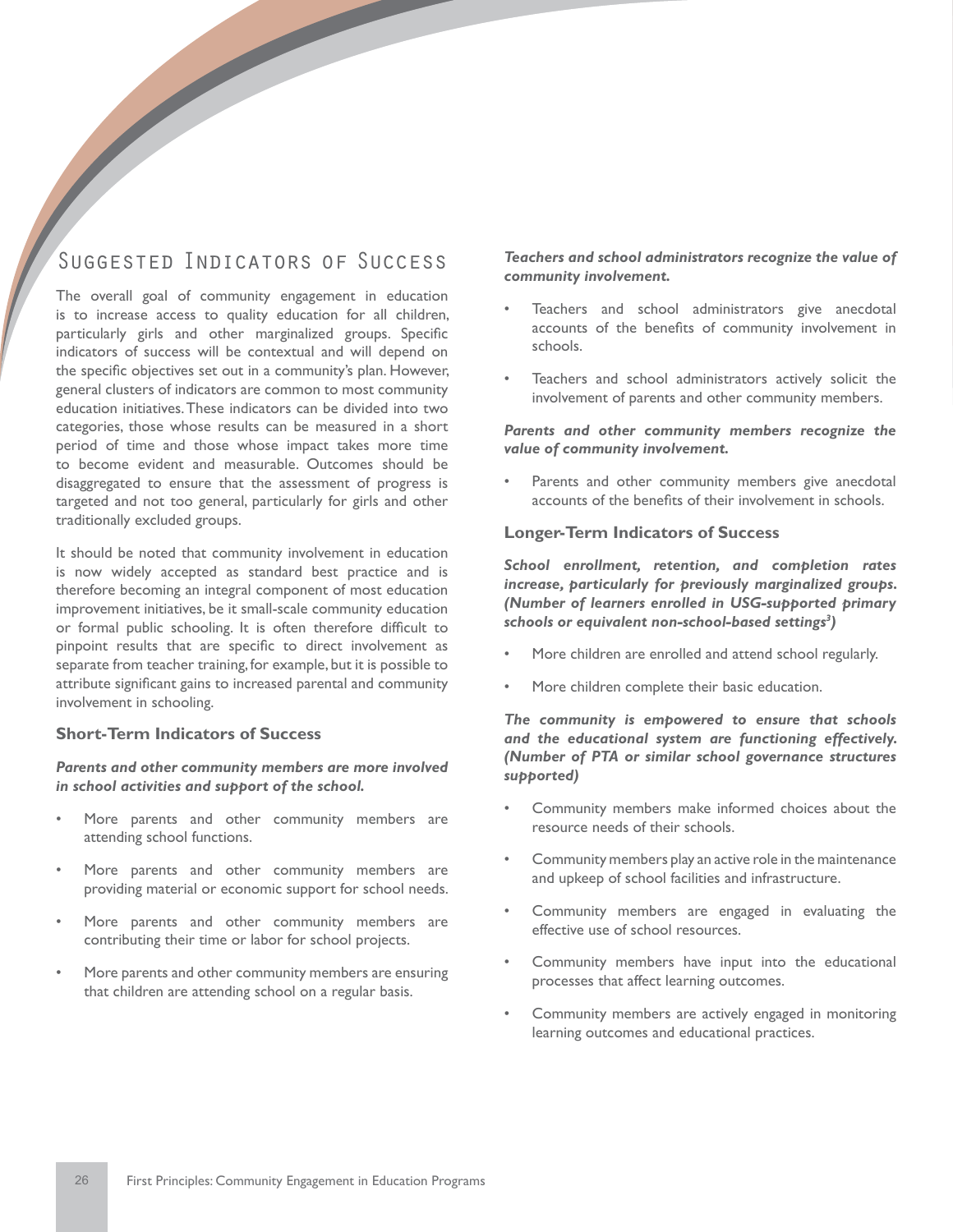#### *Educational quality is improved.*

- Teachers are in classrooms during school hours and actively teaching.
- Student learning is increasing, as measured by determined national/regional or project learning outcome indicators.
- Students' attitudes about education are more positive.
- Community members' attitudes about the importance of education are more positive.
- Community members' opinions of the effectiveness of their local school are more positive.

#### **Examples**

Several examples of where and how some of the indicators have been used are given below.

*School enrollment, retention, and completion rates increase, particularly for previously marginalized groups.*

**PACEEQ:** Data on gross enrollment rates among girls show an increase from 46% in 2002 to 63% in 2005, which represents a percentage increase of 37%. For the same period, data at the national level show an increase from 63% to 73%, representing a percentage increase of 16% (Midling et al., 2006).

**COPE:** From 1998 to 2003, female enrollment as a percentage of total enrollment in COPE schools increased from 34% to 55% (Balwanz, n.d.).

**NSP:** NSP exceeded its target for students enrolled, reaching a cumulative enrollment figure of 44,197 (AIR, 2008).

**COPE:** COPE schools have exhibited dramatically higher survival rates and lower dropout rates. A 2002 estimate demonstrated that only 37% of students enrolling in grade 1 continued on to grade 5 in public primary schools. In contrast, COPE schools have survival rates to grade 6 of at least 50%. In 2003, of the 783 students graduating from COPE schools, 531 (or 68%) continued on to secondary school (Balwanz, n.d.).

*The community is empowered to ensure that schools and the educational system are functioning effectively.* 

PACEEQ: Members of parent associations have a good understanding of the importance of a quality education, the role that communities can play in the decentralization of the education system, and the activities required for school improvement. Many regularly contribute materials and labor to construct classrooms, latrines, walled enclosures, and teacher housing, as well as for school repairs and for regular cleaning of school grounds. In all the rural communities visited, designated parent association members make daily school visits to monitor students and teaching personnel. Associations conduct other activities such as school maintenance, tree planting, analysis of quarterly student results, and the organization of review classes. They also purchase petrol lamps and other materials such as pens and notebooks. Some associations adopt measures to persuade personnel to remain at the school, such as allocating land for cultivation, encouraging personnel to marry into the local community, and paying teacher salaries (Midling et al., 2006).

**NSP:** Parent Teacher Committee/Board of Trustees (BOT) and parent association members spoke enthusiastically about their connection to the school and the responsibility they felt for its upkeep and sustainability. Much of this support was offered through in-kind contributions of labor: "I have a voluntary role. I take care of maintaining school electricity and providing spare parts for the school." "I'm the head of maintenance committee. I keep track firsthand of what needs to be done in the school building or garden." A principal in Minia stated: "The people did all they could. They donated the land, supervised and monitored construction. They used to stay at the construction site and help." Finally, a BOT member from Beni Suef recalled monitoring the principal: "He went on vacation without telling the BOT. When he came back, I demanded to know where he had been" (AIR, 2008).

#### *Educational quality is improved.*

**NSP:** An average of 95.6% of all students in NSP schools passed the final examinations in 2007 (AIR, 2008).

**COPE:** All stakeholders agreed that COPE schools provide a better quality education than nearby government schools. In one lower secondary government girls' school, former COPE students were among the best students and several had skipped grades. Community involvement and monitoring, as well as ongoing support and training from COPE, were most often cited to explain this outcome (Chabbott, 2006).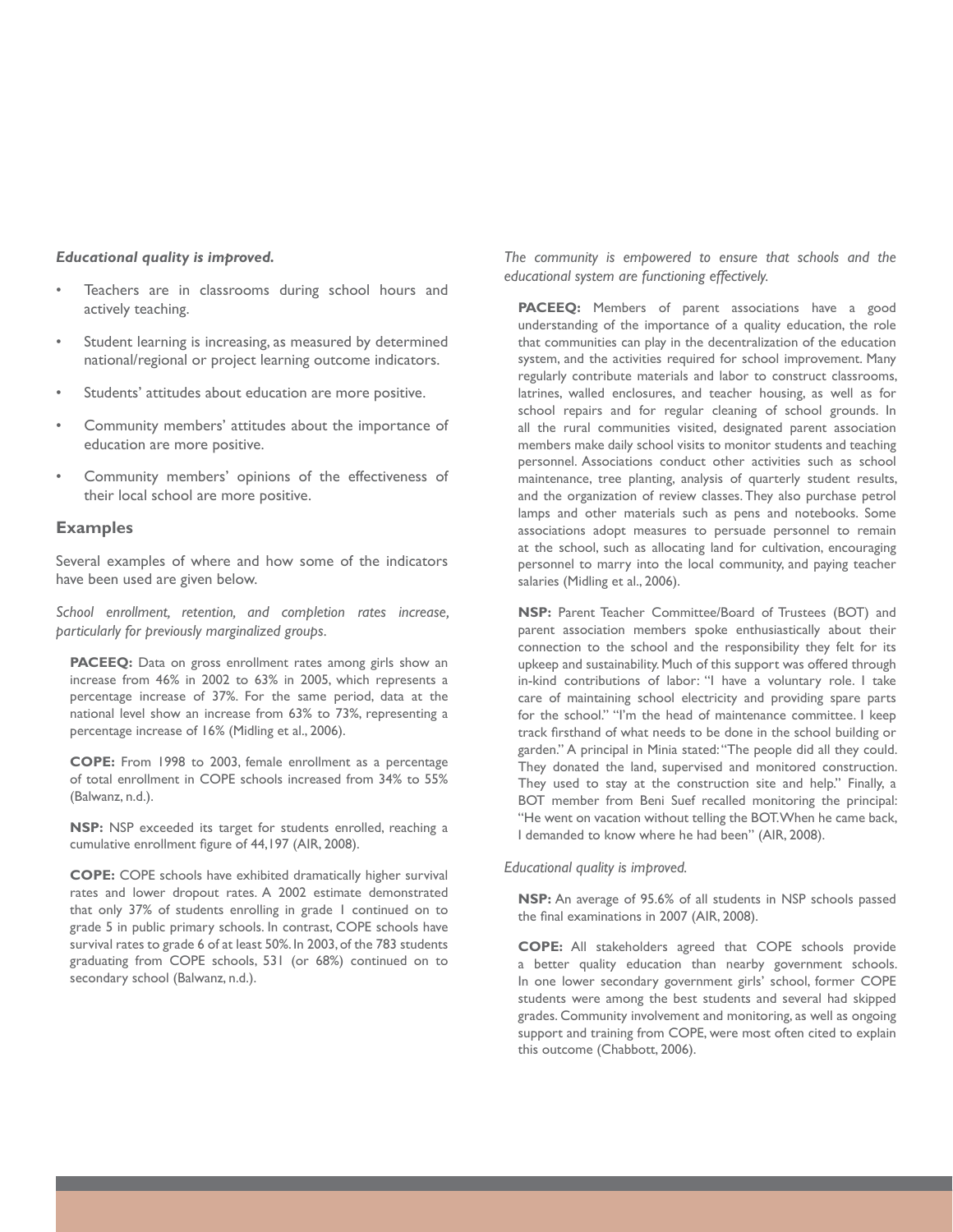# ESSENTIAL READING Credit: © 2005 Phil Borges

Catholic Relief Services/Ecuador Education Team. (2009). *How-to guide: School improvement plans. Baltimore: Catholic Relief Services.* Available at http://crsprogramquality.org/pubs/ education/edhowto\_ecuador.pdf

De Negri, B., Thomas, E., Ilingumgabo, A., Muvandi, I., & Lewis, G. (1998). *Empowering communities: Participatory techniques for community-based programme development.* Nairobi: The Centre for African Family Studies (CAFS), in collaboration with the Johns Hopkins University Center for Communication Programs and the Academy for Educational Development. http://pcs.aed. org/empowering.htm

INEE. *INEE good practice guide: Community participation in assessment and development of education programmes.* Available from the following website: http://oneresponse.info/resources/ NeedsAssessment/publicdocuments/

Lindemann-Komarova, S. (2004). *A guide to creating community schools: The approach and experience of five countries in Eurasia.* Yerevan, Armenia: IFES. http://www.ifes.org/publication/ ee7c67b362578c2b30104b21986bfcb3/CS\_ENG\_Final\_ summ.pdf

![](_page_31_Picture_5.jpeg)

![](_page_31_Picture_6.jpeg)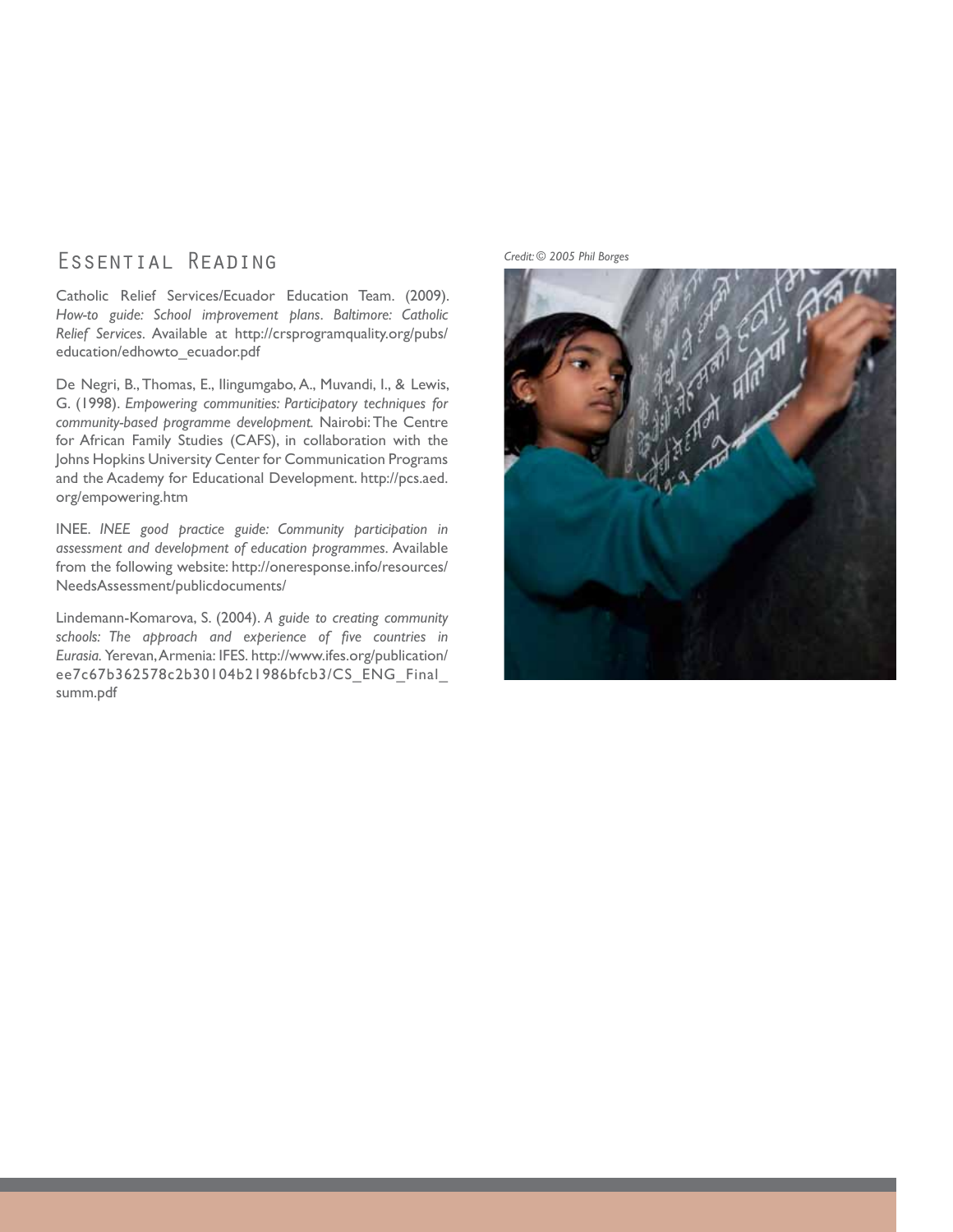### **REFERENCES**

American Institutes for Research (AIR). (2008). *New Schools Program: A final evaluation* (Report to USAID). Washington, DC: Author.

Balwanz, D. (n.d.). *Meeting EFA: Afghanistan community schools*  (Report for EQUIP2, USAID). Washington, DC: Academy for Educational Development.

Bray, M. (2000). *Community partnerships in education: Dimensions, variations and implications.* Paris, France: UNESCO.

CARE. (n.d.). Working through communities to impact the quality of basic education: A book of experiences. Atlanta, GA: Author. Available at www.care.org

CARE. (2008). *CARE Afghanistan Education Program portfolio.*  Kabul, Afghanistan: Author.

Carneal, C. C., & Pozniak, M. (2004). *Creating partnerships, educating children: Case studies from Catholic Relief Services.*  Baltimore: Catholic Relief Services.

Chabbott, C. (2006). *Community-Organized Primary Education (COPE) evaluation.* Washington, DC: Unpublished.

CID Consulting. (2008). *Effectiveness of multi-grade schools for girls' education: Final report.* Cairo, Egypt: Author.

DeStefano, J. (2006). *Meeting EFA: Egypt community schools (Report for EQUIP2, USAID).* Washington, DC: Academy for Educational Development.

Donahue, J., & Mwewa, L. (2006). *Community action and the test of time: Learning from community experiences and perceptions; Case studies of mobilization and capacity building to benefit vulnerable children in Malawi and Zambia.* Washington, DC: USAID.

Gillies, J., & Quijada, J. J. (2008). *Opportunity to learn: A high impact strategy for improving educational outcomes in developing countries* (Report for EQUIP2, USAID). Washington, DC: Academy for Educational Development.

Hartwell, A. (2006). *Meeting EFA: Ghana School for Life* (Report for EQUIP2, USAID). Washington, DC: Academy for Educational Development.

Hartwell, A. (1998). *Enhancing girls' education through community schools.* Washington, DC: Institute for International Research.

International Institute for Educational Planning (IIEP). (2006). *Guidebook for planning for emergencies and reconstruction*. Paris, France: IIEP/UNESCO.

Inter-Agency Network for Education in Emergencies (INEE). (2003). *INEE good practice guide: Community education committees.* London: Author. Available at http://www.ineesite.org/toolkit/ docs/doc\_1\_Community\_Education\_Committees.pdf

Inter-Agency Network for Education in Emergencies (INEE). (2004). *Minimum standards for education in emergencies, chronic crises and early reconstruction.* London: Author.

Leu, E. (2005). *The role of teachers, schools, and communities in quality education: A review of the literature.* Washington, DC: Academy for Educational Development.

Midling, M., et al. (2006). *Program evaluation for USAID/Guinea basic education program portfolio.* Arlington, VA: DevTech Systems, Inc.

Ofori-Bah, A., Kudzi, A., & Donnay, T. (2004). Evaluation of the community mobilization component of Strategies for Advancing Girls' Education (SAGE). Washington, DC: USAID.

Pittman, M. (2007). *Cargill Rural Education Project evaluation.*  Accra, Ghana: CARE Ghana.

Randell, M. (n.d.). *Auditing community participation.* Fremantle, Western Australia: Human Sciences.

Rose, P. (2003). *Communities, gender and education: Evidence from Sub-Saharan Africa; Background paper for UNESCO 2003 global monitoring report.* East Sussex, England: University of Sussex, Centre for International Education.

Rugh, A. (2002). *Lessons learned from the USAID Girls' Education Activity in Guatemala, Morocco, and Peru.* Arlington, VA: American Institutes for Research.

Schumann, D. (n.d.). *Strategies that succeed: Stories from the SAGE project.* Washington, DC: Academy for Educational Development. Available at www.aed.org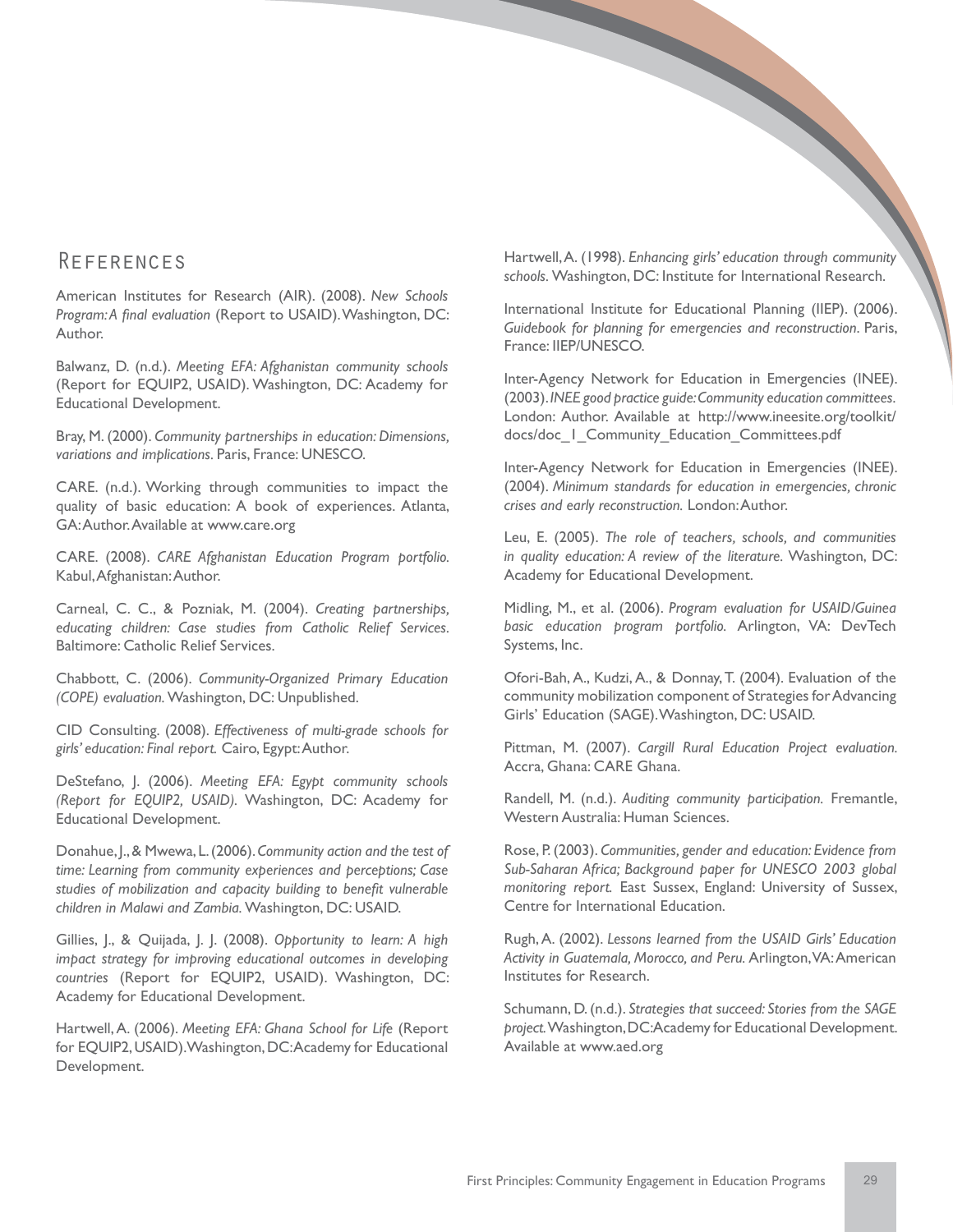Shaeffer, S. (1994). *Participation for educational change: A synthesis of experience.* Paris, France: IIEP/UNESCO.

Sullivan-Owomoyela, J., & Brannelly, L. (2009). *Promoting participation: Community contributions to education in conflict settings.* Paris, France: IIEP/UNESCO and CfBT.

USAID. (2002a). *Boosting community involvement in primary schools.* Washington, DC: Author. Available at http://www.usaid. gov/regions/afr/ss02/senegal4.html

USAID. (2002b). P*rogress in education: USAID 2000–2001.*  Washington, DC: Author.

World Education Guinea. (2007). *Community participation for equity & quality in basic education in Guinea: Final report.*  Conakry, Guinea: World Education.

![](_page_33_Picture_5.jpeg)

*Credit: Valenda Campbell /CARE*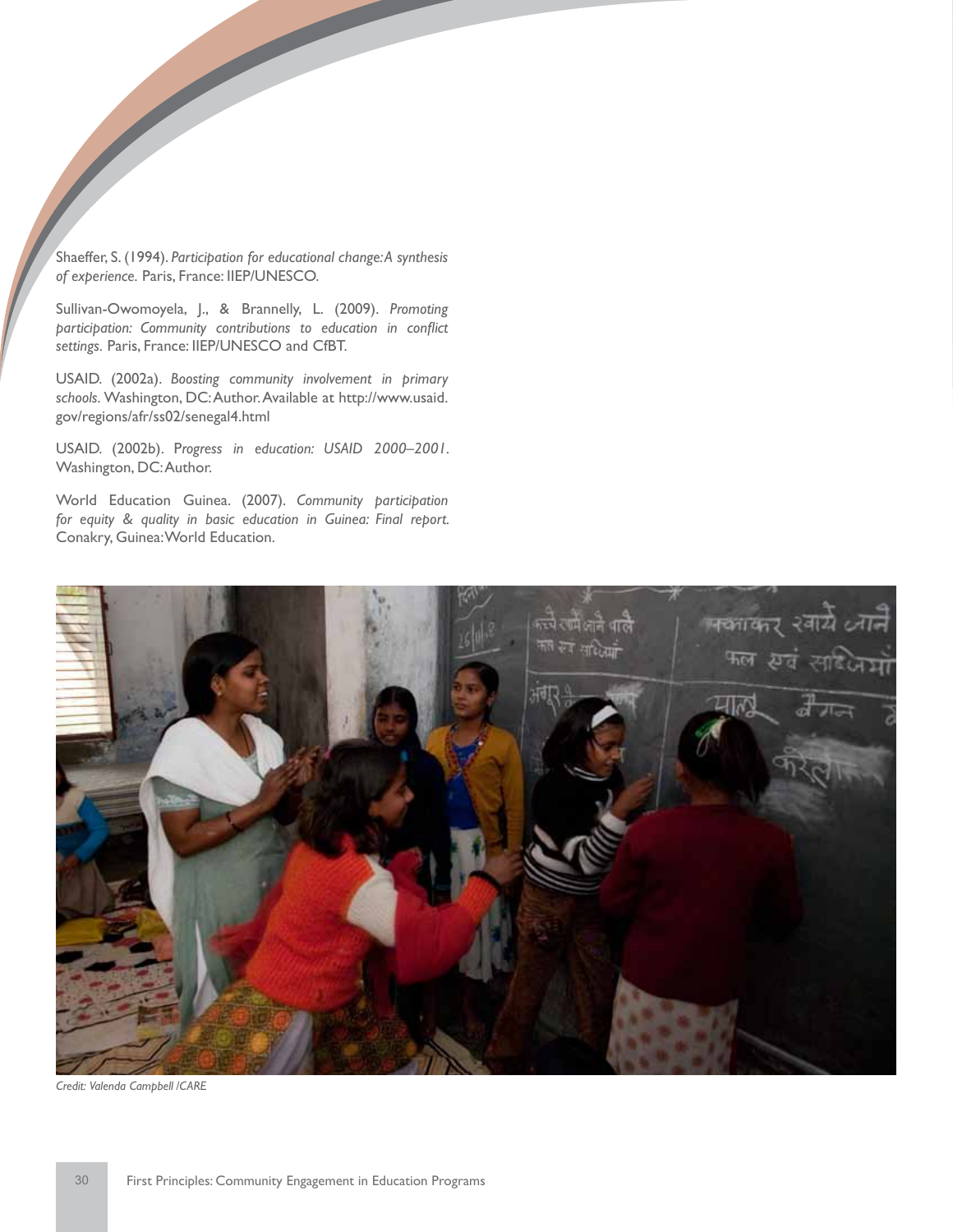# Appendix A: Cross-Sectoral Linkages

One significant benefit of working with communities is the multiplier effect that it has. Once community members have acquired organizational and problem-solving skills—and the confidence to use them—they are quick to apply these skills to other areas of their lives. Training in transparent management and decision-making processes can create or reinforce a tradition of democracy. Training for school management committees and PTAs in financial management and accountability has been shown to have an impact on small business practices. Community members who have experienced the impact of having their voices heard have engaged in advocacy on a broader scale for the benefit of their communities.

A few illustrative examples are captured below.

### *Democratic Community Leadership*

"Parents who have found their voice and realized their capacity to contribute are less likely to be complacent when abuses are noted in other community-based associations or in other sectors. In this sense, capacity building of APEAEs has contributed to good governance at the local level."

"Resource persons trained by PACEEQ are becoming more and more recognized by their communities and other development partners and are invited to assist other sectors outside of education, such as the health sector. Resource persons are emerging as leaders within their communities." (World Education Guinea, 2007)

Democratic principles are taking root in the practices of parent associations and are generating a ripple effect in the political life of the communities. Reinforcement of values of participative democracy and transparent management has gone beyond the school walls. On a broader scale, civil society organizations, particularly parent associations, also reinforce local governance through the regular conduct of assemblies and meetings, in which parents are informed about school and association finances (Midling et al., 2006).

### *Improved Small Business Practices*

In Guinea, a tailor who participated on a parent association board used his understanding of financial management techniques to purchase cloth at wholesale rather than retail prices and to manage his expanded inventory of materials and improve his profitability (Midling et al., 2006).

Changes were reported in the local marketplace. One informant noted: "Before PACEEQ it was difficult to find receipts in the market place. If you bought something and asked for a receipt, people had no idea what you were talking about. Today, because the APEAE (PTA) always ask for receipts to justify the purchases made for education activities, you can now easily find receipts in most places in the market" (World Education Guinea, 2007).

#### *Advocacy*

Application of advocacy skills learned through training has resulted in community members' successful engagement of local development associations, rural development committees, and private businesses in support of schools. In Katakodi district, the community successfully convinced the large bauxite company to construct classrooms at a school. In Gama Béréma, parent associations solicited funds from a lumber company to build classrooms, storage rooms, and latrines (Midling et al., 2006).

#### *Conflict Resolution and Problem Solving*

In Senegal, a school management committee that received training through a USAID-sponsored initiative played a role in arbitrating a long-running dispute within the village regarding a grain mill. As a result, the village cooperative now has an incomegenerating project and the workload of women is reduced. The school community, through the SMC, made an independent request for adult literacy classes, showing the desire to initiate and organize their own development activities (USAID, 2002).

### *Cross-Sectoral Collaborations*

It became obvious in Ghana that addressing child labor was inextricably linked with strengthening agricultural practices so that families were not dependent on their children as a labor source. Farmers groups, Agricultural Extension Officers, and SMCs/PTAs successfully worked together in making strides toward improving farming yields and providing better educational opportunities for their children (Pittman, 2007).

Education programs that have worked effectively alongside other community projects, such as child protection initiatives or skills development/livelihood initiatives, have been able to address broader issues, such as child welfare or issues affecting school attendance (Sullivan-Owomoyela & Brannelly, 2009).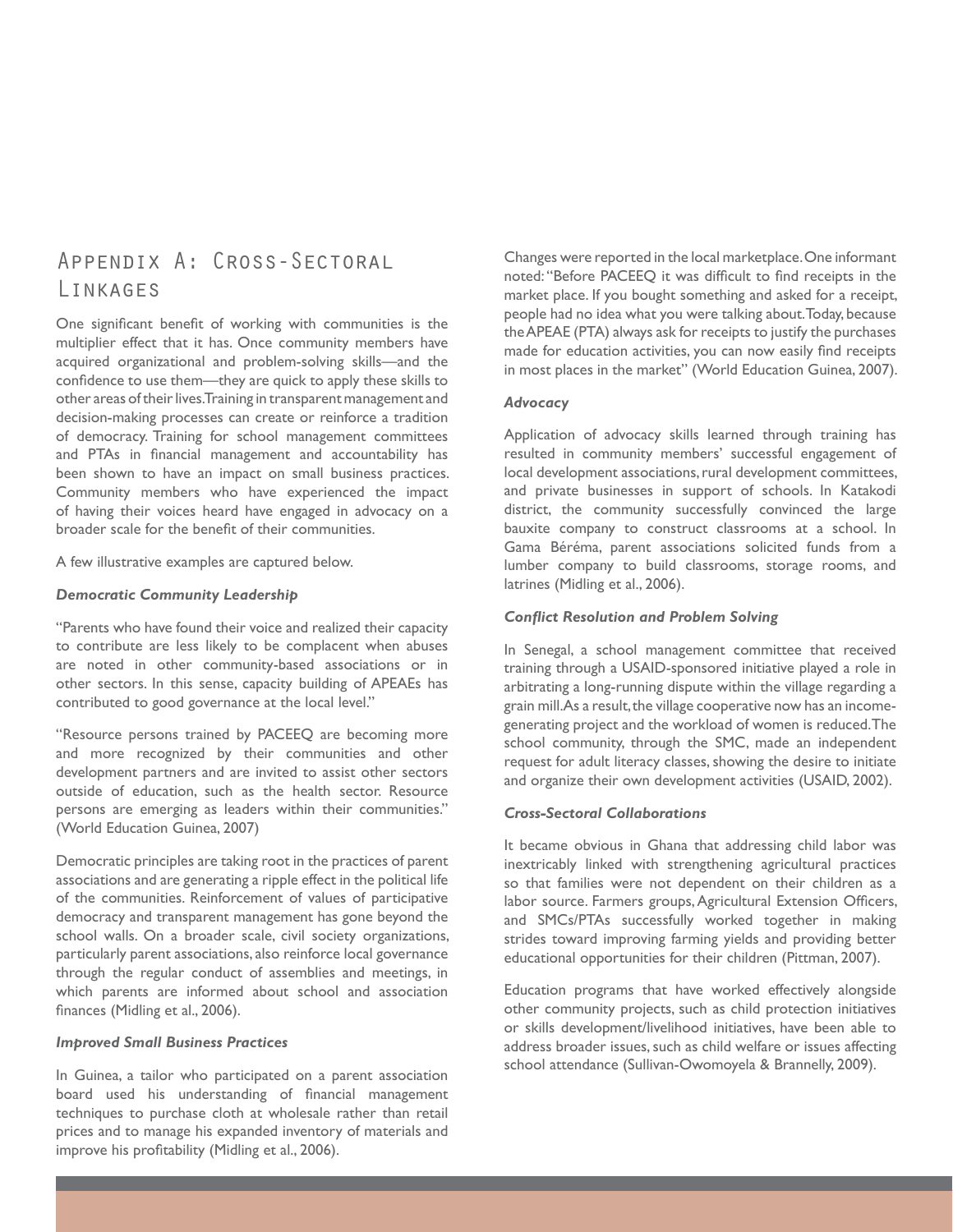# Appendix B: Examples of Capacity-Building Plans

| SAGE - Training for School Management<br>Committees and PTAs<br>Guinea Academy for Educational Development | $\bullet$<br>Why an Action Plan: Setting the Context<br>Identifying Priorities, Objectives and Results within a Vision<br>Establishing an Action Plan Time Line Calendar<br>Identifying and Programming Resources—human, material, natural and financial<br>$\bullet$<br>$\bullet$<br>Working up an Action Plan Budget<br>$\bullet$                                                                                                         |
|------------------------------------------------------------------------------------------------------------|---------------------------------------------------------------------------------------------------------------------------------------------------------------------------------------------------------------------------------------------------------------------------------------------------------------------------------------------------------------------------------------------------------------------------------------------|
|                                                                                                            | Sharing the Action Plan with the Community<br>Community Organization and Participation: Definition and introduction of society, Community Participation,<br>٠                                                                                                                                                                                                                                                                               |
|                                                                                                            | Formation of VEC, Human Rights (emphasis rights of children and women), Importance of education<br>from the viewpoints of Islam & Afghan culture, Environmental hygiene, Mine awareness, Delegation of<br>responsibilities                                                                                                                                                                                                                  |
| COPE - Community Operated Primary Education<br>- Training for Village Education Committees                 | School Management: What is management, School monitoring, Supervision, Class observation, Planning,<br>Facilitating meetings, Report writing, Keeping records                                                                                                                                                                                                                                                                               |
| Afghanistan CARE                                                                                           | Resource Mobilization: External Resources: proposal, petition and/or application writing; meeting with<br>$\bullet$<br>government authorities; identifying funding sources NGOs/UN agencies                                                                                                                                                                                                                                                 |
|                                                                                                            | $\bullet$<br>Internal Resources: Community participation, motivating landlords and businessmen to fund schools.                                                                                                                                                                                                                                                                                                                             |
|                                                                                                            | Conflict Resolution: Underlying causes of the conflict, material factors, psychological factors, Differentiating<br>$\bullet$<br>among conflict and violence, Communication, Negotiation, Meditation, Judgment, Arbitration, Peace building,<br>Tolerance                                                                                                                                                                                   |
|                                                                                                            | Internal Governance: Development of mission statement and organizational structure; obtaining legal<br>$\bullet$<br>registration; handling minutes, correspondence and other administrative documents; democratic<br>processes---preparing and organizing meetings; development of education plans; mobilizing resources;<br>preparing reports; monitoring and evaluation of progress                                                       |
|                                                                                                            | Financial Management: Creating and managing a budget, opening and managing a bank account, operating a<br>petty cash fund, basic accounting procedures including financial reporting                                                                                                                                                                                                                                                        |
| PACEEQ – Training for PTAs<br>Guinea World Education                                                       | Quality of Education: Decentralization of the education system in Guinea, definition of quality education,<br>recruiting and supporting teachers, monitoring teacher attendance, teacher training, student enrollment<br>and retention, monitoring and supporting students at home, maintenance of school grounds and property,<br>management of school textbooks, preparing for school exams, analysis of school results, girls' education |
|                                                                                                            | $\bullet$<br>Advocacy and Negotiation: Planning, formulation and presentation of advocacy activities; strategies,<br>preparation and execution of negotiations                                                                                                                                                                                                                                                                              |
|                                                                                                            | Health at School: Prevention of infectious diseases, nutrition, vaccination, hygiene, HIV/AIDS prevention                                                                                                                                                                                                                                                                                                                                   |
|                                                                                                            | Gender Equity: Dangers of stereotypes and gender discrimination in education, gender equity in education,<br>$\bullet$<br>obstacles to enrollment and retention of girls in school                                                                                                                                                                                                                                                          |
|                                                                                                            | $\bullet$<br><b>Conducting Needs assessments</b>                                                                                                                                                                                                                                                                                                                                                                                            |
|                                                                                                            | The new Parents' Associations laws                                                                                                                                                                                                                                                                                                                                                                                                          |
|                                                                                                            | How to Form a Parent's Association                                                                                                                                                                                                                                                                                                                                                                                                          |
| New Schools Program -                                                                                      | <b>Planning Skills</b><br>$\bullet$                                                                                                                                                                                                                                                                                                                                                                                                         |
| <b>Parent Association Training</b>                                                                         | Exchanging experiences with other Parents' Associations                                                                                                                                                                                                                                                                                                                                                                                     |
| Egypt CARE                                                                                                 | Ethics of home visits                                                                                                                                                                                                                                                                                                                                                                                                                       |
|                                                                                                            | Initiating awareness campaigns                                                                                                                                                                                                                                                                                                                                                                                                              |
|                                                                                                            | Organizing meetings                                                                                                                                                                                                                                                                                                                                                                                                                         |
|                                                                                                            | Local resource mobilization                                                                                                                                                                                                                                                                                                                                                                                                                 |
|                                                                                                            | Communicating with government officials                                                                                                                                                                                                                                                                                                                                                                                                     |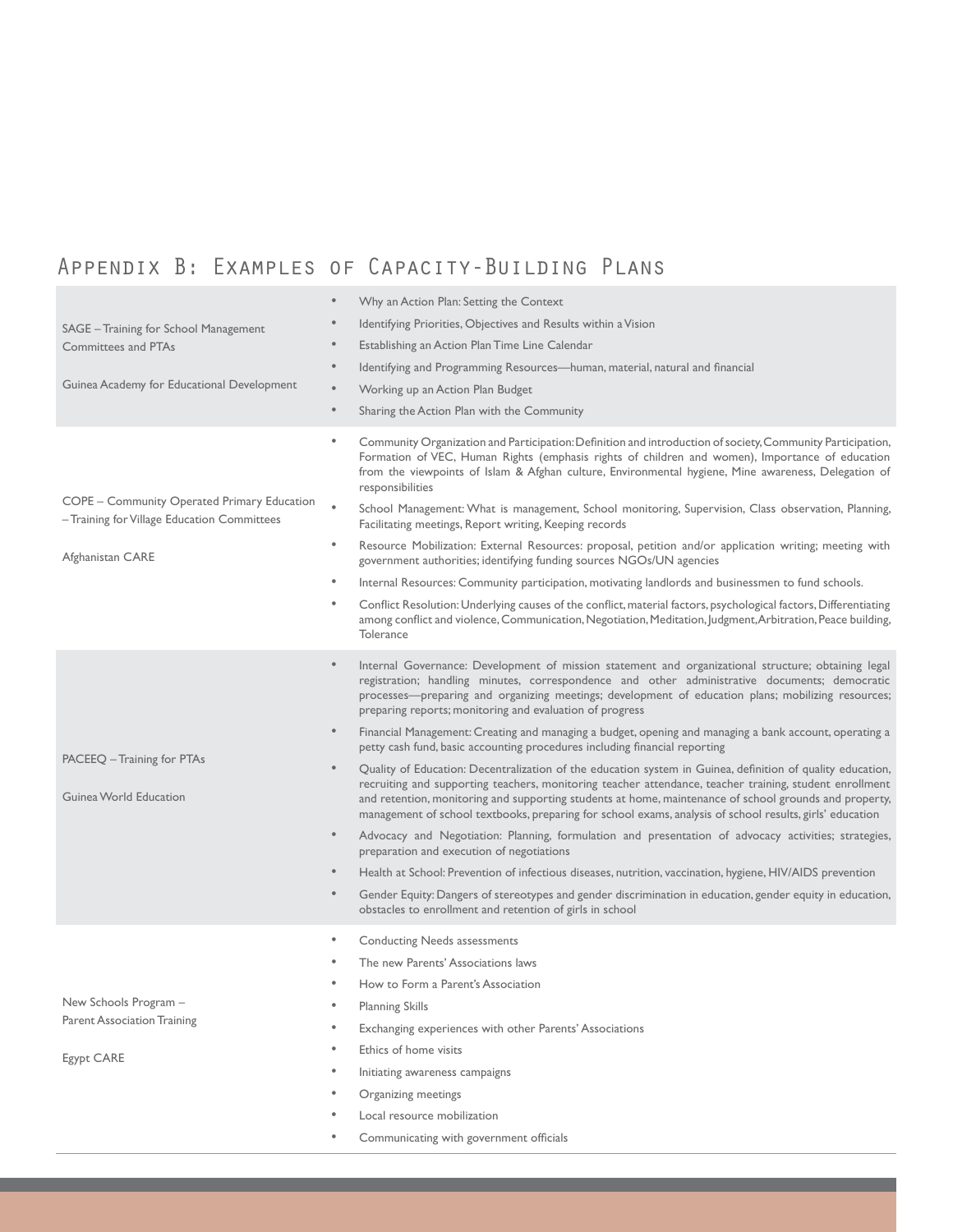*Credit: Valenda Campbell /CARE*

![](_page_36_Picture_1.jpeg)